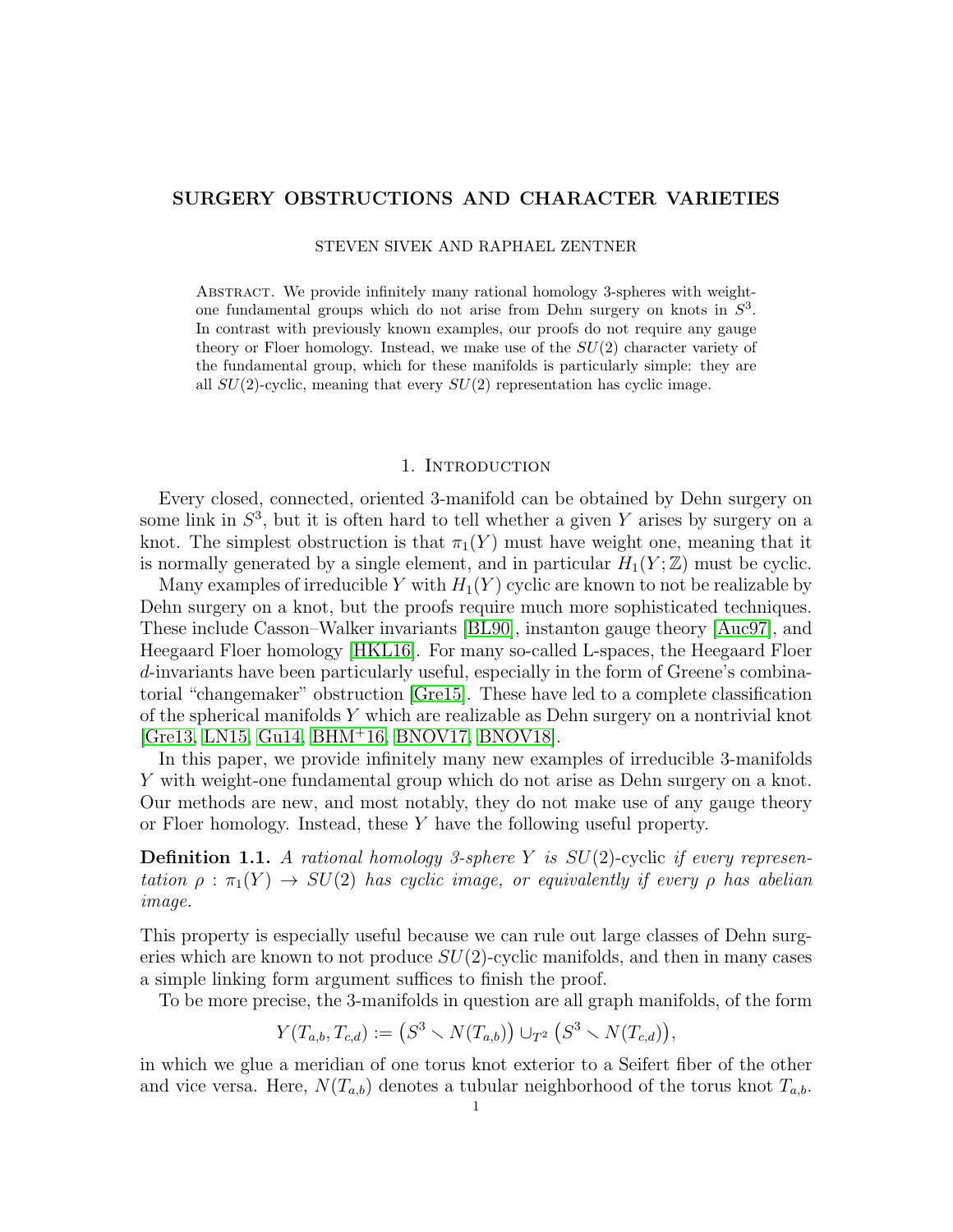Our results include the following special cases, though the methods apply much more generally. In order to state them, we say that a set  $T \subset \mathbb{N}$  has density zero if

$$
\lim_{n \to \infty} \frac{|T \cap \{1, 2, \dots, n\}|}{n} = 0.
$$

<span id="page-1-0"></span>**Theorem 1.2** (Theorem [5.6\)](#page-19-0). There is a set  $S \subset \mathbb{N}$  of density zero such that if  $T_{a,b}$ is a nontrivial torus knot with  $a, b > 2$  and  $ab \notin S$ , then  $Y(T_{a,b}, T_{-a,b})$  is not Dehn surgery on any knot in  $S^3$ .

<span id="page-1-1"></span>**Theorem 1.3** (Theorem [5.7\)](#page-20-0). There is a set  $S' \subset \mathbb{N}$  of density zero such that if  $T_{a,b}$ is a nontrivial torus knot with  $|ab| \notin S'$ , then  $Y(T_{a,b}, T_{a,b})$  is not Dehn surgery on any knot in  $S^3$ .

The sets  $S$  and  $S'$  in Theorems [1.2](#page-1-0) and [1.3](#page-1-1) have explicit descriptions:

$$
S = \{ n \in \mathbb{N} \mid p \equiv 1 \pmod{8} \text{ for all odd primes } p \mid n^2 + 1 \}
$$
  

$$
S' = \{ n \in \mathbb{N} \mid p \not\equiv 3 \pmod{4} \text{ for all primes } p \mid n - 1 \text{ or for all } p \mid n + 1 \}.
$$

For concrete examples, one can show that  $n \notin S$  if n is congruent to any of 2, 3, 5, or 6 (mod 8), and that  $n \notin S'$  if n is congruent to 8 or 10 (mod 12).

Our proofs of Theorems [1.2](#page-1-0) and [1.3](#page-1-1) rely mostly on classical 3-manifold topology; most of the work goes into ruling out non-integral slopes. Most substantially, we use the classification of non-integral toroidal surgeries on hyperbolic knots by Gordon and Luecke [\[GL04\]](#page-28-10), who proved that the list of examples constructed by Eudave-Muñoz [\[EM97\]](#page-28-11) was complete. (In particular, all such surgeries have half-integral slopes.) As additional input, we use  $SU(2)$ -character varieties of the  $Y(T_{a,b}, T_{c,d})$ , and specifically the fact that they are as simple as possible, to eliminate the possibility of being surgeries on iterated torus knots. This argument was inspired by our study of  $SU(2)$ cyclic manifolds in [\[SZ19\]](#page-29-0). Ultimately we conclude the following.

<span id="page-1-2"></span>**Theorem 1.4** (Theorem [5.1\)](#page-17-0). A 3-manifold  $Y = Y(T_{a,b}, T_{c,d})$  can be constructed by a surgery of non-integral slope  $r$  on a knot  $K$  in  $S<sup>3</sup>$  if and only if

$$
Y \cong \pm Y(T_{l,lm-1}, T_{2,-(2m-1)})
$$

for some integers l and m. In this case K is an Eudave-Muñoz knot and r is the corresponding half-integral slope.

*Remark* 1.5. Theorem [1.4](#page-1-2) implies that the condition  $a, b > 2$  in Theorem [1.2](#page-1-0) is necessary, since  $Y(T_{2,2m-1}, T_{-2,2m-1})$  arises from half-integral surgery on one of the Eudave-Muñoz knots for all  $m \geq 2$ .

In order to apply  $SU(2)$  character varieties in the proof of Theorem [1.4,](#page-1-2) we develop a complete classification of  $SU(2)$ -cyclic surgeries on iterated torus knots. This builds directly on our work in [\[SZ19\]](#page-29-0), which yields the classification for surgeries on ordinary torus knots as an immediate corollary.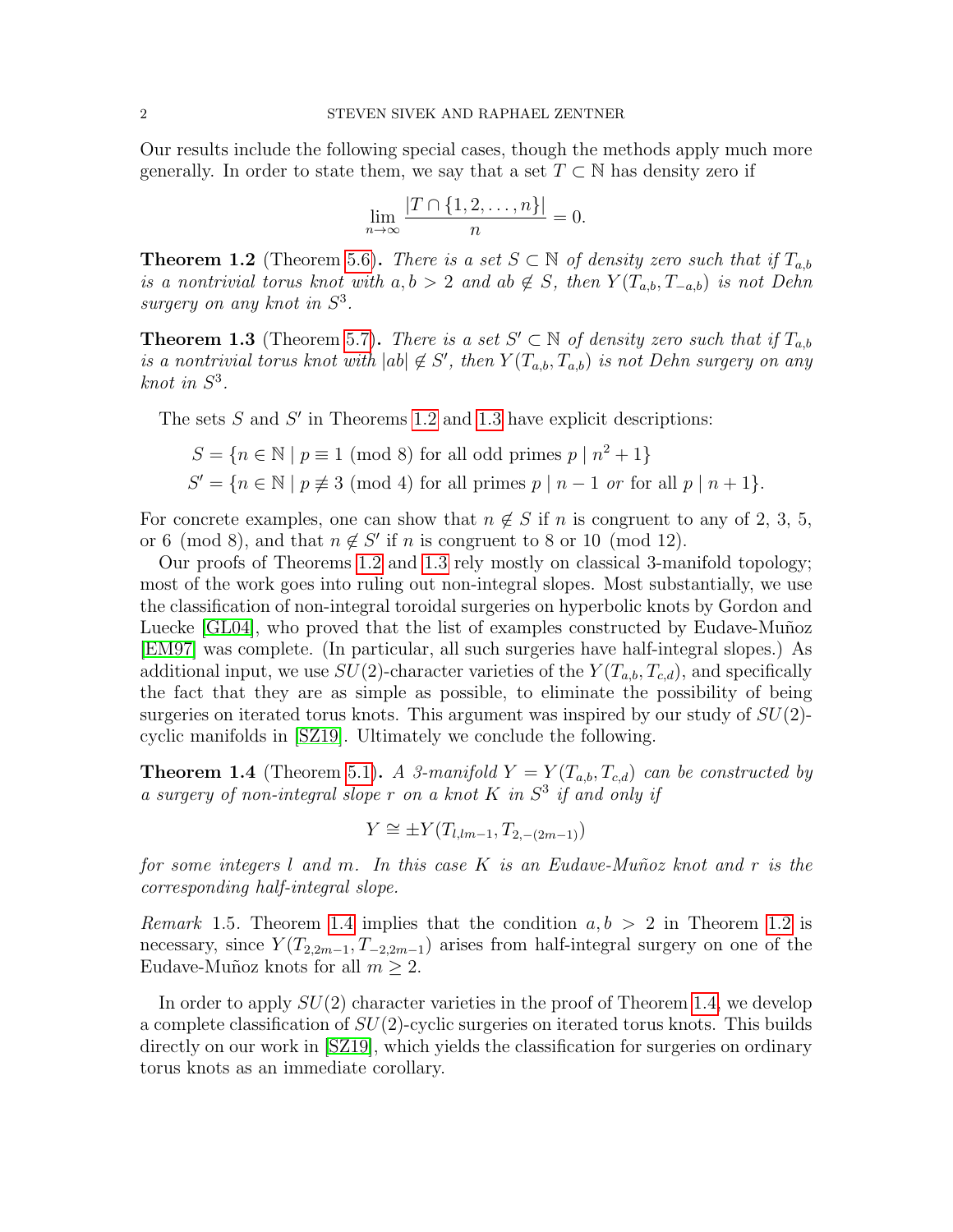<span id="page-2-0"></span>**Theorem 1.6** (Theorem [4.1\)](#page-11-0). Let K be an iterated torus knot. If some nontrivial r-surgery on K is  $SU(2)$ -cyclic, then K, r, and  $S_r^3(K)$  are among the following:

$$
K = T_{p,q} : \t r = pq + \frac{1}{m} (m \neq 0), \t S_r^3(K) = L(mpq + 1, mq^2)
$$
  
\n
$$
K = T_{p,2\epsilon} : \t r = 2\epsilon p, \t S_r^3(K) = L(p, 2\epsilon) \# \mathbb{RP}^3
$$
  
\n
$$
K = C_{2pq + \epsilon,2}(T_{p,q}) : \t r = 4pq + \epsilon, \t S_r^3(K) = L(4pq + \epsilon, 4q^2)
$$
  
\nor  $r = 4pq + 2\epsilon, \t S_r^3(K) = L(2pq + \epsilon, 2q^2) \# \mathbb{RP}^3.$ 

Here  $\epsilon$  can be either +1 or -1. In particular, if K is an n-fold iterated torus knot for some  $n \geq 3$  then K has no nontrivial SU(2)-cyclic surgeries.

While Theorem [1.6](#page-2-0) does not present any new examples of  $SU(2)$ -cyclic manifolds, we do discover some genuinely new ones in Section [3.](#page-5-0) These are half-integral, toroidal surgeries on some of the Eudave-Muñoz knots from [\[EM97\]](#page-28-11).

*Example* 1.7. The half-integral, toroidal surgeries on Eudave-Muñoz knots  $k(l, m, 0, p)$ , where  $2p-1$  divides l and is not equal to  $\pm 1$ , are  $SU(2)$ -cyclic but not of the form  $Y(T_{a,b}, T_{c,d})$  by Theorem [3.1.](#page-6-0) If we let  $K_q$  be the mirror of  $k(2q+1, -1, 0, -q)$  for any  $q \geq 1$ , then some straightforward manipulation of the rightmost portion of [\[NZ17,](#page-28-12) Figure 2 shows that  $K_q$  is a twisted torus knot, namely

$$
K_q = T(6q + 4, 6q^2 + 6q + 1, 2q + 2, 2),
$$

which by definition is the closure of the positive braid

$$
(\sigma_{6q+3}\sigma_{6q+2}\ldots\sigma_2\sigma_1)^{6q^2+6q+1}(\sigma_{2q+1}\sigma_{2q}\ldots\sigma_2\sigma_1)^2 \in B_{6q+4}.
$$

The half-integral, toroidal,  $SU(2)$ -cyclic surgery on  $K_q$  has slope

$$
r_q = \frac{1}{2}(72q^3 + 120q^2 + 68q + 13) = \frac{2q+1}{2}(36q^2 + 42q + 13)
$$

according to Equation [\(3.1\)](#page-5-1).

Finally, we note that linking form arguments do not always suffice to prove that  $Y(T_{a,b}, T_{c,d})$  is not realizable as integer surgery on a knot. In many cases, we can still prove the desired result using Greene's changemaker obstruction [\[Gre15\]](#page-28-3). For example:

<span id="page-2-1"></span>**Theorem 1.8** (Theorem [6.1\)](#page-21-0). Suppose for some positive integers  $a \leq b$  that  $Y =$  $Y(T_{2,2a+1}, T_{2,2b+1})$  is Dehn surgery on a knot in  $S^3$ . Then

$$
(a, b) \in \{(1, 1), (1, 2), (1, 3), (2, 3), (3, 3)\},\
$$

and the slope is  $-n$  where  $n = |H_1(Y;\mathbb{Z})| = 4(2a+1)(2b+1) - 1$ .

We do not know whether the remaining five cases can actually be realized as surgeries. In any case, Theorem [1.8](#page-2-1) leads us to expect that in fact, none of these graph manifolds can be constructed by integer surgeries on knots in  $S<sup>3</sup>$ . Combining this expectation with Theorem [1.4](#page-1-2) in the non-integral case, we have the following.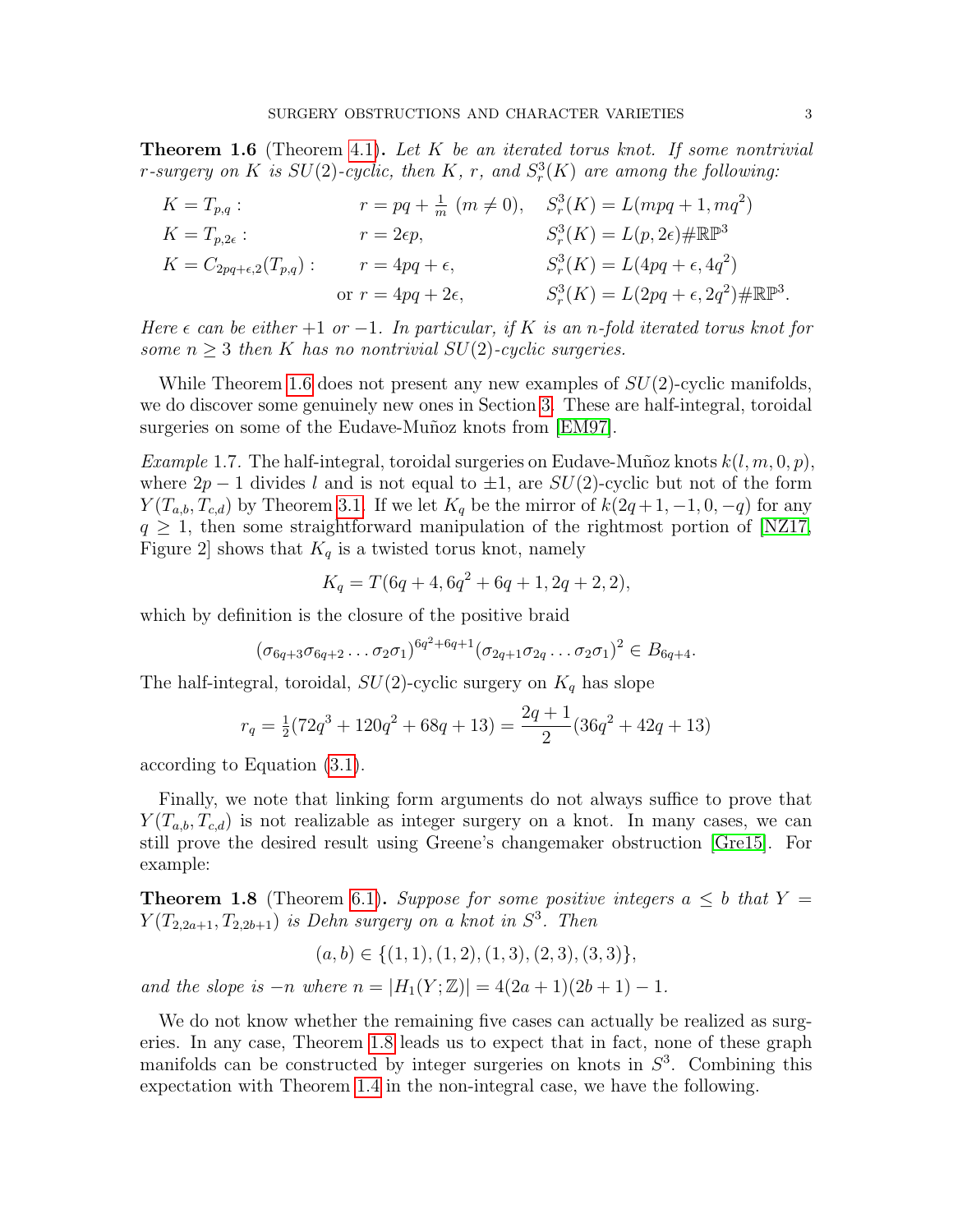**Conjecture 1.9.** If  $T_{a,b}$  and  $T_{c,d}$  are nontrivial torus knots, then  $Y(T_{a,b}, T_{c,d})$  is the result of r-surgery on a knot K in  $S^3$  if and only if K is an Eudave-Muñoz knot and r is its half-integral toroidal slope. In particular we must have

$$
Y \cong \pm Y(T_{l,lm-1}, T_{2,-(2m-1)})
$$

for some integers l and m.

On the other hand, Proposition [2.5](#page-5-2) says that every  $Y(T_{a,b}, T_{c,d})$  can be constructed by surgery on a 2-component link. It remains a very interesting question to prove, via  $SU(2)$  character varieties or otherwise, that a given 3-manifold is not Dehn surgery on any *n*-component link for fixed  $n \geq 2$ .

**Organization.** In Section [2](#page-3-0) we study the topology of the manifolds  $Y(T_{a,b}, T_{c,d})$ . Section [3](#page-5-0) discusses the toroidal surgeries on the Eudave-Muñoz knots, building on work of Ni and Zhang [\[NZ17\]](#page-28-12), and in particular determines which of these have the form  $Y(T_{a,b}, T_{c,d})$  and more generally which are  $SU(2)$ -cyclic. Section [4](#page-11-1) is dedicated to the proof of Theorem [1.6,](#page-2-0) classfying  $SU(2)$ -cyclic surgeries on iterated torus knots. Then in Section [5](#page-16-0) we prove Theorem [1.4](#page-1-2) and deduce Theorems [1.2](#page-1-0) and [1.3,](#page-1-1) and in Section [6](#page-21-1) we review the changemaker condition and prove Theorem [1.8.](#page-2-1)

We identify  $SU(2)$  with the group of unit quaternions throughout this paper.

Acknowledgments. The second author is grateful for support by the SFB "Higher invariants" (funded by the Deutsche Forschungsgemeinschaft (DFG)) at the University of Regensburg, and for support by a Heisenberg fellowship of the DFG. He is also thankful for hospitality by the FIM at ETH Zürich in early 2018 when this work started.

#### 2. SOME  $SU(2)$ -CYCLIC GRAPH MANIFOLDS

<span id="page-3-0"></span>In this section we review the family of  $SU(2)$ -cyclic manifolds  $Y(T_{a,b}, T_{c,d})$ , which were originally studied by Motegi [\[Mot88\]](#page-28-13), and collect some facts about their topology. Let  $T_{a,b}$  and  $T_{c,d}$  be two nontrivial torus knots. Their exteriors  $E_{a,b}$  and  $E_{c,d}$  are Seifert fibered over the disk, and one can form a graph manifold

$$
Y(T_{a,b}, T_{c,d}) = E_{a,b} \cup_h E_{c,d},
$$

in which the gluing map  $h : \partial E_{a,b} \to \partial E_{c,d}$  sends a meridian and a Seifert fiber of  $E_{a,b}$ to a Seifert fiber and a meridian of  $E_{c,d}$ , respectively. It is easy to see that  $Y(T_{a,b}, T_{c,d})$ is irreducible, since both  $E_{a,b}$  and  $E_{c,d}$  are.

In the sequel we will use  $\mu_{a,b}$ ,  $\lambda_{a,b}$ , and  $\sigma_{a,b}$  to denote a meridian, longitude, and Seifert fiber of  $E_{a,b}$ , and similarly for  $\mu_{c,d}$ ,  $\lambda_{c,d}$ , and  $\sigma_{c,d}$ . In  $\pi_1(Y(T_{a,b}, T_{c,d}))$  these are related by

$$
\sigma_{a,b} = (\mu_{a,b})^{ab} \lambda_{a,b} \quad \text{and} \quad \sigma_{c,d} = (\mu_{c,d})^{cd} \lambda_{c,d}.
$$

**Lemma 2.1.** The fundamental group  $\pi_1(Y(T_{a,b}, T_{c,d}))$  is normally generated by  $\mu_{a,b}$ and thus has weight one. Moreover,  $H_1(Y;\mathbb{Z}) \cong \mathbb{Z}/(abcd-1)\mathbb{Z}$ .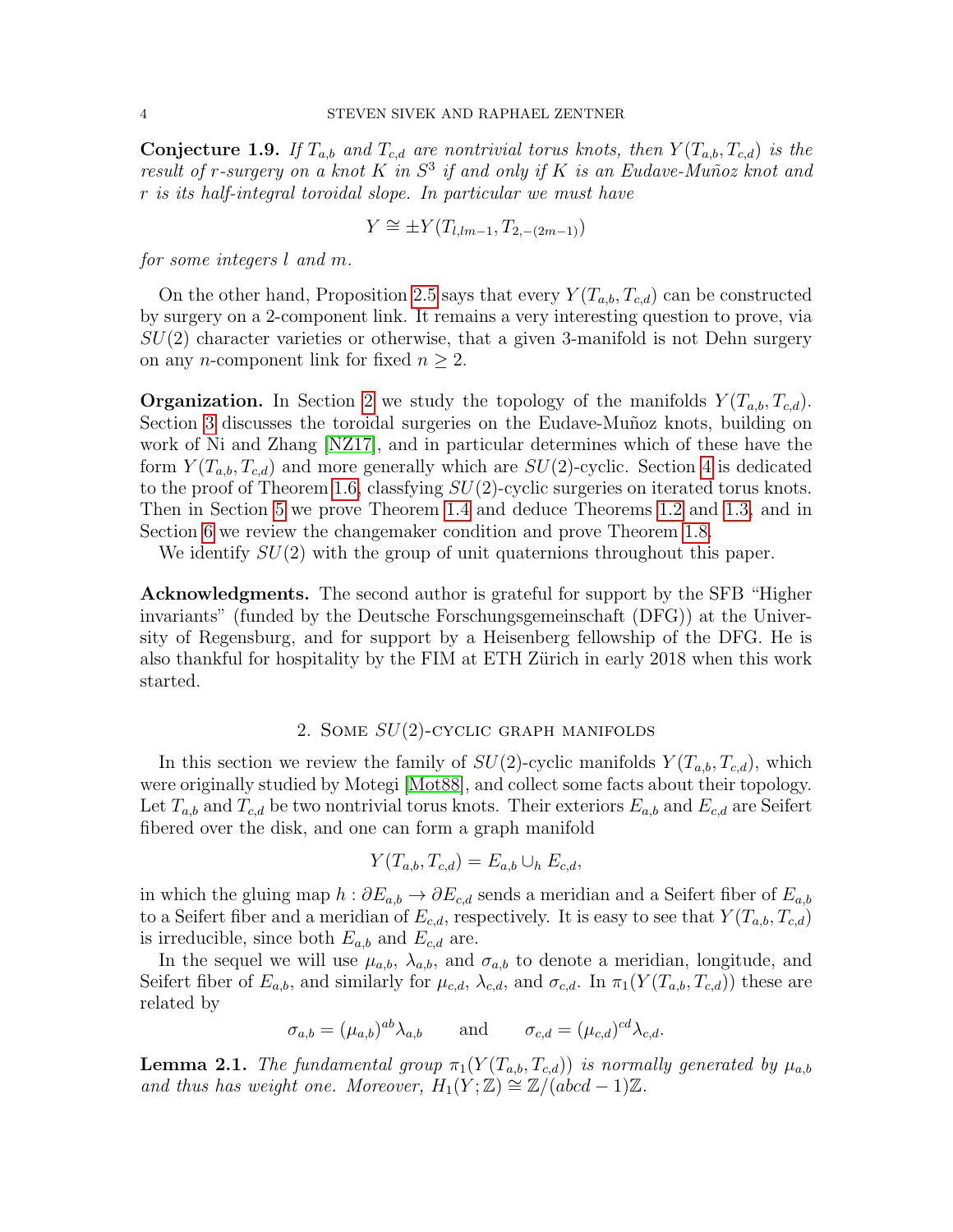*Proof.* The knot complements  $E_{a,b}$  and  $E_{c,d}$  are normally generated by the meridians  $\mu_{a,b}$  and  $\mu_{c,d}$  respectively. Since  $\pi_1(Y)$  is an amalgamated free product

$$
\pi_1(Y) = \pi_1(E_{a,b}) *_{\pi_1(T^2)} \pi_1(E_{c,d}),
$$

it is normally generated by  $\mu_{a,b}$  and  $\mu_{c,d} = \sigma_{a,b}$ . But as an element of  $\pi_1(E_{a,b})$ , the Seifert fiber  $\sigma_{a,b}$  is a product of conjugates of  $\mu_{a,b}$ , so  $\mu_{a,b}$  suffices to normally generate  $\pi_1(Y)$ .

The homology  $H_1(Y)$  is generated by  $[\mu_{a,b}]$  and  $[\mu_{c,d}]$ , with the relations  $[\mu_{a,b}]$  =  $[\sigma_{c,d}] = cd[\mu_{c,d}]$  and likewise  $[\mu_{c,d}] = ab[\mu_{a,b}]$ . This immediately implies that  $H_1(Y)$  is in fact generated by  $[\mu_{a,b}]$ , which has order  $|abcd-1|$ , as claimed. □

<span id="page-4-0"></span>**Lemma 2.2** (Mot88, [Zen17,](#page-29-1) NZ17)). Each  $Y = Y(T_{a,b}, T_{c,d})$  is  $SU(2)$ -cyclic.

*Proof.* Let  $\rho : \pi_1(Y) \to SU(2)$  be an irreducible representation. We note that each of  $\mu_{a,b}$  and  $\mu_{c,d}$  normally generates  $\pi_1(Y)$ , so neither  $\rho(\mu_{a,b})$  nor  $\rho(\mu_{c,d})$  can be  $\pm 1$ , or else the image of  $\rho$  would be contained in  $\{\pm 1\}$ .

The element  $\sigma_{a,b}$  is central in  $\pi_1(E_{a,b})$ , so  $\rho(\sigma_{a,b})$  commutes with the image of  $\pi_1(E_{a,b})$ . Since  $\rho(\sigma_{a,b}) = \rho(\mu_{c,d})$  is not  $\pm 1$ , this is only possible if  $\rho(\pi_1(E_{a,b}))$  lies in the unique  $U(1)$  subgroup containing  $\rho(\sigma_{a,b})$ . Similarly,  $\rho(\pi_1(E_{c,d}))$  lies in the unique  $U(1)$  subgroup containing  $\rho(\sigma_{c,d})$ . But these subgroups both contain the element  $\rho(\mu_{a,b}) = \rho(\sigma_{c,d})$ , which is again not  $\pm 1$ , so they must coincide. In other words, the image of  $\rho$  lies in a single  $U(1)$  subgroup and is hence abelian, which is a  $\Box$ contradiction.

<span id="page-4-1"></span>**Lemma 2.3** ([\[SZ19,](#page-29-0) Proposition 7.3]). The torus  $\partial E_{a,b} = \partial E_{c,d}$  is the unique closed, orientable, incompressible surface in  $Y(T_{a,b}, T_{c,d})$  up to isotopy.

<span id="page-4-2"></span>**Proposition 2.4.** Let  $Y = Y(T_{a,b}, T_{c,d})$ . Then the linking form of Y satisfies

$$
\ell_Y(\mu_{a,b}, \mu_{a,b}) = -\frac{cd}{abcd - 1} \quad \text{and} \quad \ell_Y(\mu_{c,d}, \mu_{c,d}) = -\frac{ab}{abcd - 1}
$$

Proof. We prove the first assertion, and the second follows by an identical argument. Since  $\mu_{a,b} = \sigma_{c,d}$  and  $\sigma_{a,b} = \mu_{c,d}$ , we compute in  $H_1(T^2)$  that

$$
(abcd - 1)\mu_{a,b} = cd(\sigma_{a,b} - \lambda_{a,b}) - \mu_{a,b}
$$

$$
= cd\mu_{c,d} - cd\lambda_{a,b} - \sigma_{c,d}
$$

$$
= -\lambda_{c,d} - cd\lambda_{a,b}.
$$

Thus  $(abcd-1)\mu_{a,b}$  is homologous in  $T^2$  to  $-\lambda_{c,d} - cd\lambda_{a,b}$ , which bounds the union of one Seifert surface for  $T_{c,d}$  in  $E_{c,d}$  and cd parallel Seifert surfaces for  $T_{a,b}$  in  $E_{a,b}$ , all with orientation reversed. The meridian  $\mu_{a,b}$  intersects this surface bounded by  $(abcd-1)\mu_{a,b}$  with multiplicity  $-cd$ , so the lemma now follows from the definition of the linking form.  $\square$ 

Our ultimate goal is to show that many of the manifolds  $Y(T_{a,b}, T_{c,d})$  cannot be realized by Dehn surgery on a single knot in  $S<sup>3</sup>$ . We note that this is the best possible result, in the following sense.

.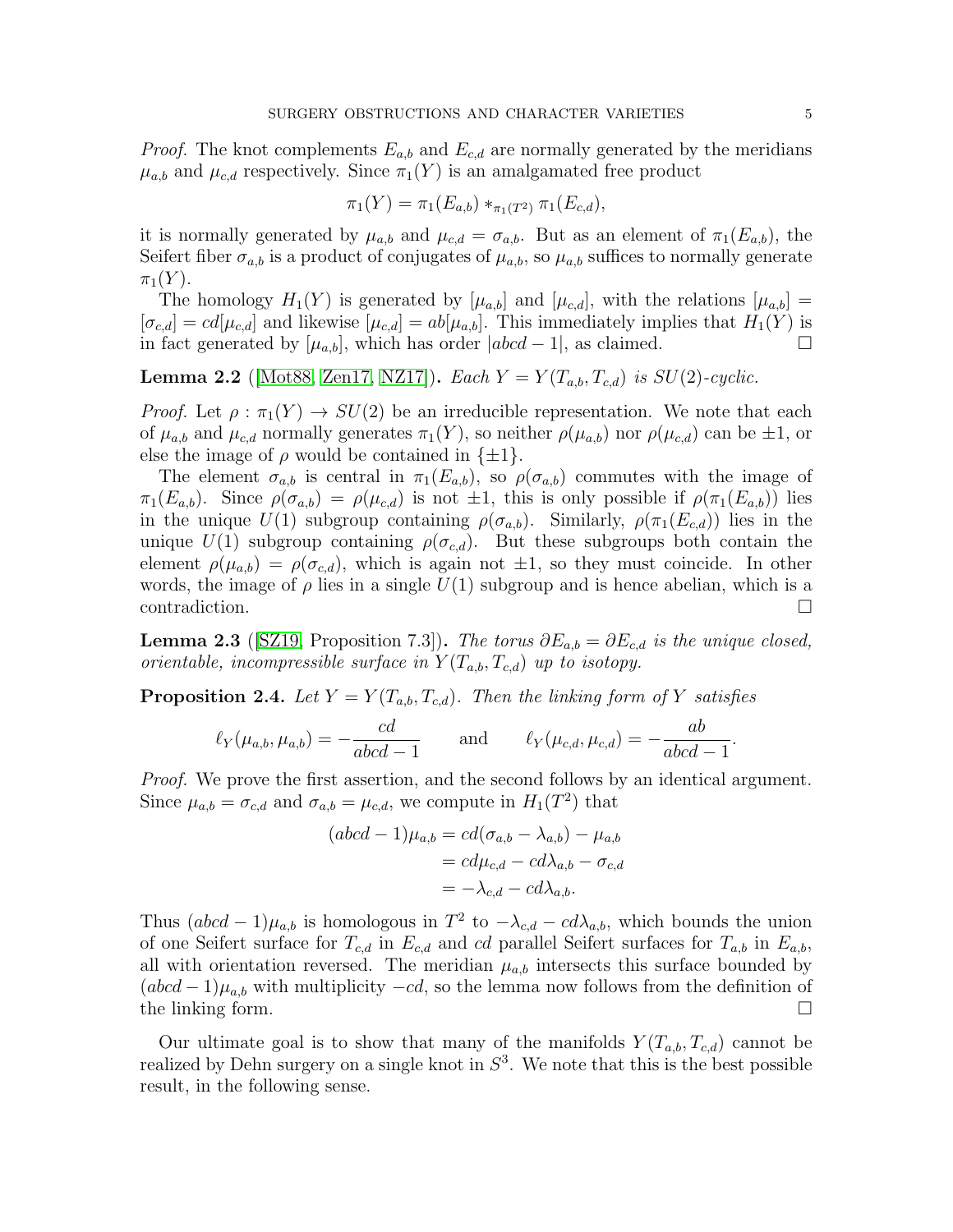<span id="page-5-2"></span>**Proposition 2.5.** Each 3-manifold  $Y = Y(T_{a,b}, T_{c,d})$  can be produced by Dehn surgery on a two-component link in  $S^3$ .

*Proof.* Writing  $Y = E_{a,b} \cup_h E_{c,d}$ , we will find a knot in  $E_{c,d}$  on which some Dehn surgery produces  $S^1 \times D^2$ . Performing this surgery inside Y results in a Dehn filling of  $E_{a,b}$ , hence a Dehn surgery on the torus knot  $T_{a,b}$ , and so we can recover  $S^3$  by one more surgery on the core of this filling.

Since  $E_{c,d}$  is Seifert fibered over the disk with two singular fibers, we may remove a neighborhood of one singular fiber and identify its boundary with  $S^1 \times S^1$  so that each circle  $S^1 \times \{pt\}$  is a regular fiber. We then glue in a solid torus by identifying  $S^1 \times S^1$  with  $S^1 \times \partial D^2$ , and extend the Seifert fibration across this solid torus as the projection  $S^1 \times D^2 \to D^2$ . The result is now Seifert fibered over the disk with one singular fiber, hence it must be  $S^1 \times D^2$ .

In fact, some of these manifolds do arise as surgeries on knots in  $S<sup>3</sup>$ . When the order  $|abcd-1|$  of  $H_1(Y(T_{a,b}, T_{c,d}))$  is odd, then the second author showed that  $Y(T_{a,b}, T_{c,d})$ is the branched double cover of some knot  $L(T_{a,b}, T_{c,d})$  in  $S^3$  [\[Zen17,](#page-29-1) Theorem 4.14]. If  $L(T_{a,b}, T_{c,d})$  has unknotting number 1, the Montesinos trick tells us that  $Y(T_{a,b}, T_{c,d})$ can be realized as half-integral surgery on a knot  $K$  in  $S^3$ . In Theorem [5.1](#page-17-0) we will determine precisely which of the  $Y(T_{a,b}, T_{c,d})$  arise in this way.

Example 2.6. The manifold  $Y(T_{2,3}, T_{2,-3})$  is the branched double cover of  $8_{17}$  (see [\[Zen17,](#page-29-1)  $\S5$ ]), which has unknotting number 1. One can check that this  $SU(2)$ -cyclic manifold is  $\frac{37}{2}$ -surgery on the  $(-2, 3, 7)$ -pretzel knot, which will appear in Theorem [3.1](#page-6-0) as the mirror of the knot  $k(2, 2, 0, 0)$ .

### 3. SURGERIES ON THE EUDAVE-MUÑOZ KNOTS

<span id="page-5-0"></span>Eudave-Muñoz [\[EM97\]](#page-28-11) found an infinite family of hyperbolic knots  $k(l, m, n, p)$  in  $S<sup>3</sup>$  which have toroidal surgeries with half-integer slope. Gordon and Luecke [\[GL04\]](#page-28-10) then proved that any hyperbolic knot  $K \subset S^3$  with a non-integral toroidal surgery is one of the  $k(l, m, n, p)$ , and the unique non-integral toroidal slope r is the one determined by Eudave-Muñoz, namely

<span id="page-5-1"></span>(3.1) 
$$
r = l(2m - 1)(1 - lm) - \frac{1}{2} + \begin{cases} n(2lm - 1)^2, & p = 0\\ p(2lm - l - 1)^2, & n = 0, \end{cases}
$$

according to [\[EM02,](#page-28-14) Proposition 5.3]. (By definition each knot  $k(l, m, n, p)$  must have either  $n = 0$  or  $p = 0$ , and a small number of sporadic values of  $(l, m, n, p)$  are not allowed because the corresponding  $k(l, m, n, p)$  would be a torus knot.) Each of these knots is also known to be the closure of a positive braid, up to mirroring, and is hence fibered [\[EM02,](#page-28-14) Proposition 5.6].

By building on work of Ni and Zhang [\[NZ17\]](#page-28-12), who noticed that these surgeries on the knots  $k(l, m, 0, 0)$  came from splicing together torus knot exteriors as in Section [2,](#page-3-0) we can completely classify which of the half-integral, toroidal surgeries on Eudave-Muñoz knots are  $SU(2)$ -cyclic, and which of these produce manifolds of the form  $Y(T_{a,b}, T_{c,d}).$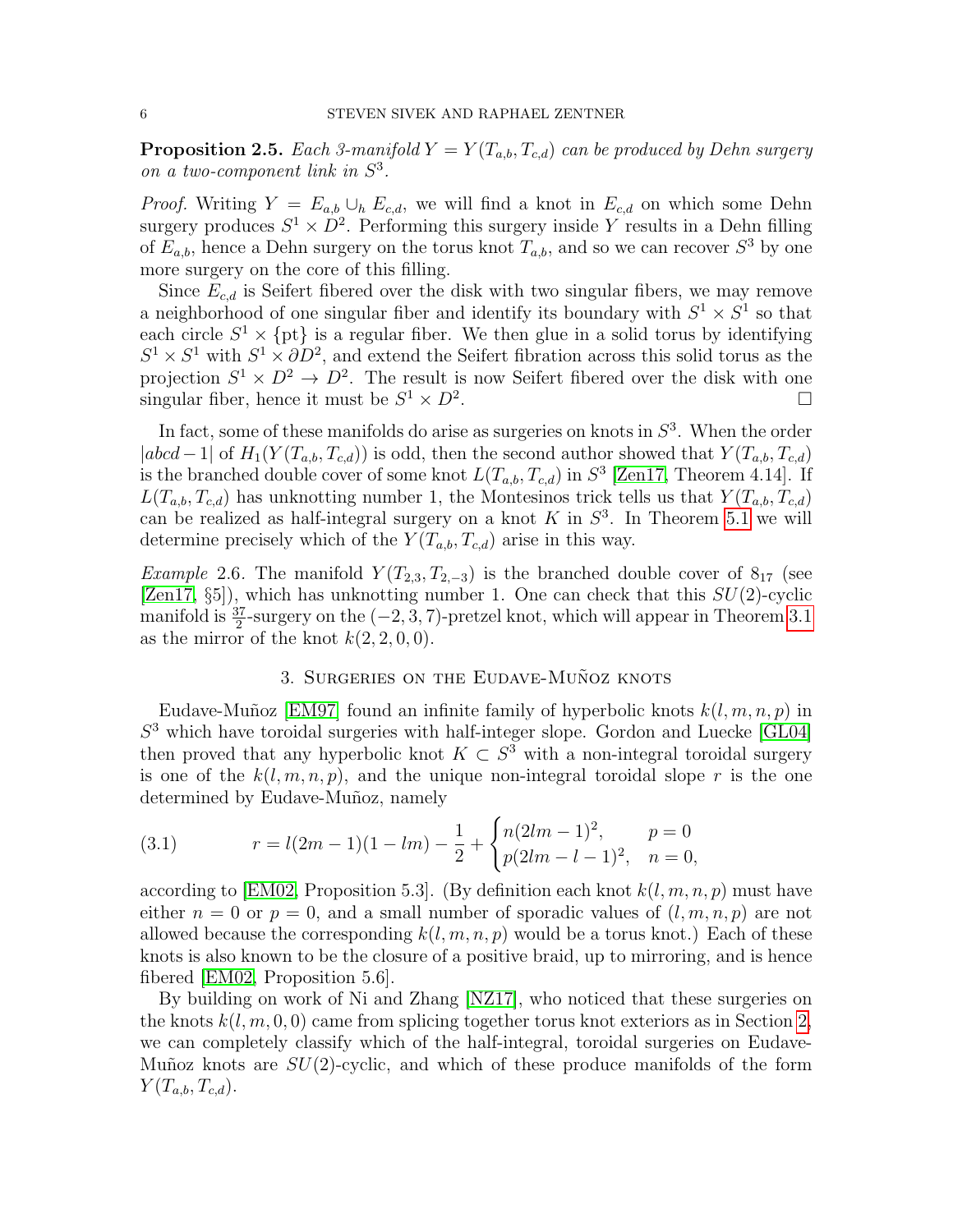<span id="page-6-0"></span>**Theorem 3.1.** Let r be the half-integral, toroidal slope for  $K = k(l, m, n, p)$ . Then  $Y = S_r^3(K)$  is  $SU(2)$ -cyclic if and only if K is one of the following:

- $K = k(l, m, 0, 0)$ , in which case  $Y \cong \pm Y(T_{l, lm-1}, T_{2,-(2m-1)})$ ;
- $K = k(l, m, 1, 0)$ , in which case  $Y \cong \pm Y(T_{-l, lm-1}, T_{2,2m+1})$ ;
- $K = k(l, m, 0, 1),$  in which case  $Y \cong \pm Y(T_{-l,ml-l-1}, T_{2,2m-1});$
- $K = k(l, m, 0, p)$  with l a multiple of  $2p 1$ , in which case Y does not have the form  $Y(T_{a,b}, T_{c,d})$  unless p is 0 or 1.

*Proof.* In the case of  $k(l, m, 0, 0)$ , Ni and Zhang [\[NZ17,](#page-28-12) p. 87] proved that the rsurgery is  $Y(T_{a,b}, T_{c,d})$  for some  $a, b, c, d$  (to be determined in Lemma [3.3\)](#page-7-0), which implies that it is  $SU(2)$ -cyclic by Lemma [2.2.](#page-4-0) The identification for  $k(l, m, 1, 0)$ follows immediately, since this is the mirror of  $Y(-l, -m, 0, 0)$ . In Proposition [3.4](#page-7-1) we prove that the remaining  $k(l, m, n, 0)$  are not  $SU(2)$ -cyclic.

For the knots  $k(l, m, 0, p)$ , Proposition [3.6](#page-8-0) proves that these r-surgeries are  $SU(2)$ cyclic if and only if  $2p-1$  divides l. We have already seen the cases  $p=0$  and  $p=1$ , since in the latter case  $k(l, m, 0, 1)$  is the mirror of  $k(-l, 1-m, 0, 0)$ , for which we have already identified Y. In the remaining cases where  $2p-1 \mid l$ , Proposition [3.7](#page-10-0) proves that Y is not the result of splicing two knot complements together.  $\Box$ 

Remark 3.2. We compare our results to those of [\[NZ17,](#page-28-12) Section 5] here. Ni and Zhang classified the  $SL(2,\mathbb{C})$ -cyclic r-surgeries among the knots  $k(l, m, n, 0)$ , and proved that the r-surgeries on  $k(l, m, 0, p)$  are not  $SL(2, \mathbb{C})$ -cyclic when  $2p - 1 \nmid l$ . Their representations factor through triangle groups which have faithful  $SL(2,\mathbb{C})$  representations, but these groups do not always have non-cyclic  $SU(2)$  representations, so proving that they are not  $SU(2)$ -cyclic requires some additional work. For the surgeries on  $k(l, m, 0, p)$  with  $2p - 1 \mid l$ , the claims that these are  $SU(2)$ -cyclic and that they are not  $Y(T_{a,b}, T_{c,d})$  are new. In any case, our work relies heavily on [\[NZ17\]](#page-28-12).

We begin by describing the geometry of the half-integral, toroidal r-surgery on  $K = k(l, m, n, p)$ . According to the discussion before [\[NZ17,](#page-28-12) Lemma 4.4], the incompressible torus in  $S_r^3(K)$  splits it two pieces, labeled  $X_1$  and  $X_2$ , each of which is Seifert fibered over  $D^2$  with two singular fibers. There are curves  $\mu_1, \sigma_1 \subset \partial X_1$  and  $\mu_2, \sigma_2 \subset \partial X_2$ , each pair having distance  $\Delta(\mu_i, \sigma_i) = 1$ , whose corresponding Dehn fillings are as follows:

- $X_1(\mu_1)$  is a lens space of order  $|2p-1|$ .
- $X_1(\sigma_1)$  is a connected sum of two lens spaces, of orders

$$
|-l|
$$
 and  $|(1-lm)(2p-1)+pl|$ .

- $X_2(\mu_2)$  is a lens space of order  $|2n-1|$ .
- $X_2(\sigma_2)$  is a connected sum of two lens spaces, of orders

2 and 
$$
|2m(2n-1)+1|
$$
.

It follows that  $\sigma_1$  and  $\sigma_2$  are the Seifert fibers of  $X_1$  and  $X_2$  respectively, since their Dehn fillings are reducible. Moreover, when  $p = 0$  we have  $X_1(\mu_1) = S^3$ , so  $X_1$  is a knot complement, and since it is Seifert fibered it must be a torus knot complement [\[Mos71\]](#page-28-15). The unique reducible surgery on  $T_{a,b}$  (of slope ab) is  $L(a,b)\# L(b,a)$ , so the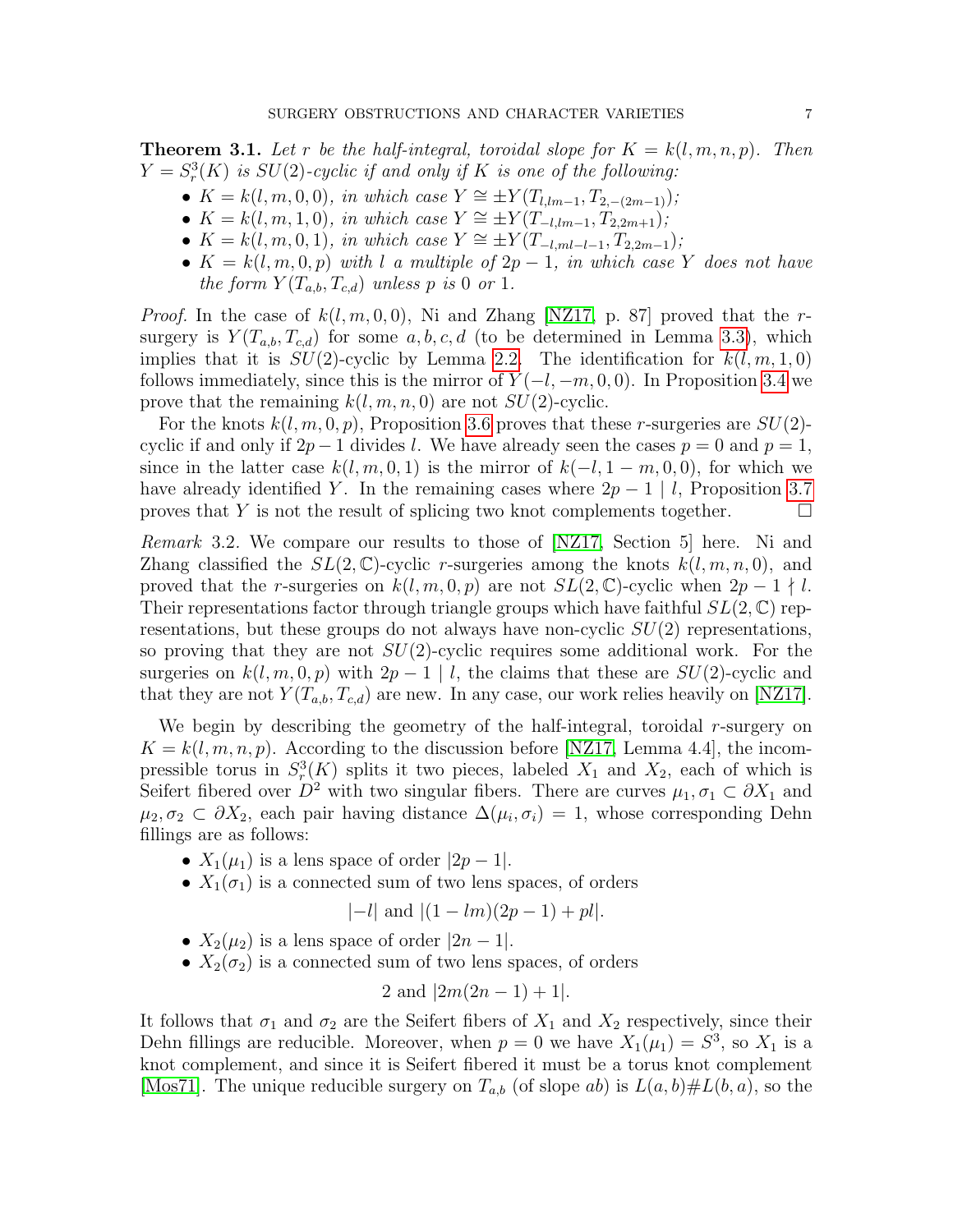description of  $X_1(\sigma_1)$  says that if  $p = 0$  then  $X_1$  is the complement of  $T_{l, \pm (lm-1)}$ . Similarly, if  $n = 0$  then  $X_2$  must be the complement of  $T_{2,\pm(2m-1)}$ .

We can now explicitly identify the half-integer toroidal surgeries on the knots  $k(l, m, 0, 0)$ . We note that according to [\[EM97\]](#page-28-11), if  $n = p = 0$  then we must have  $l \neq -1, 0, 1$  and  $m \neq 0, 1$ , and also  $(l, m) \neq (-2, -1)$ . (For the remaining  $k(l, m, 0, 0)$ , it is easy to check that  $r < 0$ .)

<span id="page-7-0"></span>**Lemma 3.3.** Let r be the slope of the half-integral, toroidal,  $SU(2)$ -cyclic surgery on  $k(l, m, 0, 0)$ . Then

$$
S_r^3(k(l, m, 0, 0)) \cong \pm Y(T_{l, lm-1}, T_{2, -(2m-1)}).
$$

*Proof.* Let  $Y = S_r^3(k(l, m, 0, 0)) = X_1 \cup_{T^2} X_2$  as above. Then we have seen that  $X_1$ and  $X_2$  are the complements of  $T_{l,\pm(lm-1)}$  and  $T_{2,\pm(2m-1)}$  for some choices of sign, with  $\mu_i$  and  $\sigma_i$  the corresponding meridians and Seifert fibers. Since  $\mu_1$  is glued to  $\sigma_2$  and  $\sigma_1$  to  $\mu_2$ , we have  $Y = Y(T_{l,\epsilon_1(lm-1)}, T_{2,\epsilon_2(2m-1)})$  for some signs  $\epsilon_1, \epsilon_2 = \pm 1$  by definition, and then

$$
|H_1(Y(T_{l,\epsilon_1(lm-1)},T_{2,\epsilon_2(2m-1)}))|=|l\cdot\epsilon_1(lm-1)\cdot2\cdot\epsilon_2(2m-1)-1|.
$$

But equation [\(3.1\)](#page-5-1) says that  $|H_1(Y)| = |2l(2m-1)(1 - lm) - 1|$ , and since  $l \neq 0$ and  $lm \neq 1$ , this agrees with  $|H_1(Y)|$  if and only if  $\epsilon_1 \epsilon_2 = -1$ . Thus up to reversing orientation, we can take  $\epsilon_1 = 1$  and  $\epsilon_2 = -1$ , proving the lemma.

<span id="page-7-1"></span>**Proposition 3.4.** Let r be the slope of the half-integral, toroidal surgery on  $K =$  $k(l, m, n, 0)$ . Then  $Y = S_r^3(K)$  is  $SU(2)$ -cyclic if and only if n is either 0 or 1.

*Proof.* The mirror of  $k(l, m, n, 0)$  is  $k(-l, -m, 1-n, 0)$ , and the case  $n = 0$  (and hence its mirror  $n = 1$ ) is [\[NZ17,](#page-28-12) Corollary 5.3] (or Lemmas [2.2](#page-4-0) and [3.3\)](#page-7-0), so we can assume  $n \neq 0, 1$  and then our goal is to show that Y is not  $SU(2)$ -cyclic. We observe that  $|2n-1| \geq 3$ , and that  $X_1$  is the complement of  $T_{l, \pm (lm-1)}$  since  $p = 0$ .

The map  $H_1(\partial X_2) \to H_1(X_2)$  has rank 1 by the "half lives, half dies" principle (see e.g. [\[Hat,](#page-28-16) Lemma 3.5]), so we let  $x \in H_1(\partial X_2)$  generate the kernel and extend to an integral basis x, y of  $H_1(\partial X_2)$ . We then write

$$
[\mu_2] = ax + by, \qquad [\sigma_2] = cx + dy
$$

for some integers  $a, b, c, d$ , and we get

$$
H_1(X_2(\mu_2)) = H_1(X_2)/\langle by \rangle, \qquad H_1(X_2(\sigma_2)) = H_1(X_2)/\langle dy \rangle,
$$

which are groups of order  $|2n-1|$  and  $2|2m(2n-1)+1|$ , respectively. These orders are relatively prime, and since  $H_1(X_2)/\langle y \rangle$  is a quotient of both groups its order must divide both of their orders, so it must be the trivial group: in other words,  $H_1(X_2) \cong \langle y \rangle$ . In particular, we have  $|b| = |H_1(X_2(\mu_2))| = |2n-1| \geq 3$ .

Now  $\pi_1(Y) \cong \pi_1(X_1) *_{\pi_1(T^2)} \pi_1(X_2)$  surjects onto the group

$$
\pi_1(X_1) *_{\pi_1(T^2)} H_1(X_2) \cong \pi_1(X_1) / \langle x \rangle \cong \pi_1(X_1(\gamma)),
$$

where  $\gamma \subset \partial X_1$  is the curve which is glued to  $x \subset \partial X_2$ . We have  $\Delta(\sigma_1, \gamma) =$  $\Delta(\mu_2, x) = |b| \Delta(y, x) \geq 3$ , so  $X_1(\gamma)$  is the result of Dehn surgery on  $T_{l, \pm (lm-1)} \subset S^3$ along a curve of distance  $\delta = \Delta(\sigma_1, \gamma) > 1$  from the Seifert fiber. Then  $X_1(\gamma)$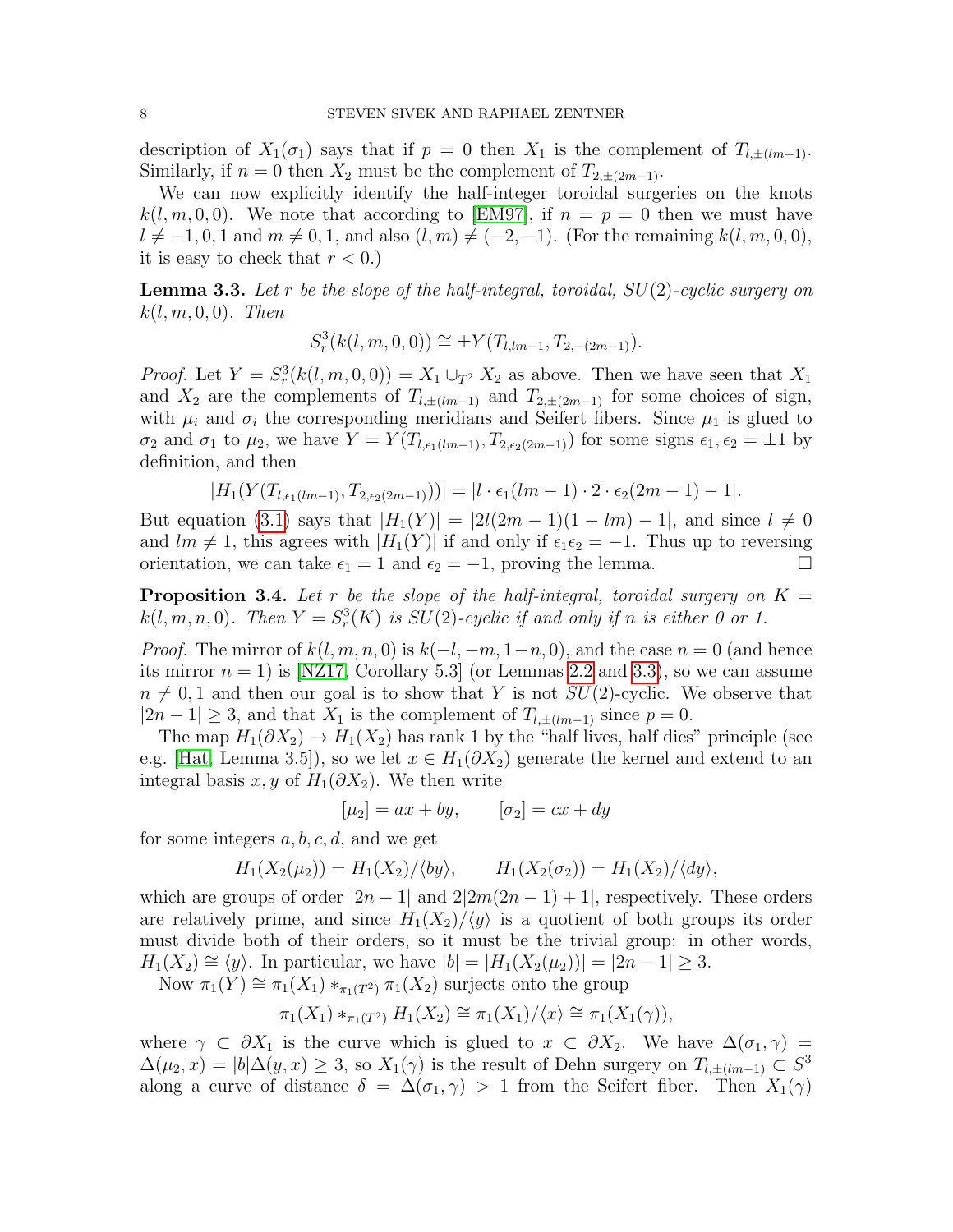is Seifert fibered with base orbifold  $S^2(|l|, |lm - 1|, \delta)$  [\[Mos71\]](#page-28-15), so by [\[SZ19\]](#page-29-0) it is not  $SU(2)$ -cyclic. Composing the surjection  $\pi_1(Y) \to \pi_1(X_1(\gamma))$  with an irreducible  $SU(2)$  representation of the latter proves that Y is not  $SU(2)$ -cyclic either.

Understanding the toroidal surgeries on the knots  $k(l, m, 0, p)$  requires a little more effort. In this case, since  $n = 0$ , we recall that  $X_2$  is the complement of  $T_{2,\pm(2m-1)}$ .

<span id="page-8-1"></span>**Lemma 3.5.** Let  $Y = X_1 \cup_{T^2} X_2$  be the half-integral, toroidal surgery on  $k(l, m, 0, p)$ . If  $\rho: \pi_1(Y) \to SU(2)$  is irreducible, then  $\rho|_{\pi_1(X_1)}$  has abelian image and  $\rho|_{\pi_1(X_2)}$  is irreducible. In this case we have  $\rho(\mu_1) = \rho(\sigma_2) = -1$  and  $\rho(\mu_2) = \rho(\sigma_1) \notin {\pm 1}$ .

*Proof.* Let  $\rho_i = \rho|_{\pi_1(X_i)}$  for  $i = 1, 2$ , and write  $X_2 = S^3 \setminus T_{2,k}$  where  $k = \pm (2m - 1)$ .

Suppose first that  $\rho_1$  is irreducible. Since the Seifert fiber  $\sigma_1$  is central in  $\pi_1(X_1)$ , its image  $\rho_1(\sigma_1)$  must belong to the center  $\{\pm 1\}$  of  $SU(2)$ . In this case  $\rho(\mu_2)$  =  $\rho(\sigma_1) = \pm 1$ , and  $\pi_1(X_2) = \pi_1(S^3 \setminus T_{2,k})$  is normally generated by the meridian  $\mu_2$ , so the image of  $\rho_2$  is contained in  $\{\pm 1\}$ , meaning that it factors through  $H_1(X_2) = \langle \mu_2 \rangle$ . The homology class of the Seifert fiber of  $X_2$  is  $[\sigma_2] = 2k[\mu_2] + [\lambda_2]$ , where the longitude  $\lambda_2$  is nullhomologous, so  $\rho_2(\sigma_2) = \rho_2(\mu_2)^{2k} = 1$ , and hence

$$
\rho_1(\mu_1) = \rho(\mu_1) = \rho(\sigma_2) = \rho_2(\sigma_2) = 1.
$$

But then  $\rho_1$  factors through the cyclic group  $\pi_1(X_1)/\langle \mu_1 \rangle = \pi_1(X_1(\mu_1)) = \mathbb{Z}/(2p - 1)$ 1)Z, since  $X_1(\mu_1)$  is a lens space of order  $|2p-1|$ , and we have a contradiction.

Now suppose instead that  $\rho_2$  is reducible. The longitude  $\lambda_2$  satisfies  $\Delta(\mu_2, \lambda_2) = 1$ , hence it is glued to a curve  $\gamma \subset \partial X_1$  with  $\Delta(\sigma_1, \gamma) = 1$ . Since  $\pi_1(X_2)$  is normally generated by  $\mu_2$ , the representation  $\rho$  factors through

$$
\pi_1(X_1) *_{\pi_1(T^2)} H_1(X_2) = \pi_1(X_1) *_{\pi_1(T^2)} \langle \mu_2 \rangle,
$$

and since ker( $H_1(\partial X_2) \to H_1(X_2)$ ) is generated by  $\lambda_2$ , we can identify this last group as  $\pi_1(X_1)/\langle \gamma \rangle = \pi_1(X_1(\gamma))$ . Since  $\gamma \neq \sigma_1$ , the Seifert fibration on  $X_1$  extends to  $X_1(\gamma)$  by adding a singular fiber of order  $\Delta(\sigma_1, \gamma) = 1$  (see [\[Hei74\]](#page-28-17)); then  $X_1(\gamma)$  has three singular fibers, one of which has order 1, and so it is a lens space. But now we have shown that  $\rho$  factors through a cyclic group, and this contradicts the assumption that it was irreducible. So  $\rho_2$  must be irreducible, and then  $\rho_2(\mu_2) \notin {\pm 1}$  follows immediately.

Finally, since  $\rho_2$  is irreducible, it must send the central element  $\sigma_2 \in \pi_1(X_2)$  to the center  $\{\pm 1\}$  of  $SU(2)$ . The fundamental group of  $S^3 \setminus T(2, k)$  has a presentation

$$
\pi_1(X_2) = \langle x, y \mid x^2 = y^k \rangle,
$$

in which  $\sigma_2 = x^2 = y^k$ . If  $\rho_2(\sigma_2) = 1$  then  $\rho_2(x)^2 = 1$ , which can only happen if  $\rho_2(x) = \pm 1$ . But then  $\rho_2$  would have abelian image, contradicting its irreducibility, and so we conclude that  $\rho_2(\sigma_2) = -1$ .

<span id="page-8-0"></span>**Proposition 3.6.** The half-integral, toroidal surgery on  $k(l, m, 0, p)$  is  $SU(2)$ -cyclic if and only if  $2p-1$  divides l.

*Proof.* Writing the surgered manifold as  $Y = X_1 \cup_{T^2} X_2$ , we know from Lemma [3.5](#page-8-1) that any irreducible representation  $\rho : \pi_1(Y) \to SU(2)$  must restrict to a representation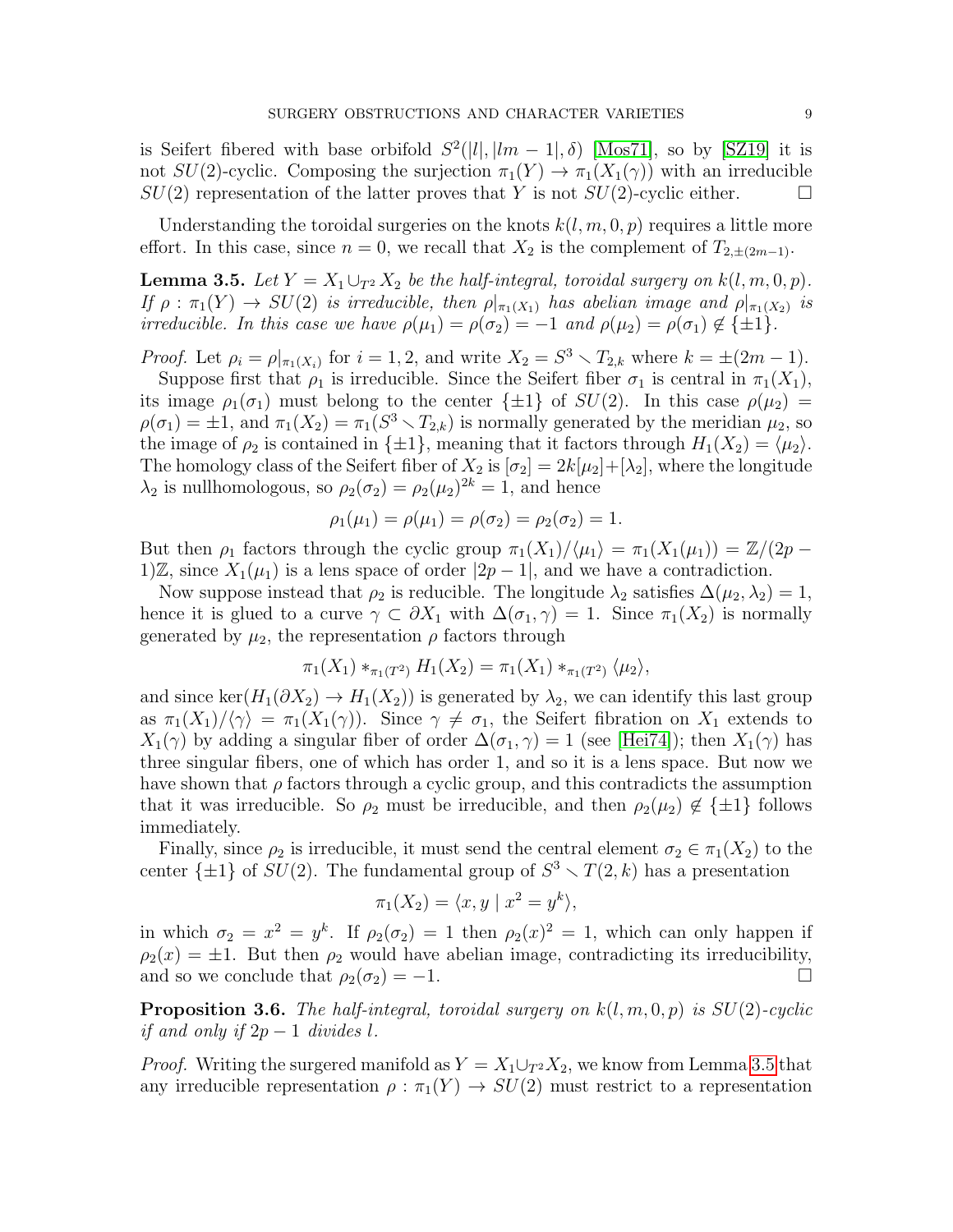$\rho_1 : \pi_1(X_1) \to SU(2)$  with abelian image, satisfying  $\rho(\mu_1) = -1$  and  $\rho(\sigma_1) \neq \pm 1$ . Since the image is abelian,  $\rho_1$  factors through  $H_1(X_1)$ , and we can arrange up to conjugacy that its image lies in the 1-parameter subgroup  $\{e^{it}\}.$ 

We first describe  $H_1(X_1)$ . The Seifert fibration on  $X_1$  comes with singular fibers of order  $\alpha_1 = |-l|$  and  $\alpha_2 = |(1 - lm)(2p - 1) + pl|$ , which are determined as the orders of the lens space summands of  $X_1(\sigma_1)$ . As we have already seen, the filling  $X_1(\mu_1)$ is Seifert fibered over  $S^2$  with an additional fiber of order  $\Delta(\mu_1, \sigma_1) = 1$ . Following [\[JN83\]](#page-28-18), if its Seifert invariants are  $(\alpha_1, \beta_1)$ ,  $(\alpha_2, \beta_2)$ , and  $(\alpha_3, \beta_3) = (1, k)$  for some integer  $k$ , then we have a presentation

$$
\pi_1(X_1(\mu_1)) = \langle c_1, c_2, c_3, h \mid [h, c_i] = c_i^{\alpha_i} h^{\beta_i} = 1 \ \forall i, c_1 c_2 c_3 = 1 \rangle,
$$

from which  $H_1(X_1(\mu_1)) \cong \mathbb{Z}/(2p-1)\mathbb{Z}$  is generated by classes  $[c_1], [c_2], [c_3], [h]$  satisfying several relations. We use the relation  $[c_3] + k[h] = 0$  to eliminate  $[c_3]$ , and then  $H_1(X_1(\mu_1)) = \mathbb{Z}/(2p-1)\mathbb{Z}$  is presented by the matrix

$$
M = \begin{pmatrix} \alpha_1 & 0 & \beta_1 \\ 0 & \alpha_2 & \beta_2 \\ -1 & -1 & k \end{pmatrix}
$$

corresponding to generators  $[c_1]$ ,  $[c_2]$ , and  $[h] = [\sigma_1]$ . Thus  $|\text{det}(M)| = |2p - 1|$ .

Now, we determine the possible values of  $\rho_1$  on the generators of  $H_1(X_1)$ . This amounts to finding constants  $\theta_1, \theta_2, \varphi \in \mathbb{R}/2\pi\mathbb{Z}$  such that

$$
\rho_1(c_j) = e^{i\theta_j}, \qquad \rho_1(\sigma_1) = e^{i\varphi}.
$$

Aside from h being central, the only relations in  $\pi_1(X_1)$  are  $c_1^{\alpha_1}h^{\beta_1} = c_2^{\alpha_2}h^{\beta_2} = 1$ , which are equivalent here to  $\alpha_j \theta_j + \beta_j \varphi \equiv 0 \pmod{2\pi}$  for  $j = 1, 2$ . From the relation  $\mu_1 = (c_1 c_2)^{-1} h^k$  in  $\pi_1(X_1)$ , we have

$$
\rho_1(\mu_1) = e^{i(-\theta_1 - \theta_2 + k\varphi)},
$$

so  $\rho_1(\mu_1) = -1$  imposes the condition  $-\theta_1 - \theta_2 + k\varphi \equiv \pi \pmod{2\pi}$ . Thus  $\theta_1, \theta_2, \varphi$ define a representation  $H_1(X_1) \to SU(2)$  if and only if for some integers  $v_1, v_2, w$ , we have

$$
\begin{pmatrix} \alpha_1 & 0 & \beta_1 \\ 0 & \alpha_2 & \beta_2 \\ -1 & -1 & k \end{pmatrix} \begin{pmatrix} \theta_1 \\ \theta_2 \\ \varphi \end{pmatrix} = \begin{pmatrix} 2\pi v_1 \\ 2\pi v_2 \\ \pi + 2\pi w \end{pmatrix},
$$

or equivalently if and only if

$$
\begin{pmatrix} \theta_1 \\ \theta_2 \\ \varphi \end{pmatrix} = \frac{1}{\det(M)} \begin{pmatrix} k\alpha_2 + \beta_2 & -\beta_1 & -\beta_1\alpha_2 \\ -\beta_2 & \alpha_1k + \beta_1 & -\alpha_1\beta_2 \\ \alpha_2 & \alpha_1 & \alpha_1\alpha_2 \end{pmatrix} \begin{pmatrix} 2\pi v_1 \\ 2\pi v_2 \\ \pi + 2\pi w \end{pmatrix},
$$

in which case  $\varphi = \frac{\pi}{\det(\pi)}$  $\frac{\pi}{\det(M)} (2\alpha_2 v_1 + 2\alpha_1 v_2 + (1+2w)\alpha_1 \alpha_2).$ 

Suppose that  $2p-1$  divides l. Then  $\alpha_1, \alpha_2, v_1, v_2, w$  are all integers, and  $\det(M)$  =  $\pm(2p-1)$  divides both  $\alpha_1 = |-l|$  and  $\alpha_2 = |(1 - lm)(2p-1) + pl|$ , so  $\varphi$  is an integral multiple of  $\pi$ . But then  $\rho_1(\sigma_1) = \pm 1$ , and this is impossible if  $\rho_1$  is the restriction of an irreducible representation  $\pi_1(Y) \to SU(2)$ . We conclude that Y is  $SU(2)$ -cyclic whenever  $2p - 1$  divides l.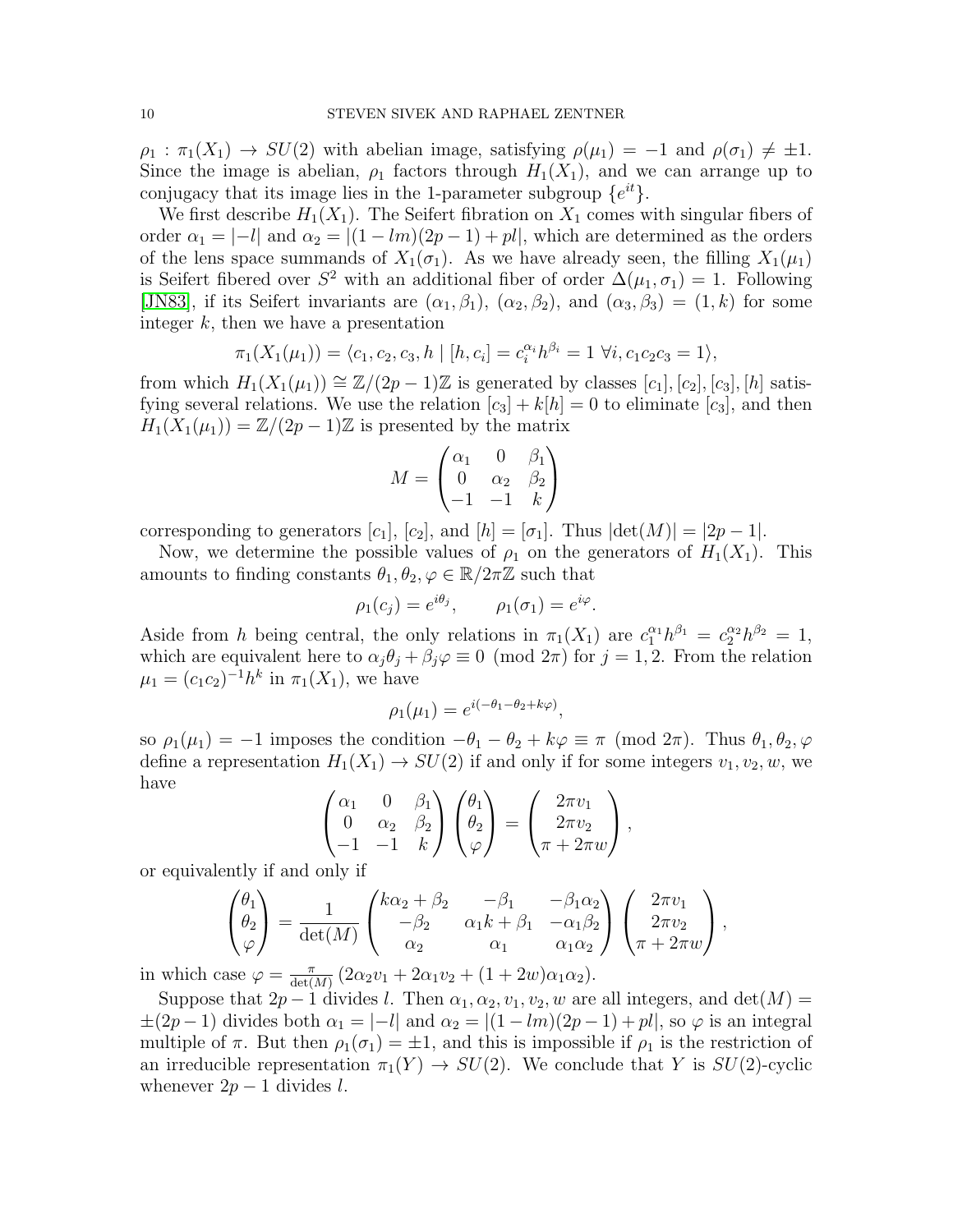On the other hand, if  $2p-1$  does not divide l then we can take

$$
(v_1, v_2, w) = (0, \frac{1}{2}(q - \alpha_2), 0)
$$

for some integer  $q \equiv \alpha_2 \pmod{2}$ , and this gives a solution with  $\varphi = \frac{\pi \alpha_1 q}{\det(M)}$  $\frac{\pi \alpha_1 q}{\det(M)}$ . Write

$$
A = \frac{\alpha_1}{\gcd(l, 2p - 1)} \quad \text{and} \quad D = \frac{\det(M)}{\gcd(l, 2p - 1)};
$$

then A and D are relatively prime, with D odd since it divides  $2p - 1$  and  $|D| \neq 1$ since  $gcd(l, 2p - 1) \neq \pm (2p - 1)$ . Since A is invertible mod D and  $\frac{D+1}{2}$  is an integer, we can take  $q \equiv \left(\frac{D+1}{2}\right) A^{-1} \pmod{D}$ : there are two such integers between 1 and 2|D| inclusive, and they differ by D, so we take whichever value has the same parity as  $\alpha_2$ . Then

$$
\varphi = \frac{\pi Aq}{D} \equiv \pi \left( \frac{1}{2} + \frac{1}{2D} \right) \pmod{\pi},
$$

so  $\varphi$  is not an integer multiple of  $\pi$ . In fact, since  $|D| \geq 3$ , we have  $\frac{\pi}{3} \leq \varphi \leq \frac{2\pi}{3}$ 3 modulo  $\pi$ .

The abelian representation  $\rho_1 : \pi_1(X_1) \to SU(2)$  which we have just constructed extends to  $\rho : \pi_1(Y) \to SU(2)$  if and only if there is an irreducible  $\rho_2 : \pi_2(X_2) \to$  $SU(2)$  which agrees with  $\rho_1$  on their boundary torus: this means that

$$
\rho_2(\mu_2) = \rho_1(\sigma_1) = e^{i\varphi}
$$
 and  $\rho_2(\sigma_2) = \rho_1(\mu_1) = -1$ .

Since  $X_2$  is the complement of the  $(2, k)$ -torus knot where  $k = \pm (2m - 1)$ , a straightforward exercise shows this is possible whenever  $\frac{\pi}{2|k|} < \varphi < \pi - \frac{\pi}{2|k|}$  $\frac{\pi}{2|k|}$  (mod  $\pi$ ). But  $n = 0$  implies that  $m \neq 0, 1$ , so  $|k| \geq 3$ , and then the range  $\frac{\pi}{2|k|} < \varphi < \pi - \frac{\pi}{2|k|}$  $\frac{\pi}{2|k|}$  contains the open interval  $\left(\frac{\pi}{6}\right)$  $\frac{\pi}{6}, \frac{5\pi}{6}$  $\left(\frac{5\pi}{6}\right)$  and hence the closed interval  $\left[\frac{\pi}{3}, \frac{2\pi}{3}\right]$  $\frac{2\pi}{3}$  in which our actual value of  $\varphi$  lies. This means that  $\rho_1|_{\partial X_1}$  does extend to an irreducible representation  $\rho_2$  on  $X_2$ , and hence  $\rho_1$  extends to an irreducible  $\rho$  on all of Y, as desired.

<span id="page-10-0"></span>**Proposition 3.7.** Let  $K = k(m, n, 0, p)$ , where  $2p-1$  divides l, and let r be the slope of the half-integral, toroidal surgery on K. If p is neither 0 nor 1, then  $Y = S_r^3(K)$ is not one of the manifolds  $Y(T_{a,b}, T_{c,d})$ .

*Proof.* We decompose  $Y = X_1 \cup_{T^2} X_2$  along an incompressible torus as usual. If  $Y \cong Y(T_{a,b}, T_{c,d})$  then this torus is the unique closed, orientable, incompressible surface in Y by Lemma [2.3,](#page-4-1) so  $X_1$  and  $X_2$  must be the exteriors of  $T_{a,b}$  and  $T_{c,d}$  in some order. We write  $X_1 = S^3 \setminus N(T_{a,b})$  without loss of generality, and then its Dehn filling along a Seifert fiber is a connected sum of two lens spaces, whose orders  $|a|$ and |b| are relatively prime. On the other hand, we have seen that  $X_1(\sigma_1)$  is actually a sum of lens spaces of orders

$$
|-l|
$$
 and  $|(1-lm)(2p-1)+pl|$ ,

and by hypothesis these are both multiples of  $2p - 1$ , so they can only be relatively prime if  $2p - 1 = \pm 1$ , or equivalently if p is either 0 or 1.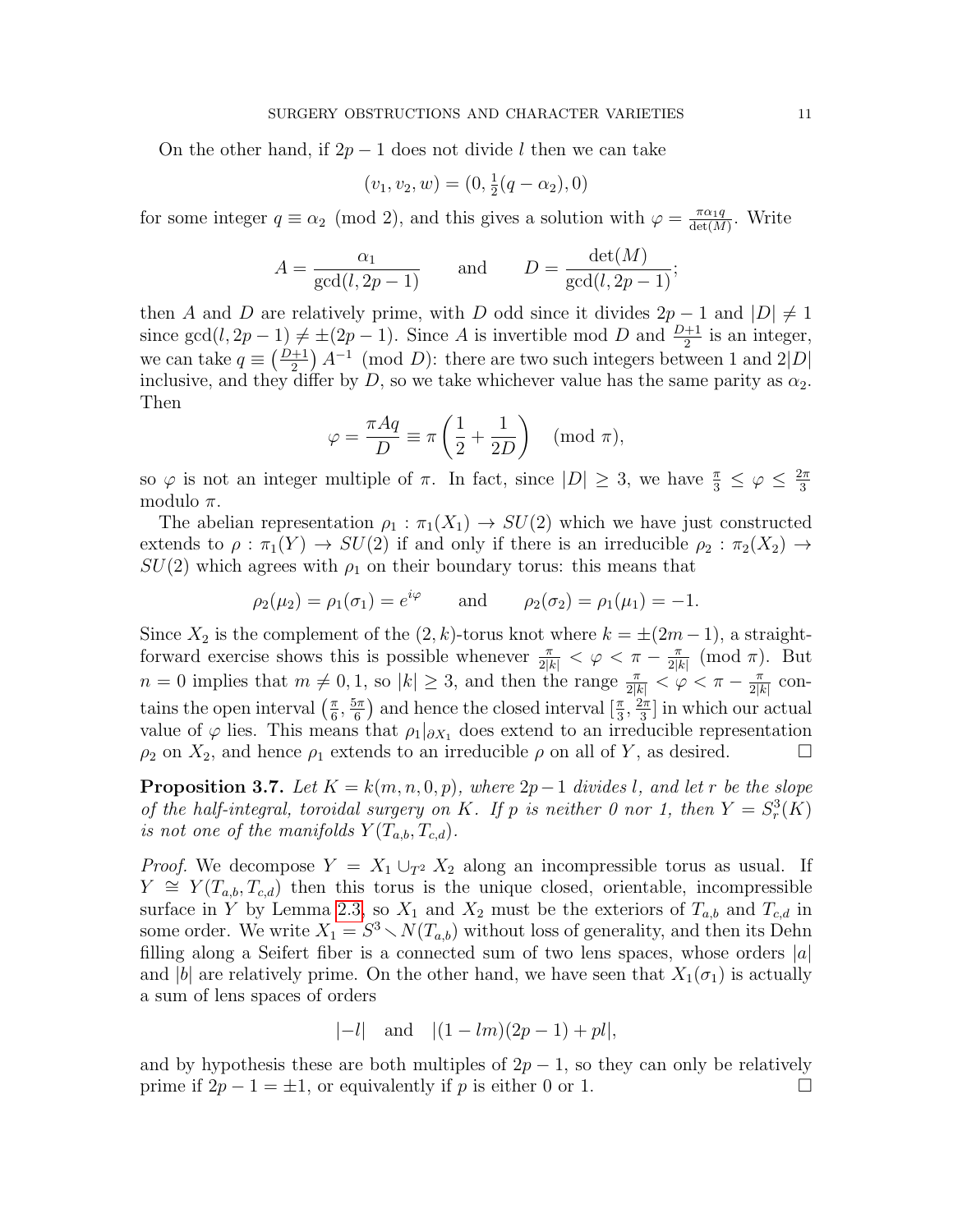#### <span id="page-11-1"></span>12 STEVEN SIVEK AND RAPHAEL ZENTNER

### 4. SU(2)-cyclic surgeries on iterated cables

In this section we use results from [\[SZ17,](#page-29-2) §10] and [\[SZ19\]](#page-29-0) to completely determine the set of  $SU(2)$ -cyclic surgeries on iterated cables of torus knots. We will use the following conventions for cables and lens spaces. If  $K \subset S^3$  is a knot, with meridian  $\mu$  and longitude  $\lambda$  in  $\partial N(K)$ , then the  $(m, n)$ -cable  $C_{m,n}(K)$  is an embedded curve in  $\partial N(K)$  in the homology class  $m[\mu] + n[\lambda]$ ; we always assume that  $n \geq 2$ , since the  $(m, 1)$ -cable is isotopic to K. We also write  $L(p, q)$  for the lens space obtained by p  $\frac{p}{q}$ -surgery on the unknot in  $S^3$ .

<span id="page-11-0"></span>**Theorem 4.1.** Let  $K = C_{p_n,q_n}(C_{p_{n-1},q_{n-1}}(\ldots(C_{p_2,q_2}(T_{p_1,q_1}))\ldots))$  be an iterated torus knot, with  $gcd(p_i, q_i) = 1$  and  $q_i \ge 2$  for all i, and  $|p_1| \ne 1$ . If some nontrivial *r*-surgery on K is  $SU(2)$ -cyclic, then K, r, and  $S_r^3(K)$  are among the following:

$$
K = T_{p,q} : \t r = pq + \frac{1}{m} (m \neq 0), \t S_r^3(K) = L(mpq + 1, mq^2)
$$
  
\n
$$
K = T_{p,2\epsilon} : \t r = 2\epsilon p, \t S_r^3(K) = L(p, 2\epsilon) \# \mathbb{RP}^3
$$
  
\n
$$
K = C_{2pq + \epsilon,2}(T_{p,q}) : \t r = 4pq + \epsilon, \t S_r^3(K) = L(4pq + \epsilon, 4q^2)
$$
  
\nor  $r = 4pq + 2\epsilon, \t S_r^3(K) = L(2pq + \epsilon, 2q^2) \# \mathbb{RP}^3.$ 

Here  $\epsilon$  can be either +1 or -1. In particular, if  $n \geq 3$  then K has no nontrivial SU(2)-cyclic surgeries.

We remark that the  $(2pq + \epsilon, 2)$ -cables of  $T_{p,q}$  have certainly appeared in the literature before. Notably, the 4pq-surgeries on these cables belong to a short list of toroidal Seifert fibered surgeries on non-hyperbolic knots [\[MM97\]](#page-28-19), having base  $\mathbb{RP}^2$ and two singular fibers. Also, Greene [\[Gre15\]](#page-28-3) classified the Dehn surgeries which produce a connected sum of lens spaces, and the examples in Theorem [4.1](#page-11-0) are precisely those where one summand is  $\mathbb{RP}^3$ .

We break the proof of Theorem [4.1](#page-11-0) into several cases. The case  $n = 1$ , in which K is a torus knot, is Proposition [4.3.](#page-11-2) For  $n = 2$ , with  $K = C_{p_2,q_2}(T_{p,q})$ , the case  $|p_2| \geq 2$ is proved in Proposition [4.6](#page-12-0) as an easy corollary of some results from [\[SZ17\]](#page-29-2), and the case  $p_2 = \pm 1$  is addressed separately in Proposition [4.8.](#page-14-0) We then complete the proof by showing inductively that there are no  $SU(2)$ -cyclic surgeries for  $n \geq 3$ .

For the case  $n = 1$ , we use the following input from [\[SZ19\]](#page-29-0).

<span id="page-11-3"></span>**Theorem 4.2** ([\[SZ19\]](#page-29-0)). Let Y be a small Seifert fibered 3-manifold, with base  $S^2$  and at most three singular fibers, which is not a lens space. Then every representation  $\pi_1(Y) \to SU(2)$  has abelian image if and only if either

- the base orbifold is  $S^2(2,4,4)$ , or
- the base orbifold is  $S^2(3,3,3)$  and  $|H_1(Y;\mathbb{Z})|$  is even or infinite.

<span id="page-11-2"></span>**Proposition 4.3.** The nontrivial  $SU(2)$ -cyclic surgery slopes for the  $(p, q)$ -torus knot  $T_{p,q}$  are precisely  $pq+\frac{1}{n}$  $\frac{1}{n}$  for any nonzero integer n, as well as pq if either p or q is  $\pm 2$ . These surgeries are lens spaces (for pq +  $\frac{1}{n}$ )  $\frac{1}{n}$ ) or a connected sum of  $\mathbb{RP}^3$  and a lens space (for pq, if either p or q is  $\pm 2$ ).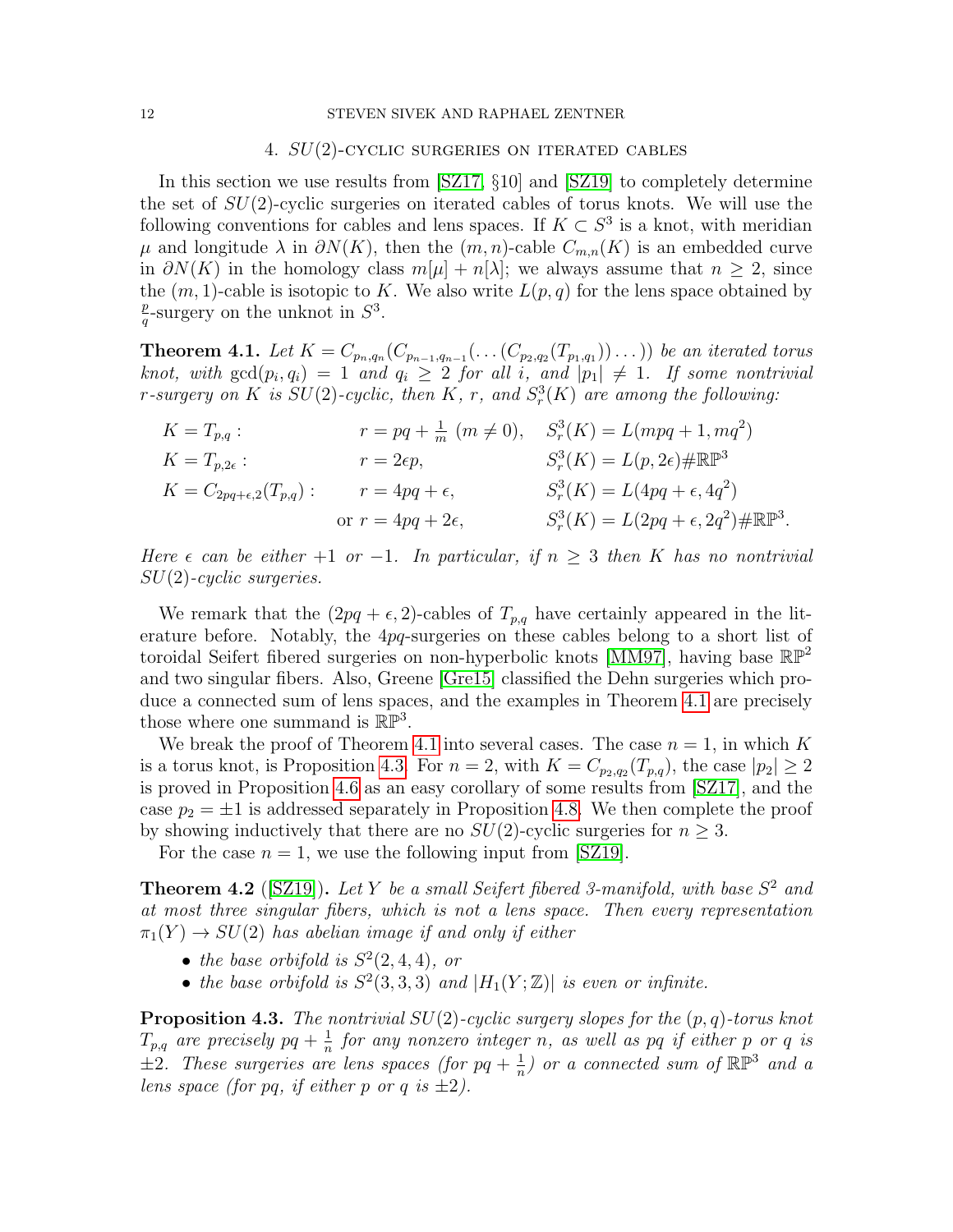*Proof.* We consider the  $\frac{m}{n}$ -surgery on  $T_{p,q}$ , and let  $\Delta = \Delta(\frac{m}{n}, pq) = |pqn - m|$ . Moser [\[Mos71\]](#page-28-15) characterized these surgeries in terms of  $\Delta$ : if  $\Delta > 0$  then the surgery is Seifert fibered with base  $S^2(|p|, |q|, \Delta)$ . This is a lens space when  $\Delta = 1$ , i.e. when  $\frac{m}{n} = pq + \frac{1}{n}$  $\frac{1}{n}$ , but when  $\Delta \geq 2$  it is not a lens space and Theorem [4.2](#page-11-3) says it is not  $SU(2)$ -cyclic. (Indeed, |p| and |q| are relatively prime, in contrast with the orders of the orbifold points of  $S^2(2,4,4)$  or of  $S^2(3,3,3)$ .)

In the remaining case  $\Delta = 0$ , meaning that  $\frac{m}{n} = pq$ , Moser showed that the  $\frac{m}{n}$ surgery on  $T_{p,q}$  is  $L(p,q) \# L(q,p)$ . This has fundamental group

$$
\langle x, y \mid x^{|p|} = y^{|q|} = 1 \rangle,
$$

so if  $|p|, |q| \geq 3$  then we can define a non-cyclic  $SU(2)$  representation by  $x \mapsto e^{2\pi i/p}$ and  $y \mapsto e^{2\pi i/q}$ . If this is not the case, then taking  $p = \pm 2$  without loss of generality, we have  $L(p,q) \# L(q,p) = \mathbb{RP}^3 \# L(q,\pm 2)$ , and any  $SU(2)$ -representation  $\rho$  sends  $x^2$ to 1, so  $\rho(x) = \pm 1$ . But then  $\rho(x)$  commutes with  $\rho(y)$ , so  $\rho$  has cyclic image.  $\square$ 

Our main tools in the rest of the proof of Theorem [4.1](#page-11-0) will be the following two propositions from [\[SZ17\]](#page-29-2).

<span id="page-12-2"></span>**Proposition 4.4** ([\[SZ17,](#page-29-2) Proposition 10.2]). Let P be a satellite. If r-surgery on  $P(K)$  is  $SU(2)$ -cyclic, then so is r-surgery on  $P(U)$ , where U is the unknot.

<span id="page-12-1"></span>**Proposition 4.5** ([\[SZ17,](#page-29-2) Proposition 10.3]). Let P be a satellite with winding number  $w \neq 0$ . If r-surgery on  $P(K)$  is  $SU(2)$ -cyclic, then  $\frac{r}{w^2}$ -surgery on K is also  $SU(2)$ cyclic.

Let  $K = C_{m,n}(T_{p,q})$ , where  $m \neq 0$  and  $n, |p|, q \geq 2$ , and  $gcd(m, n) = gcd(p, q) = 1$ ; and suppose that r-surgery on K is  $SU(2)$ -cyclic for some  $r \in \mathbb{Q}$ . Then Proposition [4.5](#page-12-1) says that  $\frac{r}{n^2}$ -surgery on  $T(p, q)$  is  $SU(2)$ -cyclic as well, which gives a strong restriction on the possible values of r. In particular, by Proposition [4.3](#page-11-2) we must have  $r =$  $n^2(pq+\frac{1}{q})$  $\frac{1}{a}$ ) or  $r = n^2pq$ .

<span id="page-12-0"></span>**Proposition 4.6.** If  $|m| \neq 1$  and  $K = C_{m,n}(T_{p,q})$  admits a nontrivial  $SU(2)$ -cyclic surgery, then  $(m, n) = (2pq \pm 1, 2)$  and the SU(2)-cyclic surgeries are

$$
S_{mn}^3(K) = L(2pq \pm 1, 2q^2) \# \mathbb{RP}^3, \qquad S_{mn \mp 1}^3(K) = L(4pq \pm 1, 4q^2).
$$

*Proof.* The assumption  $|m| \neq 1$  tells us that  $C_{m,n}(U) = T_{m,n}$  is a nontrivial torus knot. Then r must be an  $SU(2)$ -cyclic slope for  $T_{m,n}$  as well by Proposition [4.4,](#page-12-2) hence by Proposition [4.3](#page-11-2) it is either  $mn$  or  $mn + \frac{1}{b}$  $\frac{1}{b}$  for some integer  $b \neq 0$ .

If  $r = mn$ , then we must have either  $m = \pm 2$  or  $n = 2$ , and

$$
S_{mn}^3(C_{m,n}(T_{p,q})) = S_{m/n}^3(T_{p,q}) \# S_{n/m}^3(U),
$$

by [\[Gor83,](#page-28-20) Corollary 7.3]. This is not  $SU(2)$ -cyclic if  $S^3_{m/n}(T_{p,q})$  is not, and  $\frac{m}{n}$  is not pq since it is not an integer, so then  $\frac{m}{n} = pq + \frac{1}{a} = \frac{apq+1}{a}$  $\frac{q+1}{a}$  for some nonzero  $a \in \mathbb{Z}$ . Both sides are in lowest terms, so  $a = \pm n$  and  $m = npq \pm 1$ . It follows that in fact  $n = 2$ , since  $|m| \ge |npq| - 1 \ge 11$ . But then  $\frac{m}{n}$ -surgery on  $T_{p,q}$  is the lens space  $L(m, nq^2)$ by [\[Mos71\]](#page-28-15), so  $S_r^3(K)$  is a connected sum of this lens space with  $S^3_{n/m}(U) = \mathbb{RP}^3$ .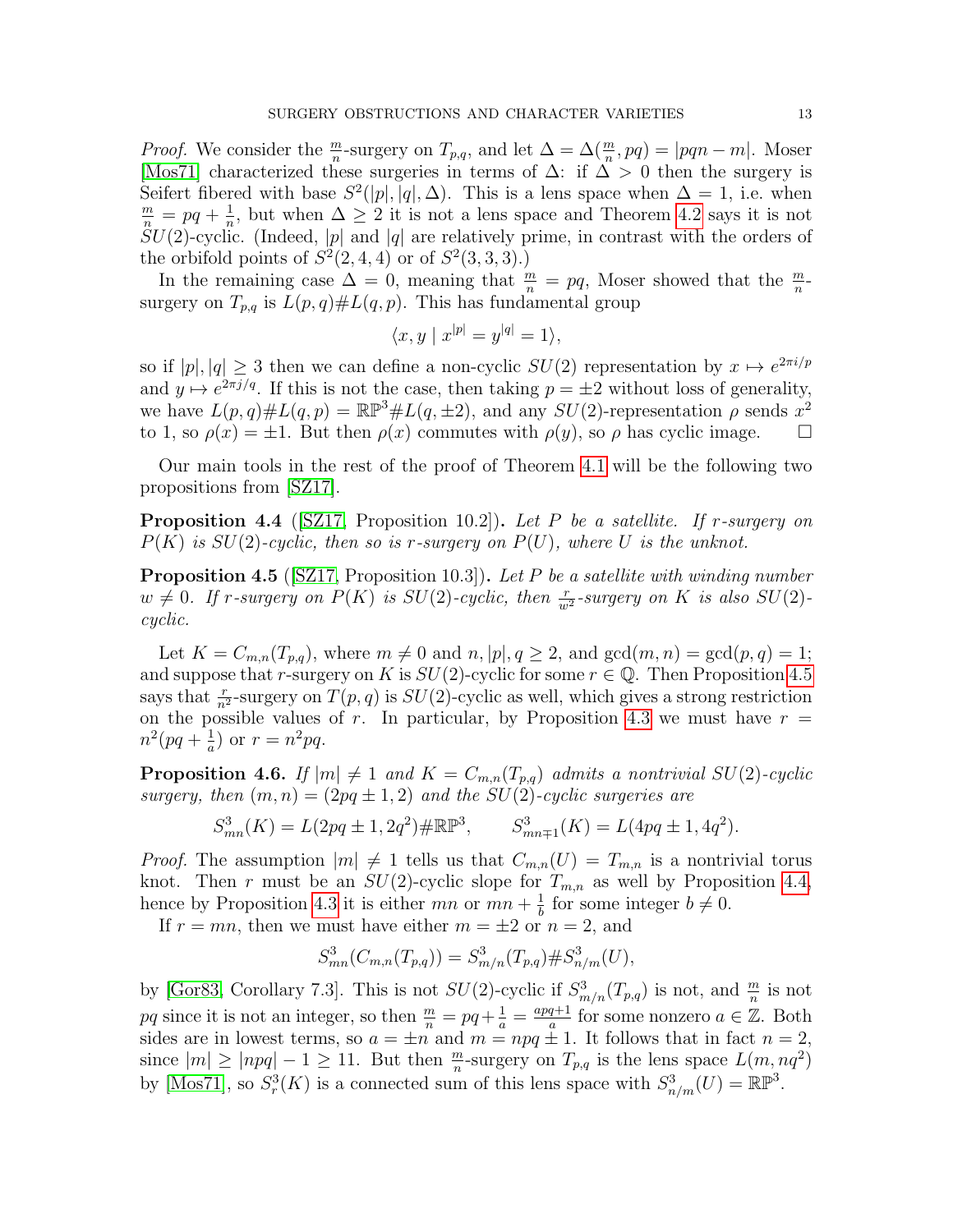In the remaining cases, we have  $r = mn + \frac{1}{b}$  $\frac{1}{b}$ . If this is equal to  $n^2pq$ , then  $pq =$  $_{bmn+1}$  $\frac{mn+1}{bn^2}$ , but the right hand side is not an integer since  $n \geq 2$  is coprime to  $bmn + 1$ . Thus we must have

$$
mn + \frac{1}{b} = r = n^2 (pq + \frac{1}{a}),
$$

and so  $\frac{bm+1}{bn^2} - \frac{1}{a} = pq \in \mathbb{Z}$ . Arguing as above we see that  $a = \epsilon bn^2$  where  $\epsilon = \pm 1$ , and then  $mn + \frac{1}{b} = n^2pq + \frac{1}{b}$  $\frac{\epsilon}{b}$ . If  $\epsilon = 1$  then we have  $\frac{m}{n} = pq$ , which contradicts  $\frac{m}{n} \notin \mathbb{Z}$ . Thus  $\epsilon = -1$  and we have  $\frac{2}{b} = n(npq - m)$ . The right side is a nonzero integer and a multiple of  $n \geq 2$  while the left side has magnitude  $\frac{2}{|b|} \leq 2$ , so both sides must have magnitude 2 and we have  $b = \pm 1$ ,  $n = 2$ ,  $a = -bn^2 = \pm 4$ , and  $m = npq - \frac{1}{b} = 2pq \pm 1$ . But then  $S_r^3(K)$  is

$$
S_{mn\mp 1}^3(C_{m,n}(T_{p,q})) \cong S_{(mn\mp 1)/n^2}^3(T_{p,q}) = S_{r/n^2}^3(T_{p,q}) = S_{pq\pm \frac{1}{4}}^3(T_{p,q}),
$$

where the first homeomorphism comes from [\[Gor83,](#page-28-20) Corollary 7.3], and this is again a lens space by [\[Mos71\]](#page-28-15), namely  $L(4pq \pm 1, 4q^2)$ ).  $\qquad \qquad \Box$ 

Proposition [4.6](#page-12-0) handles all cables  $K = C_{m,n}(T_{p,q})$  of torus knots except those where  $m = \pm 1$ . We will show that  $C_{\pm 1,n}(T_{p,q})$  does not have any  $SU(2)$ -cyclic surgeries at all by making use of the following lemma, many details of which are adapted from the proof of [\[NZ17,](#page-28-12) Theorem 2.8].

<span id="page-13-0"></span>**Lemma 4.7.** Fix an integer  $n \geq 2$ , and let  $C = C_{1,n}(K)$ . Let  $\rho_K : \pi_1(S^3 \setminus K) \to$  $SU(2)$  be an irreducible representation satisfying  $\rho_K(\mu_K \lambda_K^n) = 1$  and  $\rho_K(\lambda_K) = e^{i\beta}$ , where  $0 \leq \beta < 2\pi$ . Then there is a continuous family of irreducible representations

 $\rho_s : \pi_1(S^3 \setminus C) \to SU(2), \qquad 0 \le s \le \pi$ 

for which  $\rho_s(\mu_C^n \lambda_C) = \pm 1$  and  $\rho_s(\mu_C)$  is conjugate to  $e^{i\alpha_s}$ , where

$$
\cos(\alpha_s) = \cos\left(\frac{\pi}{n}\right)\cos(\beta) - \cos(s)\sin\left(\frac{\pi}{n}\right)\sin(\beta).
$$

Moreover, we have  $\beta \notin \pi \mathbb{Z}$  and  $\alpha_s \notin \pi \mathbb{Z}$  for all s.

*Proof.* We first observe that  $\beta \notin \pi \mathbb{Z}$ . Indeed, if this were the case then the condition  $\rho_K(\mu_K \lambda_K^n) = 1$  would imply that  $\rho_K(\mu_K) = \pm 1$ , and hence that  $\rho_K$  is reducible. Similarly, once we construct the representations  $\rho_s$  it will follow immediately that  $\alpha_s \notin \pi \mathbb{Z}$ , since the irreducibility of  $\rho_s$  implies  $\rho_s(\mu_C) \neq \pm 1$ .

We now write  $C_{1,n} \subset S^1 \times D^2$  for the pattern knot which produces the  $(1, n)$ -cable, so that the exterior of  $C = C_{1,n}(K)$  decomposes as

$$
S^3 \setminus N(C) = (S^3 \setminus N(K)) \cup_{T^2} ((S^1 \times D^2) \setminus N(C_{1,n})).
$$

The cable space  $X = (S^1 \times D^2) \setminus N(C_{1,n})$  is Seifert fibered, with fiber  $\mu_K \lambda_K^n$  on  $\partial(S^1 \times D^2)$  and  $\mu_C^n \lambda_C$  on  $\partial N(C_{1,n})$ ; see [\[Gor83,](#page-28-20) Lemma 7.2]. Here we identify the peripheral curves  $\mu_K, \lambda_K \in \partial N(K)$  with the corresponding curves on  $\partial (S^1 \times D^2)$ .

Given the decomposition

$$
\pi_1(S^3 \setminus N(C)) = \pi_1(S^3 \setminus N(K)) *_{\pi_1(T^2)} \pi_1(X),
$$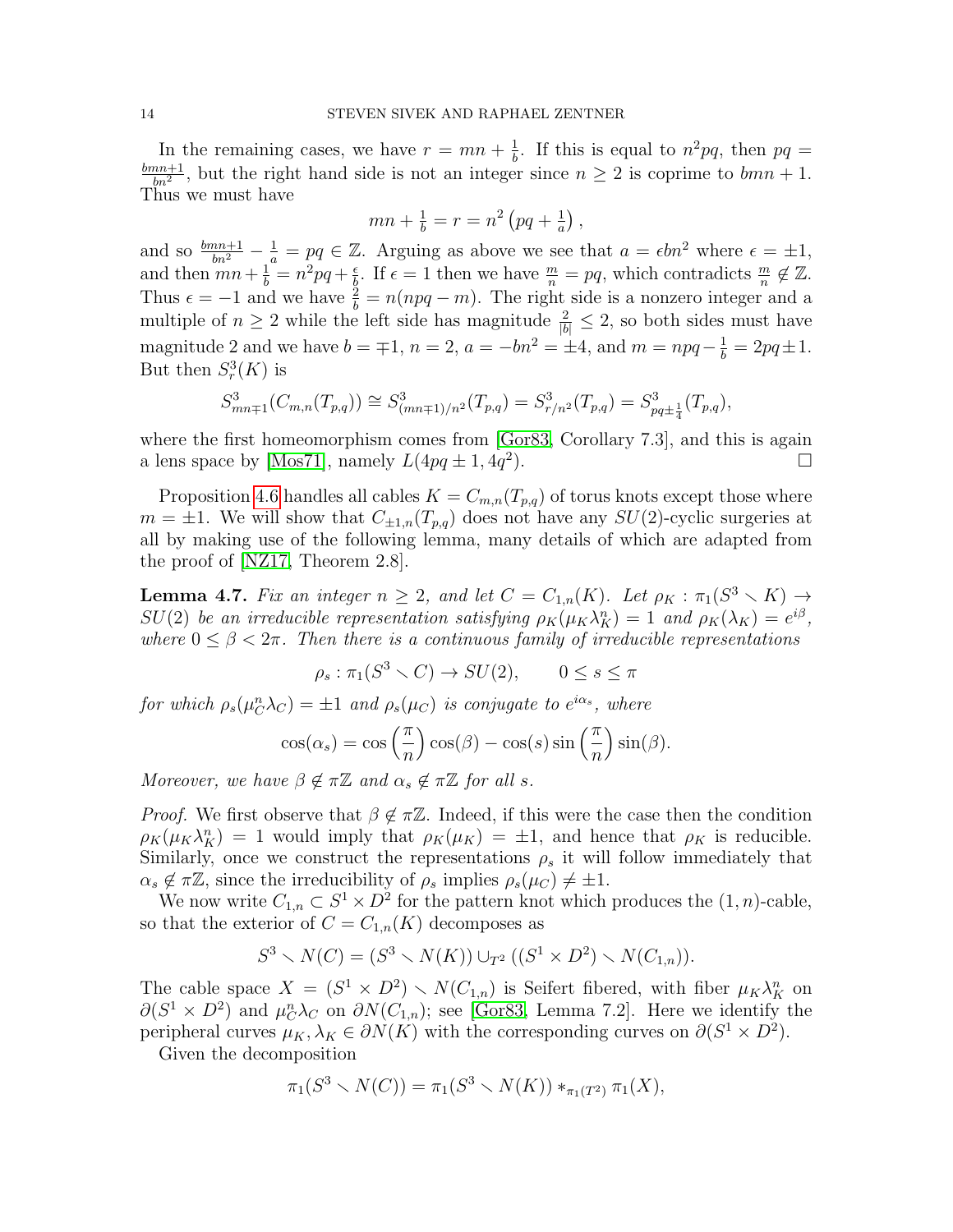we will first define  $\rho_s$  on  $\pi_1(X)$  and then extend it over  $\pi_1(S^3 \setminus N(K))$ . According to the proof of [\[NZ17,](#page-28-12) Claim 2.9], the cable space X has fundamental group

$$
\pi_1(X) = \langle h, \lambda_K \mid h^n \lambda_K = \lambda_K h^n \rangle,
$$

with  $\mu_C = h\lambda_K$  being a meridian of  $C_{1,n}$ . We define  $\rho_s$  on  $\pi_1(X)$  by taking  $v_s =$  $\cos(s)i + \sin(s)j$  and then setting

$$
\rho_s(h) = \cos\left(\frac{\pi}{n}\right) + \sin\left(\frac{\pi}{n}\right)v_s, \qquad \rho_s(\lambda_K) = \rho_K(\lambda_K) = e^{i\beta}.
$$

Then  $\rho_s(h^n) = -1$  commutes with  $\rho_s(\lambda_K) = e^{i\beta}$ , so  $\rho_s$  is well-defined on  $\pi_1(X)$ . Moreover,  $\rho_s$  is irreducible for  $0 < s < \pi$  since  $\rho_s(h)$  does not commute with  $\rho_s(\lambda_K)$ (here we use the fact that  $\beta \notin \pi \mathbb{Z}$ ), but the Seifert fibers are central in  $\pi_1(X)$ , so we must have

$$
\rho_s(\mu_K \lambda_K^n) = \rho_s(\mu_C^n \lambda_C) \in \{\pm 1\}
$$

for  $0 < s < \pi$ , and then for  $0 \le s \le \pi$  by continuity.

Now we extend  $\rho_s$  to  $\pi_1(S^3 \setminus N(K))$  as promised. We note that  $\rho_s(\lambda_K) = e^{i\beta}$  and  $\rho_s(\mu_K \lambda_K^n) = \pm 1$  are constant in s, and that  $\rho_s(\lambda_K) = \rho_K(\lambda_K)$  and  $\rho_K(\mu_K \lambda_K^n) = 1$  by definition. If in fact  $\rho_s(\mu_K \lambda_K^n) = +1$ , then  $\rho_s|_{\pi_1(X)}$  agrees with  $\rho_K$  on their common torus and we let  $\rho_s|_{\pi_1(S^3 \setminus N(K))} = \rho_K$ . If instead  $\rho_s(\mu_K \lambda_K^n) = -1$ , then we replace  $\rho_K$ with the representation

$$
\tilde{\rho}_K = \chi \cdot \rho_K : \pi_1(S^3 \smallsetminus N(K)) \to SU(2),
$$

in which we multiply  $\rho_K$  by the nontrivial central character

$$
\chi: \pi_1(S^3 \setminus N(K)) \xrightarrow{\mathrm{ab}} H_1(S^3 \setminus N(K)) \cong \mathbb{Z} \xrightarrow{n \mapsto (-1)^n} \{\pm 1\}.
$$

Then  $\tilde{\rho}_K(\lambda_K) = \rho_K(\lambda_K)$  and  $\tilde{\rho}_K(\mu_K) = -\rho_K(\mu_K)$ , so we have

$$
\tilde{\rho}_K(\mu_K \lambda_K^n) = -\rho_K(\mu_K \lambda_K^n) = -1 = \rho_s(\mu_K \lambda_K^n)
$$

and we let  $\rho_s|_{\pi_1(S^3 \setminus N(K))} = \tilde{\rho}_K$ .

The end result of all of this is a family of representations

$$
\rho_s: \pi_1(S^3 \setminus C) \to SU(2), \qquad 0 \le s \le \pi,
$$

which are irreducible for all s since their restriction to  $\pi_1(S^3 \setminus N(K))$  is irreducible, and which satisfy  $\rho_s(\mu_C^n \lambda_C) = \pm 1$  and

$$
\rho_s(\mu_C) = \rho_s(h\lambda_K) = \left(\cos\left(\frac{\pi}{n}\right) + \sin\left(\frac{\pi}{n}\right)v_s\right) \cdot e^{i\beta}
$$

.

Thus  $\rho_s(\mu_C)$  is conjugate to  $e^{i\alpha_s}$  for some  $\alpha_s$ , and we can compute that  $\cos(\alpha_s)$  =  $\text{Re}(\rho_s(\mu_C))$  is exactly as claimed.

<span id="page-14-0"></span>**Proposition 4.8.** If  $C = C_{\pm 1,n}(T_{p,q})$  for some  $n \geq 2$ , then C does not admit any nontrivial  $SU(2)$ -cyclic surgeries.

*Proof.* We assume that  $C = C_{1,n}(T_{p,q})$ , by replacing C with its mirror as needed.

Suppose that r is an  $SU(2)$ -cyclic slope for C. Just as in Proposition [4.6,](#page-12-0) it is still the case that r must be either  $n^2pq$  or  $n^2(pq + \frac{1}{q})$  $\frac{1}{a}$ ) for some integer  $a \neq 0$ , by Proposition [4.5.](#page-12-1) Note that in particular we must have  $|r| \geq (|pq|-1)n^2$ . Our goal will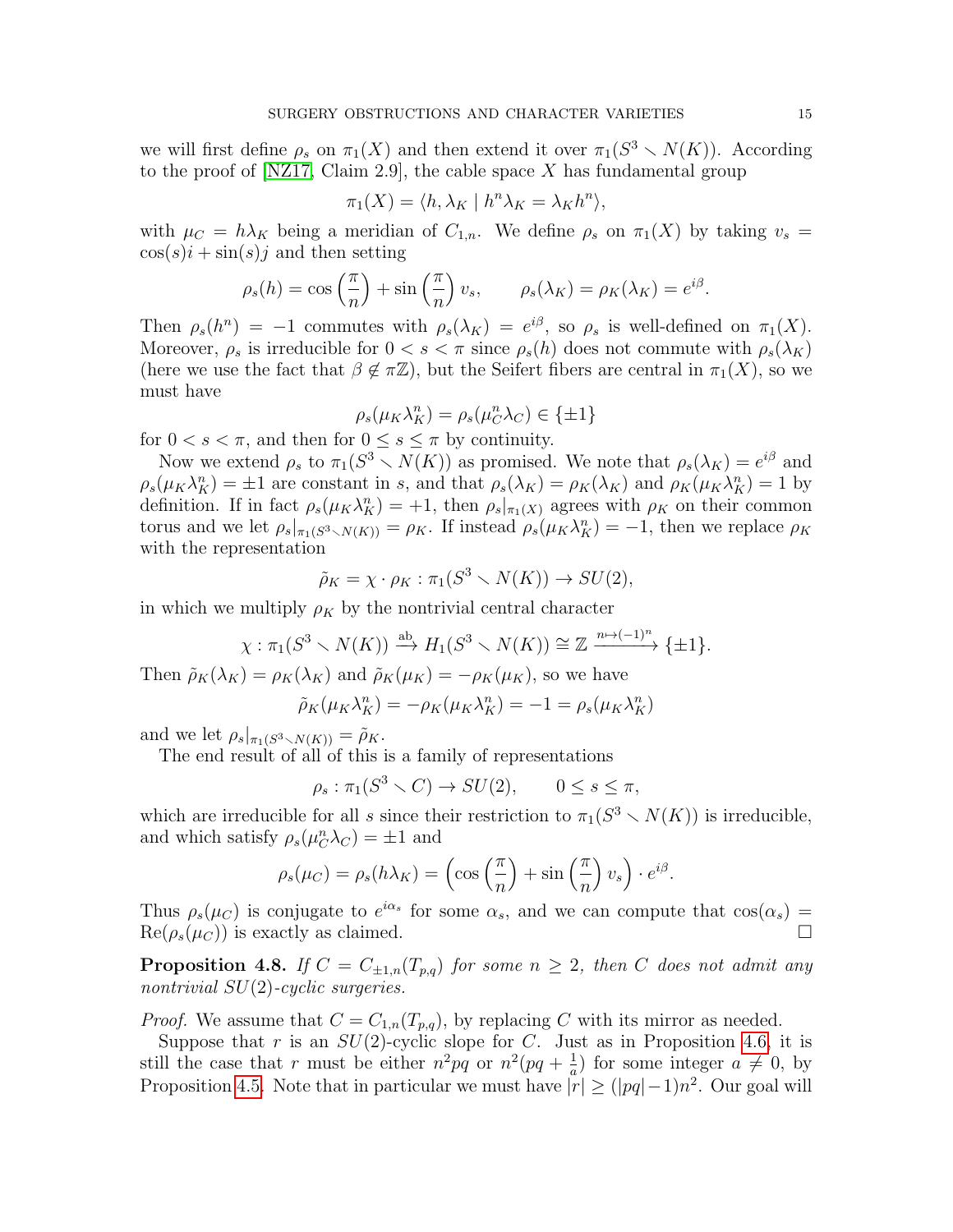be to show that this is impossible by constructing a path of irreducible representations  $\pi_1(S^3 \setminus C) \to SU(2)$  whose image in the pillowcase (i.e., the character variety of the boundary torus) requires r to be close to n, by [\[SZ17,](#page-29-2) Proposition 3.1].

Let  $\mu_T, \lambda_T, \mu_C, \lambda_C$  denote meridians and longitudes of  $T_{p,q}$  and C respectively. Proposition [4.3](#page-11-2) says that  $\frac{1}{n}$ -surgery on  $T_{p,q}$  is not  $SU(2)$ -cyclic, so there is an irreducible representation

$$
\rho_T : \pi_1(S^3 \smallsetminus T_{p,q}) \to SU(2)
$$

such that  $\rho_T(\mu_T \lambda_T^n) = 1$ , and up to conjugacy we have  $\rho_T(\lambda_T) = e^{i\beta}$  for some  $\beta \in$ [0, 2π). We apply Lemma [4.7](#page-13-0) to see that  $\beta \notin \pi \mathbb{Z}$ , and that there is a family of irreducible representations

$$
\rho_s: \pi_1(S^3 \smallsetminus C) \to SU(2), \qquad 0 \le s \le \pi
$$

such that  $\rho_s(\mu_C^n \lambda_C) = \pm 1$  and  $\rho_s(\mu_C)$  is conjugate to  $e^{i\alpha_s}$ , where

$$
\cos(\alpha_s) = \text{Re}(\rho_s(\mu_C)) = \cos\left(\frac{\pi}{n}\right)\cos(\beta) - \cos(s)\sin\left(\frac{\pi}{n}\right)\sin(\beta).
$$

In particular, we have  $\cos(\alpha_0) = \cos(\beta + \frac{\pi}{n})$  $\left(\frac{\pi}{n}\right)$  and  $\cos(\alpha_{\pi}) = \cos(\beta - \frac{\pi}{n})$  $\frac{\pi}{n}$ .

We arrange by conjugation that  $0 < \alpha_s < \pi$  for all s, observing that  $\alpha_s \notin \pi \mathbb{Z}$ , and we must then have

$$
\alpha_0 = \begin{cases} \n\beta + \frac{\pi}{n}, & 0 < \beta < \frac{n-1}{n}\pi \\ \n\frac{2n-1}{n}\pi - \beta, & \frac{n-1}{n}\pi < \beta < \frac{2n-1}{n}\pi \\ \n\beta - \frac{2n-1}{n}\pi, & \frac{2n-1}{n}\pi < \beta < 2\pi \n\end{cases}, \qquad \alpha_\pi = \begin{cases} \n\frac{\pi}{n} - \beta, & 0 < \beta < \frac{\pi}{n} \\ \n\beta - \frac{\pi}{n}, & \frac{\pi}{n} < \beta < \frac{n+1}{n}\pi \\ \n\frac{2n+1}{n}\pi - \beta, & \frac{n+1}{n}\pi < \beta < 2\pi. \n\end{cases}
$$

(The cases  $\beta = \frac{n-1}{n}$  $\frac{-1}{n}\pi, \frac{2n-1}{n}\pi$  and  $\beta = \frac{\pi}{n}$  $\frac{\pi}{n}$ ,  $\frac{n+1}{n}$  $\frac{+1}{n}\pi$  do not occur since they would imply  $\alpha_0 \in \pi \mathbb{Z}$  and  $\alpha_{\pi} \in \pi \mathbb{Z}$  respectively.) Since  $\cos(s)$  is monotonic on the interval  $0 \leq s \leq \pi$ , the same is true of  $\cos(\alpha_s)$ , and so the values of  $\alpha_s$  must cover an interval of length exactly

<span id="page-15-0"></span>(4.1) 
$$
|\alpha_{\pi} - \alpha_0| = \begin{cases} 2\beta, & 0 < \beta < \frac{\pi}{n} \\ 2|\pi - \beta|, & \pi - \frac{\pi}{n} < \beta < \pi + \frac{\pi}{n} \\ 2(2\pi - \beta), & 2\pi - \frac{\pi}{n} < \beta < 2\pi \\ 2\pi/n & \text{otherwise.} \end{cases}
$$

In the first three cases of [\(4.1\)](#page-15-0), the quantity  $|\alpha_{\pi} - \alpha_0|$  is equal to twice the distance from  $\beta$  to  $\pi\mathbb{Z}$ , so we now seek to bound this quantity. Since  $\rho_T$  is irreducible, it sends the central element  $\mu_T^{pq} \lambda_T$  to  $\pm 1$ , so that  $pq\alpha + \beta \equiv 0 \pmod{\pi}$ . Therefore

$$
\begin{pmatrix} pq & 1 \ 1 & n \end{pmatrix} \begin{pmatrix} \alpha \\ \beta \end{pmatrix} = \begin{pmatrix} \pi k \\ 2\pi l \end{pmatrix}
$$

for some integers k and l, which implies that  $\beta \in \frac{\pi}{nm}$  $\frac{\pi}{pqn-1}\mathbb{Z}$ . We have already seen that  $\beta \notin \pi \mathbb{Z}$ , so we have  $|\beta - x| \geq \frac{\pi}{|pqn-1|}$  for any  $x \in \pi \mathbb{Z}$ . Thus in the first three cases of [\(4.1\)](#page-15-0) we have  $|\alpha_{\pi} - \alpha_0| \geq \frac{2\pi}{|pqn-1|}$ , and this clearly holds in the fourth case as well.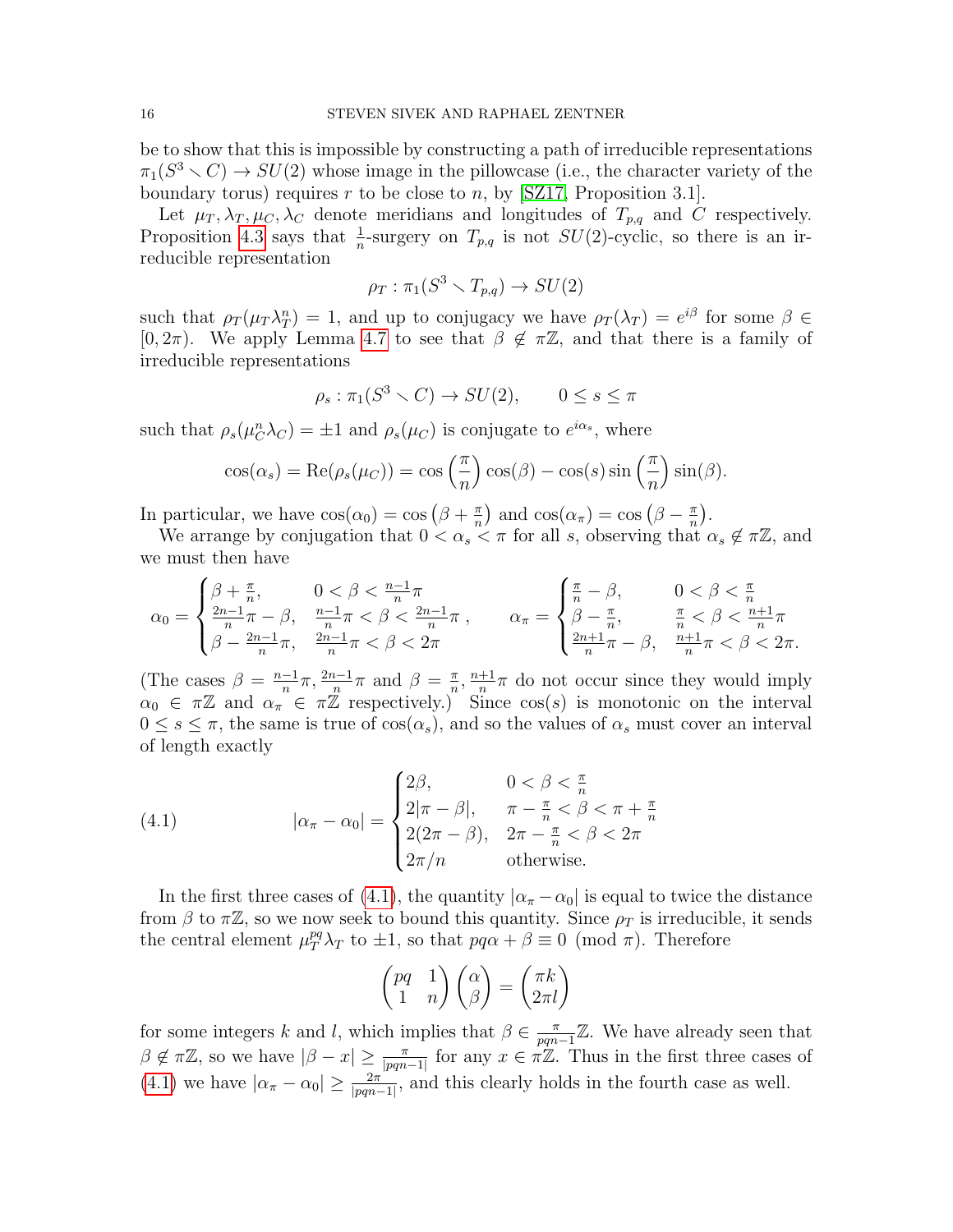Now the image of the characters  $[\rho_s]$  in the pillowcase is a line segment of slope  $-n$ , since  $\rho_s(\mu_C^n \lambda_C) = \pm 1$  is constant, so if  $r = \frac{c}{d}$  $\frac{c}{d}$  is an  $SU(2)$ -cyclic slope for C then [\[SZ17,](#page-29-2) Proposition 3.1] says that

$$
|r - n| < \frac{2\pi/|\alpha_{\pi} - \alpha_0|}{d} \le \frac{|pqn - 1|}{d} \le |pq|n + 1.
$$

Recalling that  $|r| \geq (|pq|-1)n^2$ , we now have

$$
(|pq| - 1)n^2 - n \le |r - n| < |pq|n + 1,
$$

so  $(|pq| - 1)n^2 < (|pq| - 1)n + (2n + 1)$ . But if this holds then  $n < 1 + \frac{2n+1}{(|pq|-1)n} \le$  $1 + \frac{3n}{5n} < 2$ , since  $|pq| \ge 6$ , and this is a contradiction.

We can now show that the list of  $SU(2)$ -cyclic surgeries we have found so far, on torus knots and cables of torus knots, is complete.

*Proof of Theorem [4.1.](#page-11-0)* The classification of  $SU(2)$ -cyclic surgeries on *n*-fold iterated cables with  $n \leq 2$  is carried out in Proposition [4.3](#page-11-2) and Propositions [4.6](#page-12-0) and [4.8.](#page-14-0) It thus remains to be shown that there are no  $SU(2)$ -cyclic surgeries for  $n > 3$ .

Let  $K_j = C_{p_j,q_j}(\ldots(C_{p_1,q_1}(U))\ldots)$  for each  $j = 1,\ldots,n$ , and suppose that rsurgery on  $K = K_n$  is  $SU(2)$ -cyclic. Then  $\frac{r}{q_n^2}$ -surgery on  $K_{n-1}$  is  $SU(2)$ -cyclic by Proposition [4.5,](#page-12-1) so the theorem will follow by induction if we can prove that there are no  $SU(2)$ -cyclic surgeries when  $n = 3$ .

Write  $K = C_{p_3,q_3}(C_{p_2,q_2}(T_{p_1,q_1}))$ , where  $|p_1| \neq 1$ . If r-surgery on K is  $SU(2)$ -cyclic, then  $\frac{r}{q_3^2}$ -surgery on  $C_{p_2,q_2}(T_{p_1,q_1})$  is  $SU(2)$ -cyclic (again by Proposition [4.5\)](#page-12-1), so the  $n = 2$  case of the theorem says that

$$
(p_2, q_2) = (2p_1q_1 + \epsilon, 2),
$$
  $\frac{r}{q_3^2} \in \{4p_1q_1 + \epsilon, 4p_1q_1 + 2\epsilon\}$ 

for some  $\epsilon = \pm 1$ . In particular, r is an integral multiple of  $q_3^2$ , and  $T_{p_2,q_2}$  is a nontrivial torus knot since  $p_2 \neq \pm 1$ .

Applying Proposition [4.4](#page-12-2) to the satellite  $P(L) = C_{p_3,q_3}(C_{p_2,q_2}(L))$ , we see that r is also an  $SU(2)$ -cyclic slope for  $P(U) = C_{p_3,q_3}(T_{p_2,q_2})$ . Since  $T_{p_2,q_2}$  is a nontrivial torus knot, we apply the  $n = 2$  case of the theorem to see that

$$
(p_3, q_3) = (2p_2q_2 + \epsilon', 2), \qquad r \in \{4p_2q_2 + \epsilon', 4p_2q_2 + 2\epsilon'\}
$$

for some  $\epsilon' = \pm 1$ . Since  $q_3 = 2$ , it follows from above that r is a multiple of 4, but here we have shown that r is either  $\pm 1$  or  $\pm 2$  modulo 4, and so we have a contradiction.  $\Box$ 

### 5. Dehn surgery and the spliced torus knot complements

<span id="page-16-0"></span>We wish to study the question of which of the  $SU(2)$ -cyclic manifolds

$$
Y(T_{a,b}, T_{c,d}) = E_{a,b} \cup_{T^2} E_{c,d}
$$

can be realized by Dehn surgery on a knot in  $S^3$ . Here we recall that  $E_{a,b}$  and  $E_{c,d}$  are the exteriors of the torus knots  $T_{a,b}$  and  $T_{c,d}$ , and the gluing map takes the meridian and Seifert fiber of  $E_{a,b}$  to the Seifert fiber and meridian of  $E_{c,d}$  respectively.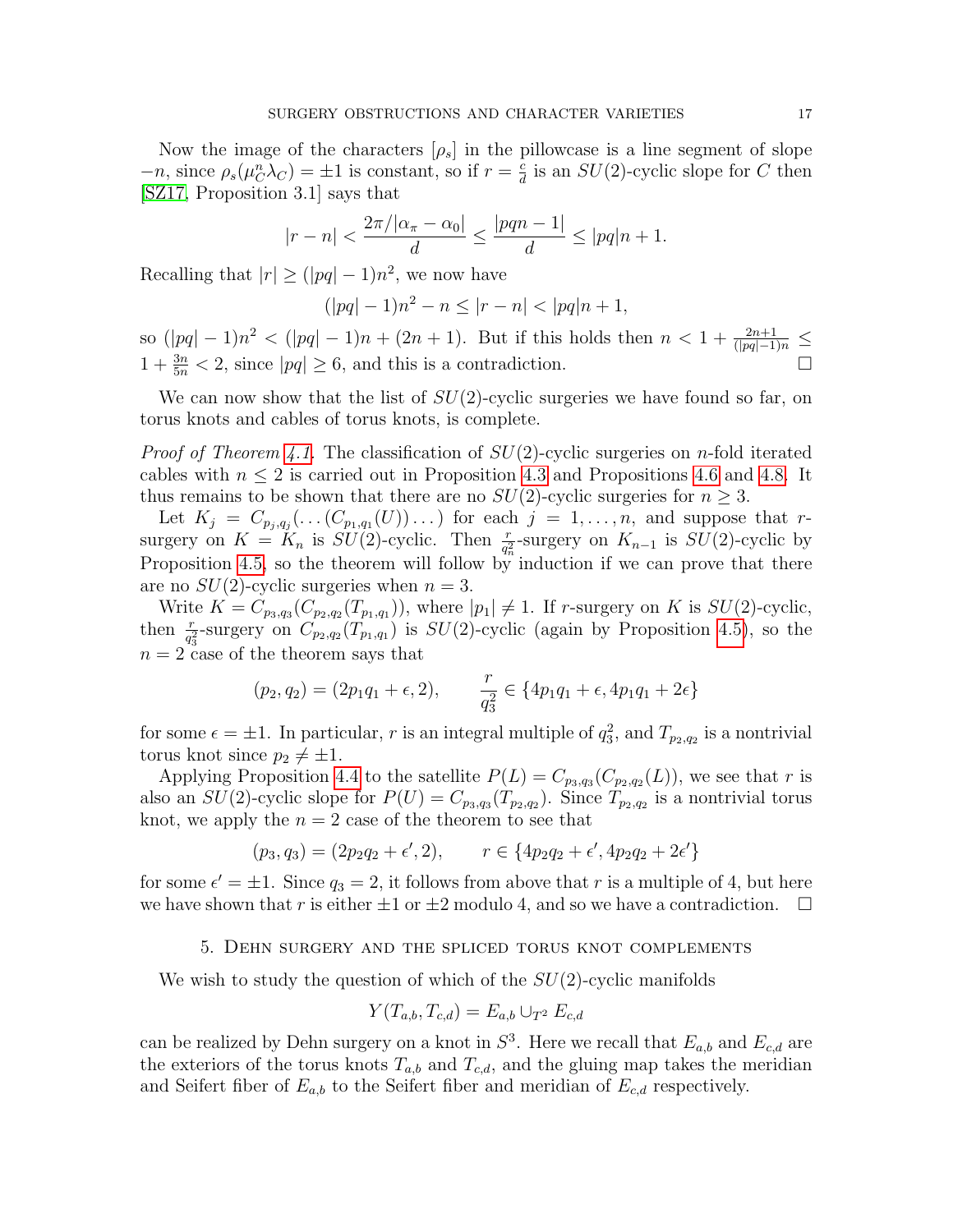5.1. Non-integral surgeries. First, we will show that Eudave-Munoz's list of halfintegral, toroidal surgeries on hyperbolic knots in  $S^3$  contains all of the  $Y(T_{a,b}, T_{c,d})$ which arise as non-integral Dehn surgery on some knot.

<span id="page-17-0"></span>**Theorem 5.1.** Let  $K \subset S^3$  be a knot on which some Dehn surgery of non-integral slope r produces  $Y(T_{a,b}, T_{c,d})$ . Then K is an Eudave-Muñoz knot and

$$
S_r^3(K) \cong \pm Y(T_{l,lm-1}, T_{2,-(2m-1)})
$$

for some l and m.

*Proof.* Let  $Y = Y(T_{a,b}, T_{c,d})$ . We begin by noting that K cannot be a torus knot or even an iterated torus knot, since by Proposition [4.3](#page-11-2) and Theorem [4.1](#page-11-0) the  $SU(2)$ cyclic surgeries on such  $K$  are all lens spaces or connected sums of lens spaces, hence atoroidal.

If K is hyperbolic, then since Y is toroidal, Gordon and Luecke  $|GL04|$  proved that K is one of the Eudave-Muñoz knots and  $r$  is the corresponding half-integral slope. In this case  $S_r^3(K)$  has the desired form by Theorem [3.1,](#page-6-0) whose second and third cases are in fact the same as the first up to mirroring  $K$  and reversing the orientation of the r-surgery manifold.

We may therefore assume from now on that  $K$  is a nontrivial satellite. We will write  $K = P(L)$ , where  $P \subset S^1 \times D^2$  is the pattern and  $L \subset S^3$  the companion. Then  $T = \partial(S^3 \setminus N(L))$  is an incompressible, non-boundary-parallel torus in the exterior of K. We will consider two cases separately: either  $T$  remains incompressible in  $Y = S_r^3(K)$ , or it does not.

First, suppose that T is incompressible in  $Y = S_r^3(K)$ . Lemma [2.3](#page-4-1) says that it must then be isotopic in Y to  $\partial E_{a,b} = \partial E_{c,d}$ . The components of its complement are  $S^3 \setminus N(L)$  and the r-surgery on  $P \subset S^1 \times D^2$ , and these must be Seifert fibered since they are identified in some order with the two components of  $Y \setminus T$ . The first implies that  $L$  is a torus knot [\[Mos71\]](#page-28-15); for the second, a theorem of Miyazaki and Motegi [\[MM99,](#page-28-21) Theorem 1.2] says that since r is neither an integer nor  $\infty$  and P is not a core of  $S^1 \times D^2$ , P must be a cable of a 0-bridge braid. In particular,  $K = P(L)$  is an iterated cable of L, hence an iterated torus knot, and we have already ruled this out.

Now we know that  $T = \partial(S^3 \setminus N(L))$  can be compressed in Y. Then T compresses when the exterior of K is filled with slope either r or the meridian  $\mu$ , so [\[CGLS87,](#page-28-22) Theorem 2.0.1] says that either  $\Delta(\mu, r) \leq 1$ , or T and  $\partial(S^3 \setminus N(K))$  cobound a cable space. The first possibility does not apply since  $r$  is non-integral, so  $K$  must be a cable of L, say  $K = C_{p,q}(L)$  with  $gcd(p,q) = 1$  and  $q \ge 2$ , and then  $S_r^3(K)$  is described by [\[Gor83,](#page-28-20) Corollary 7.3]. Namely, we have  $r \neq pq$  since  $r \notin \mathbb{Z}$ ; and we cannot have  $\Delta(r, pq) > 1$  since then  $S_r^3(K)$  would be the union of  $S^3 \setminus N(L)$  and a Seifert fiber space with incompressible boundary, in which  $T = \partial (S^3 \setminus N(\tilde{L}))$  would be incompressible after all. Thus  $\Delta(r, pq) = 1$ , and we have  $S^3_{r/q^2}(L) = S^3_r(K) = Y$ .

We write  $r = pq + \frac{1}{n}$  $\frac{1}{n}$  for some nonzero integer *n*, and note that  $n \neq \pm 1$  since  $r \notin \mathbb{Z}$ . The slope  $\frac{r}{q^2}$  of the Y-surgery on L is  $\frac{npq+1}{nq^2}$  in lowest terms, so its denominator has magnitude  $|n|q^2 \geq 8$ . This means that L cannot be an Eudave-Muñoz knot, so again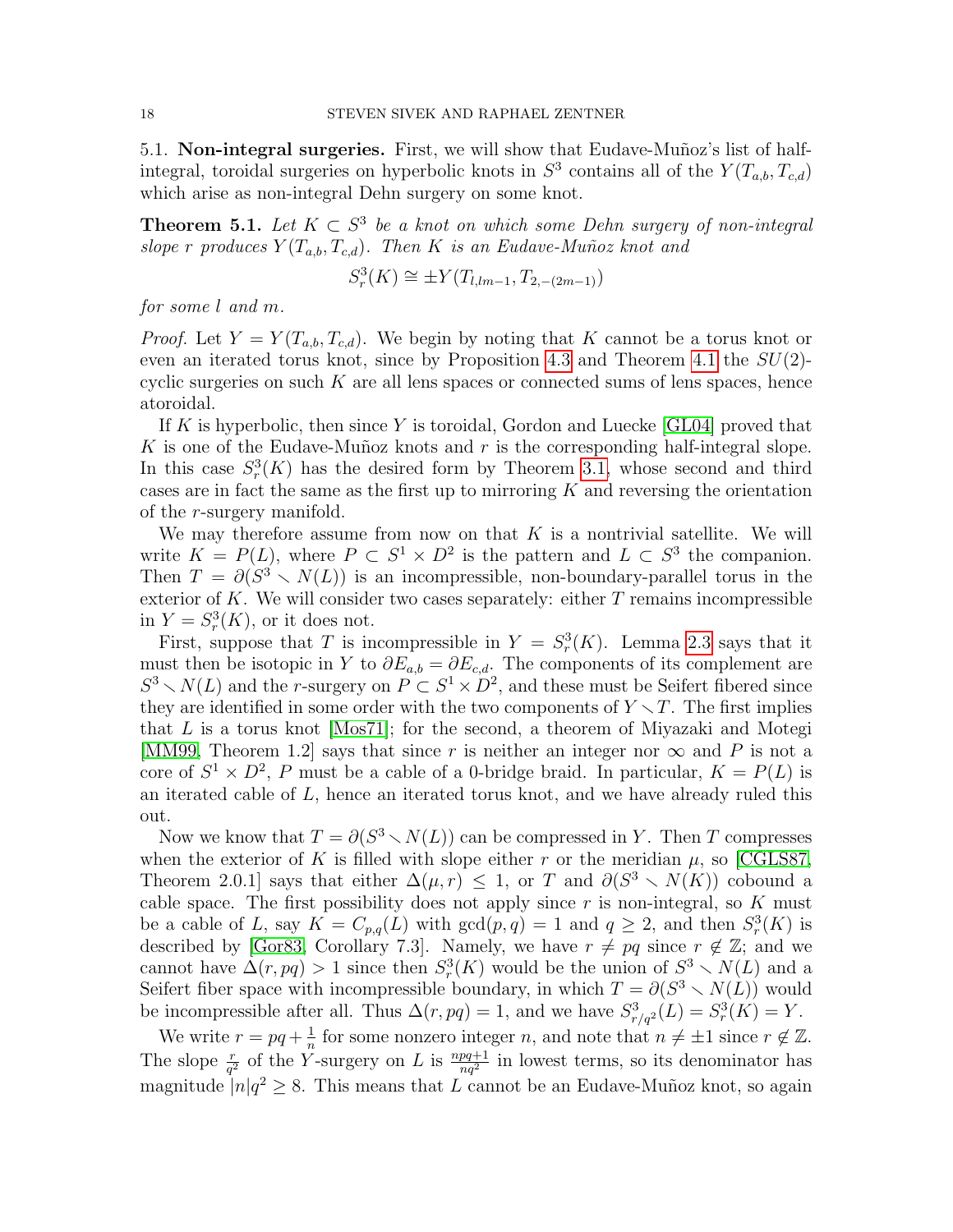it is a satellite of some L'. The same argument as above tells us that  $L = C_{p',q'}(L'),$ where  $p', q'$  are relatively prime integers with  $q' \geq 2$ , and that  $\Delta(\frac{r}{q^2}, p'q') = 1$ . Now from  $r = pq + \frac{1}{n}$  $\frac{1}{n}$  and  $\Delta(\frac{r}{q^2}, p'q') = 1$  we have an integer  $k \neq 0$  such that

$$
\frac{npq+1}{nq^2} = \frac{r}{q^2} = p'q' + \frac{1}{k} = \frac{kp'q'+1}{k}.
$$

Both sides are in lowest terms, so  $k = \pm nq^2$ . If  $k = nq^2$ , then this simplifies to  $\frac{p}{q} = p'q'$ , which is impossible since  $\frac{p}{q} \notin \mathbb{Z}$ . Thus  $k = -nq^2$ , and multiplying both sides by  $nq^2$  gives  $npq + 1 = nq^2p'q' - 1$ , or  $nq(qp'q' - p) = 2$ . But since  $|n|, |q| \ge 2$ we conclude that 2 is a multiple of  $|nq| \geq 4$ , and this is a contradiction.

Remark 5.2. The proof of Theorem [5.1](#page-17-0) only used three facts about  $Y = Y(T_{a,b}, T_{c,d})$ :

- (1) Y has a unique incompressible torus up to isotopy,
- (2) this torus splits Y into two Seifert fibered spaces, and
- (3) Y is  $SU(2)$ -cyclic.

We can thus also conclude that if  $Y'$  is the half-integral, toroidal r-surgery on the Eudave-Muñoz knot  $K = k(l, m, 0, p)$ , and if  $2p - 1$  divides l, then Y' can only arise from r'-surgery on some knot K' if either r' is integral or K' is an Eudave-Muñoz knot and  $r'$  is its half-integral, toroidal slope. Here we apply [\[NZ17,](#page-28-12) Lemma 4.4] for the uniqueness of the incompressible torus in  $Y'$ , and Theorem [3.1](#page-6-0) to show that  $Y'$ is  $SU(2)$ -cyclic.

5.2. Integral surgeries. Theorem [5.1](#page-17-0) asserts that  $Y = Y(T_{a,b}, T_{c,d})$  cannot result from non-integral Dehn surgery on a knot in  $S^3$  unless  $Y \cong \pm Y(T_{l,lm-1}, T_{2,-(2m-1)})$ for some integers  $l$  and  $m$ . Most  $Y$  do not have this form, and in this section we will show that many of them cannot be produced by integral surgery either, proving that they cannot arise from Dehn surgery on a knot in  $S<sup>3</sup>$  at all.

Letting  $Y = Y(T_{a,b}, T_{c,d})$ , we recall from Proposition [2.4](#page-4-2) that

$$
\ell_Y(\mu_{a,b}, \mu_{a,b}) = -\frac{cd}{abcd - 1} \quad \text{and} \quad \ell_Y(\mu_{c,d}, \mu_{c,d}) = -\frac{ab}{abcd - 1}
$$

As another example of a linking form computation, let  $n$  be a nonzero integer, and suppose that Y is realized by n-surgery on a knot  $K \subset S^3$ . Then  $H_1(Y)$  is generated by the meridian  $\mu_K$ , and Y is formed by gluing a solid torus to  $S^3 \setminus N(K)$  so that  $n\mu_K + \lambda_K$  bounds a disk D in the solid torus. In particular,  $n\mu_K$  bounds the 2chain  $D - \Sigma$ , where  $\Sigma \subset S^3 \setminus N(K)$  is a Seifert surface for K, and so  $\ell_Y(\mu_K, \mu_K) =$  $((D - \Sigma) \cdot \mu_K)/n = -\frac{1}{n}$  $\frac{1}{n}$ .

<span id="page-18-0"></span>Proposition 5.3. Let  $Y = Y(T_{a,b}, T_{c,d})$ .

- If ab and cd are not perfect squares modulo  $|abcd-1|$ , then Y is not the result of  $(abcd-1)$ -surgery on any knot in  $S^3$ .
- If  $-ab$  and  $-cd$  are not perfect squares modulo  $|abcd-1|$ , then Y is not the result of  $-(abcd-1)$ -surgery on any knot in  $S^3$ .

*Proof.* We prove only the first assertion. If Y arises from  $(abcd-1)$ -surgery on a knot K, then it has linking form  $\ell_Y (x\mu_K, x\mu_K) = -\frac{x^2}{abcd}$  $\frac{x^2}{abcd-1}$  for all  $x \in \mathbb{Z}/(abcd-1)\mathbb{Z}$ .

.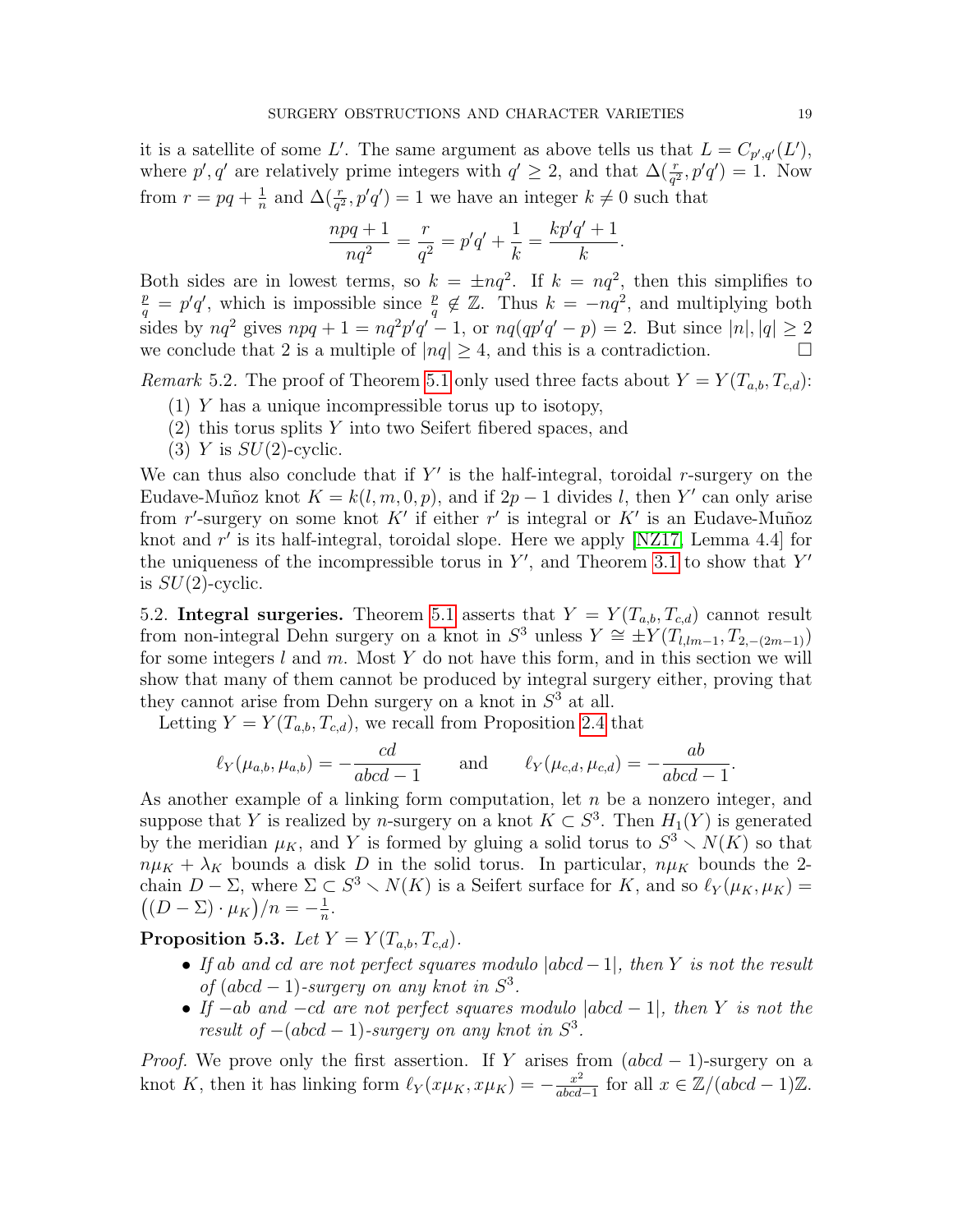Taking x so that  $x\mu_K = \mu_{a,b}$  (resp.  $\mu_{c,d}$ ), Proposition [2.4](#page-4-2) says that  $x^2 \equiv cd$  (resp. ab) modulo  $|abcd - 1|$ , so ab and cd must be perfect squares modulo  $|abcd - 1|$ , a contradiction.

Remark 5.4. We observe that  $\pm ab$  has inverse  $\pm cd$  in  $\mathbb{Z}/|abcd-1|\mathbb{Z}$ , so  $\pm ab$  is a perfect square modulo  $|abcd - 1|$  if and only if  $\pm cd$  is. Thus in Proposition [5.3](#page-18-0) it suffices to check whether ab and  $-ab$  are perfect squares modulo  $|abcd-1|$ .

As an example, Proposition [5.3](#page-18-0) implies the following.

<span id="page-19-1"></span>**Proposition 5.5.** Let  $Y = Y(T_{a,b}, T_{-a,b})$  for some coprime integers  $a, b \geq 2$ . If some odd prime divisor of  $(ab)^2 + 1$  is not 1 modulo 8, then Y is not the result of integral surgery on any knot in  $S^3$ .

*Proof.* Write  $n = ab$  for convenience. The slope of such a surgery would have to be  $\pm |H_1(Y)| = \pm (n^2 + 1)$ , so by Proposition [5.3,](#page-18-0) it suffices to show that n and  $-n$  are not perfect squares modulo  $n^2 + 1$ .

Let p be an odd prime dividing  $n^2 + 1$ , and suppose that  $p \neq 1 \pmod{8}$ . If we can find x such that  $x^2 \equiv \pm n \pmod{n^2 + 1}$ , then  $x^4 \equiv n^2 \equiv -1 \pmod{n^2 + 1}$  and hence  $x^4 \equiv -1 \pmod{p}$ . It follows that  $x^8 \equiv 1 \pmod{p}$  and hence that x has order 8 in the cyclic group  $\mathbb{F}_p^{\times}$  of order  $p-1$ , so  $p \equiv 1 \pmod{8}$ , which is a contradiction.  $\Box$ 

<span id="page-19-0"></span>**Theorem 5.6.** Let  $T_{a,b}$  be a nontrivial torus knot, with  $a, b > 2$ . If ab does not belong to the set

$$
S = \{ n \in \mathbb{N} \mid p \equiv 1 \pmod{8} \text{ for all odd primes } p \mid n^2 + 1 \},
$$

which has density zero in N, then  $Y(T_{a,b}, T_{-a,b})$  is not Dehn surgery on any knot in  $S^3$ .

*Proof.* The condition  $a, b > 2$  guarantees by Theorem [5.1](#page-17-0) that  $Y = Y(T_{a,b}, T_{-a,b})$ cannot arise from non-integral surgery on a knot in  $S^3$ . If  $ab \notin S$  then Proposition [5.5](#page-19-1) rules out integral surgeries as well, so it remains to be shown that S has density zero.

If some integer *n* belongs to *S*, then we must have  $n^2 \not\equiv -1 \pmod{p}$  for every prime  $p \equiv 5 \pmod{8}$ . Letting  $p_1, \ldots, p_k$  be the first k primes congruent to 5 (mod 8), we define

$$
S_k = \{n \ge 1 \mid n^2 \not\equiv -1 \pmod{p_i} \text{ for } i = 1, ..., k\}
$$

and note that  $S \subset S_k$ . Since  $-1$  is a quadratic residue (and thus has exactly two square roots) modulo each  $p_i$ , it is straightforward to show that

<span id="page-19-2"></span>(5.1) 
$$
\lim_{n \to \infty} \frac{|S_k \cap \{1, 2, \dots, n\}|}{n} = \prod_{i=1}^k \left(1 - \frac{2}{p_i}\right) < \exp\left(-\sum_{i=1}^k \frac{2}{p_i}\right).
$$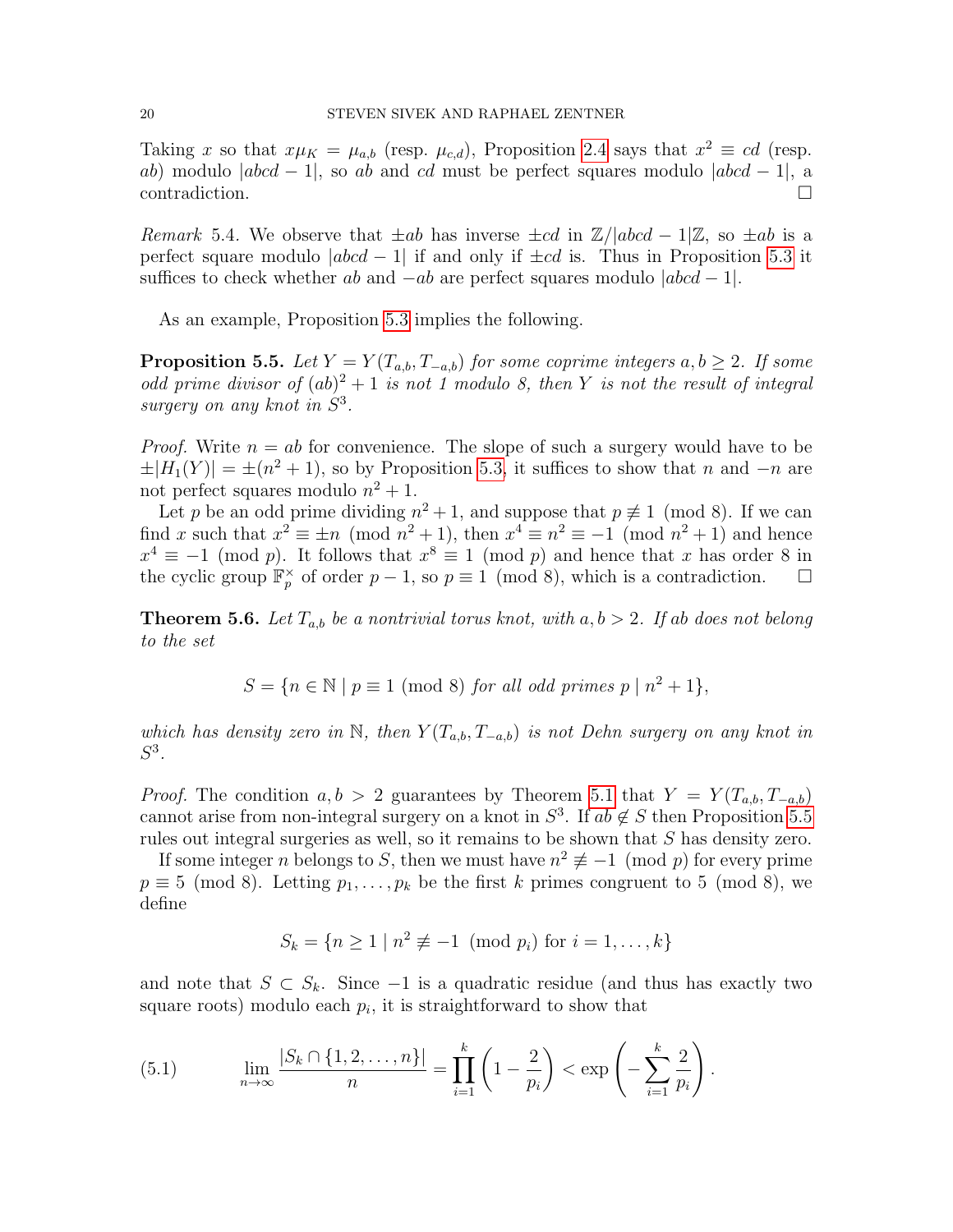Indeed, if we let  $N = p_1 p_2 \dots p_k$  and write  $mN \leq n < (m+1)N$  for some integer m, then

$$
\frac{|S_k \cap \{1, 2, \dots, n\}|}{n} \ge \frac{|S_k \cap \{1, 2, \dots, mN\}|}{(m+1)N}
$$

$$
= \frac{m \prod_{i=1}^k (p_i - 2)}{(m+1)N} = \frac{m}{m+1} \prod_{i=1}^k \left(1 - \frac{2}{p_i}\right),
$$

and similarly

$$
\frac{|S_k \cap \{1, 2, \dots, n\}|}{n} \le \frac{|S_k \cap \{1, 2, \dots, (m+1)N\}|}{mN} \le \frac{m+1}{m} \prod_{i=1}^k \left(1 - \frac{2}{p_i}\right),
$$

establishing the left side of  $(5.1)$ . The right side of  $(5.1)$  then comes from the inequality  $1 - x < e^{-x}$  for all  $x > 0$ . In particular, since  $S \subset S_k$  it follows that

$$
0 \leq \limsup_{n \to \infty} \frac{|S \cap \{1, 2, \dots, n\}|}{n} \leq \exp\left(-\sum_{i=1}^k \frac{2}{p_i}\right),
$$

and the sum  $\sum_{i=1}^{k}$ 2  $\frac{2}{p_i}$  goes to infinity as k does, since the sum  $\sum \frac{1}{p}$  over all primes is unbounded and (by Dirichlet's theorem) the primes  $p \equiv 5 \pmod{8}$  have density  $\frac{1}{4}$  in the set of all primes. We conclude that the desired limit exists and is zero.

<span id="page-20-0"></span>**Theorem 5.7.** Let  $T_{a,b}$  be a nontrivial torus knot. If  $|ab|$  does not belong to the set

$$
S' = \{ n \in \mathbb{N} \mid p \not\equiv 3 \pmod{4} \text{ for all primes } p \mid n-1 \text{ or for all } p \mid n+1 \},
$$

of density zero in N, then  $Y(T_{a,b}, T_{a,b})$  is not the result of Dehn surgery on any knot in  $S^3$ .

*Proof.* Theorem [5.1](#page-17-0) says that  $Y = Y(T_{a,b}, T_{a,b})$  cannot arise from non-integral surgery. By Proposition [5.3,](#page-18-0) if it is an integral surgery on some knot, then either ab or  $-ab$ must be a perfect square modulo  $(ab)^2 - 1$ .

Let  $n = |ab|$ . If n is a square modulo  $n^2 - 1$ , then  $-1 \equiv n \pmod{n+1}$  is a quadratic residue, hence  $-1$  is a square modulo every prime p dividing  $n + 1$  and so no such p can be 3 (mod 4). Similarly, if  $-n$  is a square modulo  $n^2-1$ , then  $-1 \equiv -n$ (mod  $n-1$ ) is a quadratic residue and so no prime  $p \mid n-1$  can be 3 (mod 4). Thus if  $Y(T_{a,b}, T_{a,b})$  is integral surgery on some knot then  $n \in S'$ , as claimed.

It remains to be seen that  $S'$  has density zero in N. For this, it suffices to prove that the set

 $T = \{n \in \mathbb{N} \mid p \not\equiv 3 \pmod{4} \text{ for all primes } p \mid n\}$ 

has density zero, since then

 $\vert$ 

$$
S' = \{ n \ge 2 \mid n - 1 \in T \text{ or } n + 1 \in T \}
$$

satisfies

$$
\frac{S' \cap \{1, 2, \dots, n\}|}{n} \le \frac{2|T \cap \{1, 2, \dots, n+1\}|}{n} \to 0
$$

as  $n \to \infty$ .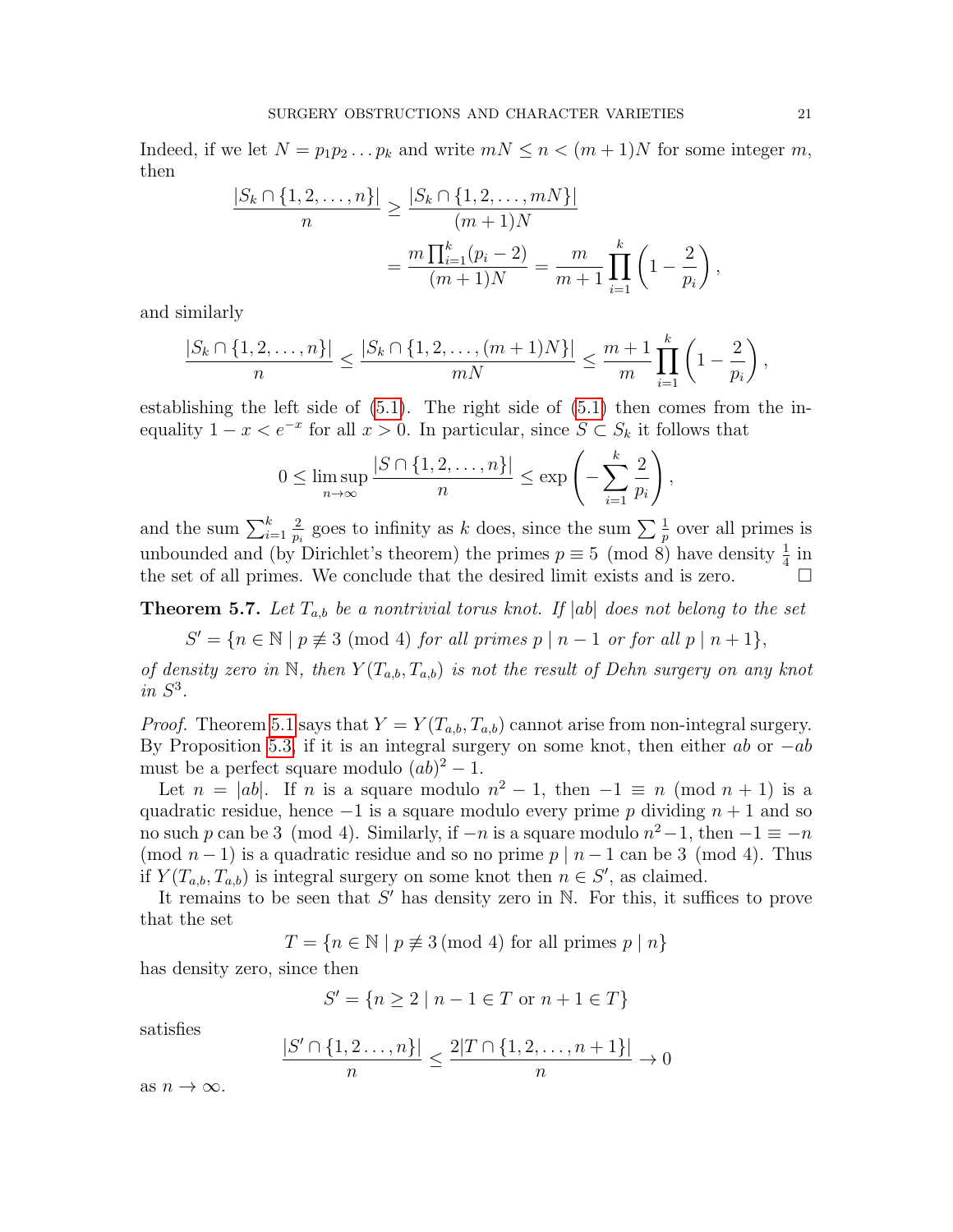We now follow the same reasoning as in the proof of Theorem [5.6.](#page-19-0) We let  $p_1, \ldots, p_k$ denote the first k primes which are congruent to 3 (mod 4), and let  $T_k \subset \mathbb{N}$  consist of all integers which are not multiples of any of  $p_1, \ldots, p_k$ . Then

$$
\lim_{n \to \infty} \frac{|T_k \cap \{1, 2, \dots, n\}|}{n} = \prod_{i=1}^k \left(1 - \frac{1}{p_i}\right) < \exp\left(-\sum_{i=1}^k \frac{1}{p_i}\right)
$$

just as before. Since  $T \subset T_k$  and  $\sum_{i=1}^k$ 1  $\frac{1}{p_i}$  is unbounded as  $k \to \infty$ , we conclude again that T must have density zero.  $\Box$ 

## 6. Changemakers and integral surgeries

<span id="page-21-1"></span>We now consider a different approach to the question of when  $Y(T_{a,b}, T_{c,d})$  is the result of integral surgery on some knot in  $S<sup>3</sup>$ . Our motivation comes from the family of 3-manifolds

$$
Y = Y(T_{2,2a+1}, T_{2,2b+1}), \qquad a, b \ge 1,
$$

whose first homology has order  $n = 4(2a+1)(2b+1) - 1$ . We can show using linking forms that Y is never *n*-surgery on a knot in  $S^3$  – this is the content of Proposition [6.2](#page-21-2) below, in combination with Proposition  $5.3$  – but these do not suffice to rule out Y as −n-surgery on some knot, and so something stronger is needed. In fact, we will prove the following.

<span id="page-21-0"></span>**Theorem 6.1.** Suppose for some positive integers  $a \leq b$  that  $Y = Y(T_{2,2a+1}, T_{2,2b+1})$ is Dehn surgery on a knot in S 3 . Then

$$
(a, b) \in \{(1, 1), (1, 2), (1, 3), (2, 3), (3, 3)\},\
$$

and the slope is  $-n$  where  $n = |H_1(Y;\mathbb{Z})| = 4(2a+1)(2b+1) - 1$ .

*Proof.* Theorem [5.1](#page-17-0) says that Y cannot be the result of non-integral surgery, so we need only rule out surgeries of slope  $\pm n$ . We will show in Proposition [6.2](#page-21-2) that  $2(2a+1)$  is not a quadratic residue modulo  $4(2a+1)(2b+1) - 1$ , so Proposition [5.3](#page-18-0) says that Y cannot be *n*-surgery on a knot either. Then in  $\S6.2$  $\S6.2$  we will review Greene's changemaker obstruction [\[Gre15\]](#page-28-3) and use it to prove Proposition [6.12,](#page-27-0) asserting that Y cannot be  $-n$ -surgery either except possibly in the five cases above.  $□$ 

6.1. Positive integral surgeries. In this subsection we prove the following number-theoretic result, which is used in the proof of Theorem [6.1](#page-21-0) with  $m = 2a + 1$  and  $n = 2b + 1$  to rule out positive integral surgeries.

<span id="page-21-2"></span>**Proposition 6.2.** Let  $m, n \geq 1$  be odd integers. Then 2m is not a perfect square  $modulo 4mn-1.$ 

Throughout this subsection we use  $\left(\frac{a}{n}\right)$  $\frac{a}{p}$  to denote the Legendre symbol, which for any prime number p and integer a coprime to p is equal to  $+1$  if a is a square (mod p) and  $-1$  otherwise. For odd primes p and q we also define

$$
\epsilon_{p,q}=(-1)^{\frac{p-1}{2}\cdot\frac{q-1}{2}},
$$

so that the law of quadratic reciprocity states that  $\left(\frac{p}{q}\right)$  $\left(\frac{p}{q}\right) = \epsilon_{p,q} \left(\frac{q}{p}\right)$  $\frac{q}{p}$ .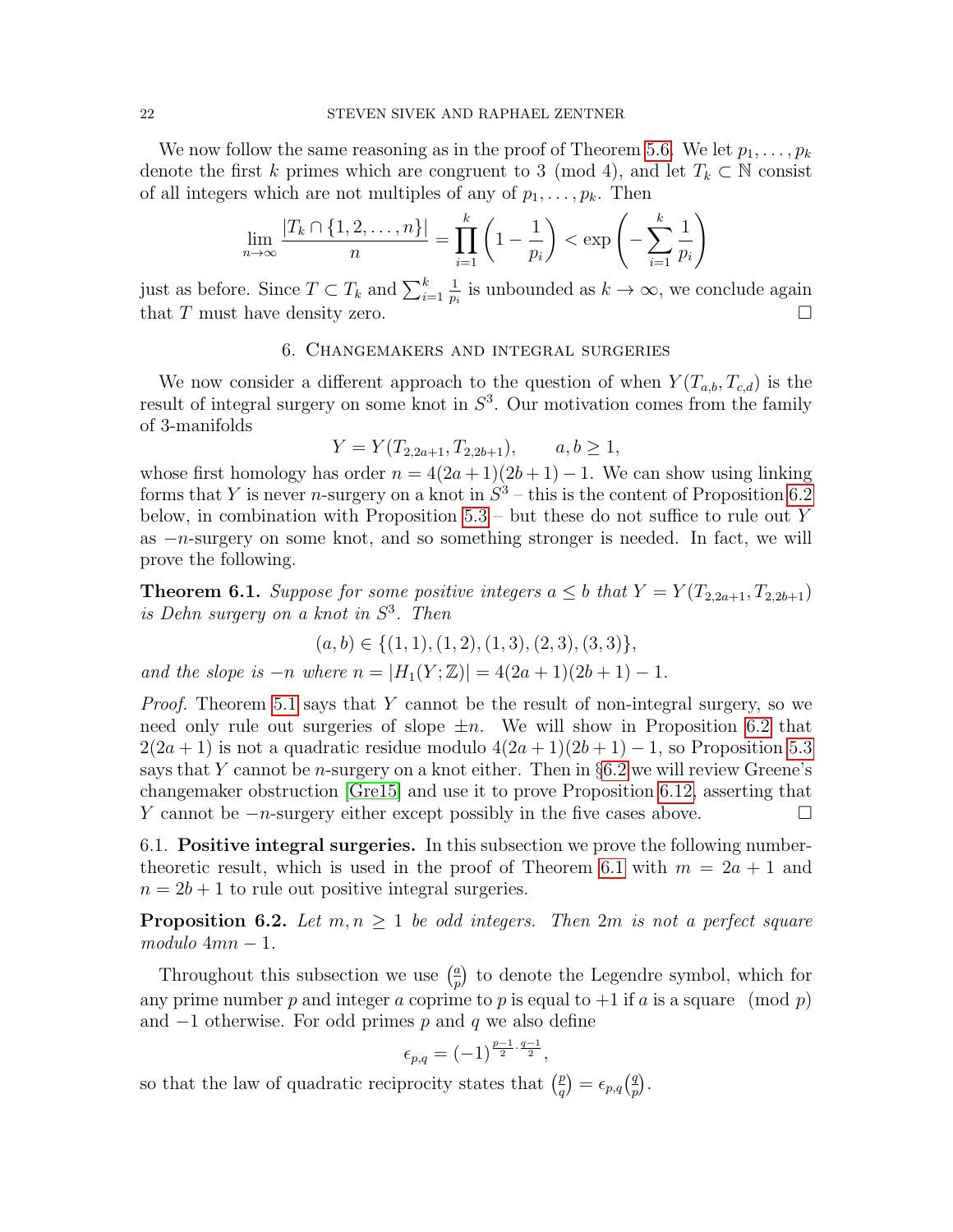<span id="page-22-0"></span>**Lemma 6.3.** Let p, q be primes which do not divide  $2m$ , where m is odd, and which satisfy  $p \equiv q \pmod{8m}$ . Then  $\left(\frac{2m}{p}\right)$  $\binom{2m}{p}=\left(\frac{2m}{q}\right)$  $\frac{m}{q}$ .

*Proof.* We factor  $2m = 2 \cdot a_1^{e_1} \dots a_k^{e_k}$ , where the  $a_i$  are distinct odd primes and  $e_i \geq 1$ for all  $i$ . Then

$$
\left(\frac{2m}{p}\right) = \left(\frac{2}{p}\right) \prod_{i=1}^{k} \left(\frac{a_i}{p}\right)^{e_i} = (-1)^{\frac{p^2-1}{8}} \prod_{i=1}^{k} \left[\epsilon_{a_i, p}\left(\frac{p}{a_i}\right)\right]^{e_i}
$$

by quadratic reciprocity, and likewise for  $q$ . Since  $p$  and  $q$  are congruent mod 8, we have  $(-1)^{(p^2-1)/8} = (-1)^{(q^2-1)/8}$  and also  $\epsilon_{a_i,p} = \epsilon_{a_i,q}$  for all *i*. In addition, we have  $p \equiv q \pmod{a_i}$  and hence  $\left(\frac{p}{q}\right)$  $\left(\frac{p}{a_i}\right) = \left(\frac{q}{a_i}\right)$  $\frac{q}{a_i}$  for all *i*, since  $a_i$  divides 8*m*. We conclude that

$$
\left(\frac{2m}{p}\right) = (-1)^{\frac{q^2-1}{8}} \prod_{i=1}^k \left[\epsilon_{a_i,q}\left(\frac{q}{a_i}\right)\right]^{e_i} = \left(\frac{2m}{q}\right).
$$

Each invertible residue class modulo  $8m$  contains infinitely many primes, by Dirichlet's theorem on primes in arithmetic progressions, so we define a character

$$
\chi_{8m} : (\mathbb{Z}/8m\mathbb{Z})^{\times} \to \{\pm 1\}
$$

by setting  $\chi_{8m}(a) = \left(\frac{2m}{n}\right)$  $\binom{m}{p}$  where p is any prime congruent to a (mod 8m). Lemma [6.3](#page-22-0) asserts that  $\chi_{8m}$  is well-defined, and the following lemma asserts that it is indeed a character.

**Lemma 6.4.** The function  $\chi_{8m}$  is a group homomorphism.

*Proof.* Fix primes p and q not dividing 2m and take a third prime  $r \equiv pq \pmod{8m}$ . We will show that  $\left(\frac{\ell}{r}\right)$  $\left(\frac{\ell}{r}\right)$  =  $\left(\frac{\ell}{p}\right)$  $\frac{\ell}{p}$  ( $\frac{\ell}{q}$ ) for every prime  $\ell$  dividing  $2m$ . Then if we write  $2m = 2a_1^{e_1} \cdots a_k^{e_k}$  as before, it follows that

$$
\begin{aligned}\n\left(\frac{2m}{r}\right) &= \left(\frac{2}{r}\right) \prod_{i=1}^{k} \left(\frac{a_i}{r}\right)^{e_i} \\
&= \left(\frac{2}{p}\right) \left(\frac{2}{q}\right) \prod_{i=1}^{k} \left[\left(\frac{a_i}{p}\right) \left(\frac{a_i}{q}\right)\right]^{e_i} = \left(\frac{2m}{p}\right) \left(\frac{2m}{q}\right),\n\end{aligned}
$$

so that  $\chi_{8m}(r) = \chi_{8m}(p)\chi_{8m}(q)$ .

The claim that  $\left(\frac{2}{r}\right)$  $\binom{2}{r} = \binom{2}{p}$  $\binom{2}{p}\binom{2}{q}$  follows immediately from the fact that  $\binom{2}{p}$  $\binom{2}{p}$  is 1 if and only if  $p \equiv \pm 1 \pmod{8}$ , and likewise for q and  $r \equiv pq \pmod{8}$ . We can thus assume now that  $\ell$  is odd, and several applications of quadratic reciprocity, plus the fact that  $r \equiv pq \pmod{\ell}$  since  $\ell$  divides 8m, give

$$
\left(\frac{\ell}{r}\right) = \epsilon_{\ell,r}\left(\frac{r}{\ell}\right) = \epsilon_{\ell,r}\left(\frac{pq}{\ell}\right) = \epsilon_{\ell,r}\left(\frac{p}{\ell}\right)\left(\frac{q}{\ell}\right) = \epsilon_{\ell,r}\epsilon_{\ell,p}\epsilon_{\ell,q}\left(\frac{\ell}{p}\right)\left(\frac{\ell}{q}\right).
$$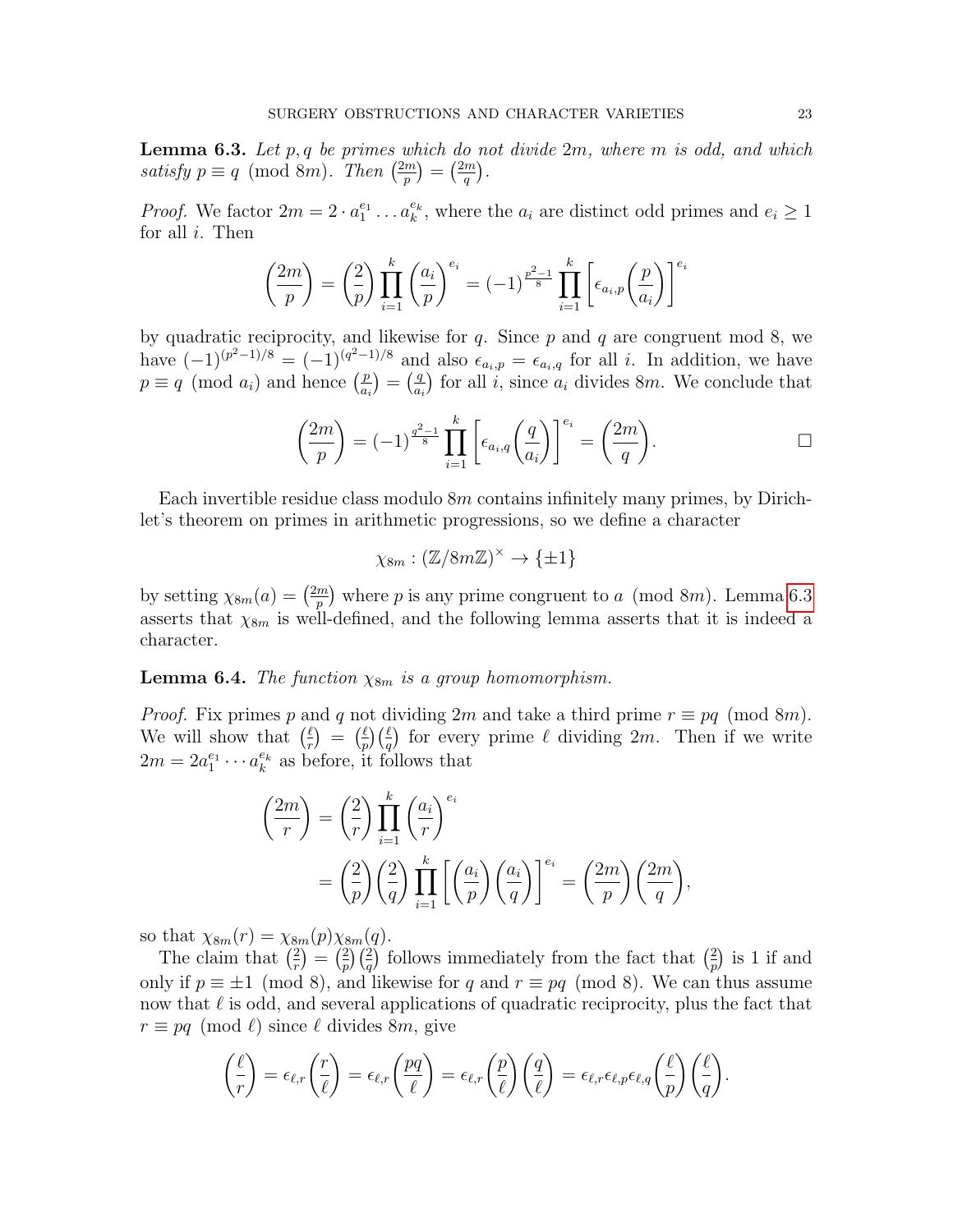We therefore wish to show that  $\epsilon_{\ell,r}\epsilon_{\ell,p}\epsilon_{\ell,q} = 1$ . The left side is

$$
(-1)^{\frac{l-1}{2}\cdot\frac{r-1}{2}}(-1)^{\frac{l-1}{2}\cdot\frac{p-1}{2}}(-1)^{\frac{l-1}{2}\cdot\frac{q-1}{2}} = (-1)^{\frac{l-1}{2}\cdot\frac{r+p+q-3}{2}}
$$

$$
= (-1)^{\frac{l-1}{2}\left(\frac{pq+p+q+1}{2}-2\right)}
$$

$$
= (-1)^{\frac{l-1}{2}\cdot\left(\frac{(p+1)(q+1)}{2}-2\right)}
$$

The exponent is even since  $(p+1)(q+1)$  is a multiple of 4, so the product  $\epsilon_{\ell,r}\epsilon_{\ell,p}\epsilon_{\ell,q}$ is indeed equal to 1, as desired.

.

<span id="page-23-1"></span>**Lemma 6.5.** We have  $\chi_{8m}(4m-1) = -1$ .

*Proof.* Let p be a prime congruent to  $4m-1 \pmod{8m}$ ; we wish to show that  $\left(\frac{2m}{n}\right)$  $\binom{m}{p} =$  $-1$ . Writing  $2m = 2 \cdot a_1^{e_1} \dots a_k^{e_k}$  once again, with each  $a_i$  an odd prime, we claim that  $\left(\frac{a_i}{a}\right)$  $\binom{n_i}{p} = 1$  for all *i*. Indeed, we observe that  $p \equiv 3 \pmod{4}$  and that  $p+1$  is a multiple of  $m$  and hence of  $a_i$ , so quadratic reciprocity gives us

$$
\left(\frac{a_i}{p}\right) = \epsilon_{a_i, p}\left(\frac{p}{a_i}\right) = (-1)^{\frac{a_i - 1}{2}}\left(\frac{-1}{a_i}\right) = 1.
$$

We can therefore conclude that

$$
\left(\frac{2m}{p}\right) = \left(\frac{2}{p}\right) \prod_{i=1}^{k} \left(\frac{a_i}{p}\right)^{e_i} = \left(\frac{2}{p}\right) = -1,
$$

where the last equality comes from the fact that  $p \equiv 4m - 1 \equiv 3 \pmod{8}$ .  $\Box$ 

We now use the character  $\chi_{8m}$  to prove Proposition [6.2.](#page-21-2)

*Proof of Proposition [6.2.](#page-21-2)* Suppose that 2m is a square modulo  $4mn - 1$ . Then it is a square modulo every prime p which divides  $4mn - 1$ , so  $\chi_{8m}(p) = 1$  for all such p. (We note that  $gcd(4mn-1,8m) = 1$ , since it divides  $n(8m) - 2(4mn-1) = 2$  and since  $4mn - 1$  is odd.) In particular, the residue class of  $4mn - 1$  modulo 8m is a product of elements of ker( $\chi_{8m}$ ), so it also belongs to this kernel. But since n is odd we have  $4mn - 1 \equiv 4m - 1 \pmod{8m}$ , so we have just shown that  $\chi_{8m}(4m - 1) = 1$ , and this contradicts Lemma [6.5.](#page-23-1)

<span id="page-23-0"></span>6.2. Changemakers and negative surgeries. We first recall some facts about alternating links and their branched double covers. Given a reduced, non-split, alternating diagram  $D$  of a link  $L$ , we produce a checkerboard coloring of the plane by alternately coloring regions black and white according to the following convention:



The white graph  $W_D$  has one vertex per white region, and for each crossing of  $D$  we add an edge between the vertices of  $W_D$  corresponding to the adjacent white regions. If we arbitrarily number the vertices of  $W_D$  as  $v_0, v_1, \ldots, v_n$ , then the corresponding Goeritz matrix is the  $n \times n$  matrix whose  $(i, i)$ th entry is  $-\deg(v_i)$  and whose  $(i, j)$ th entry for  $i \neq j$  is the number of edges between  $v_i$  and  $v_j$ , where  $1 \leq i, j \leq n$ .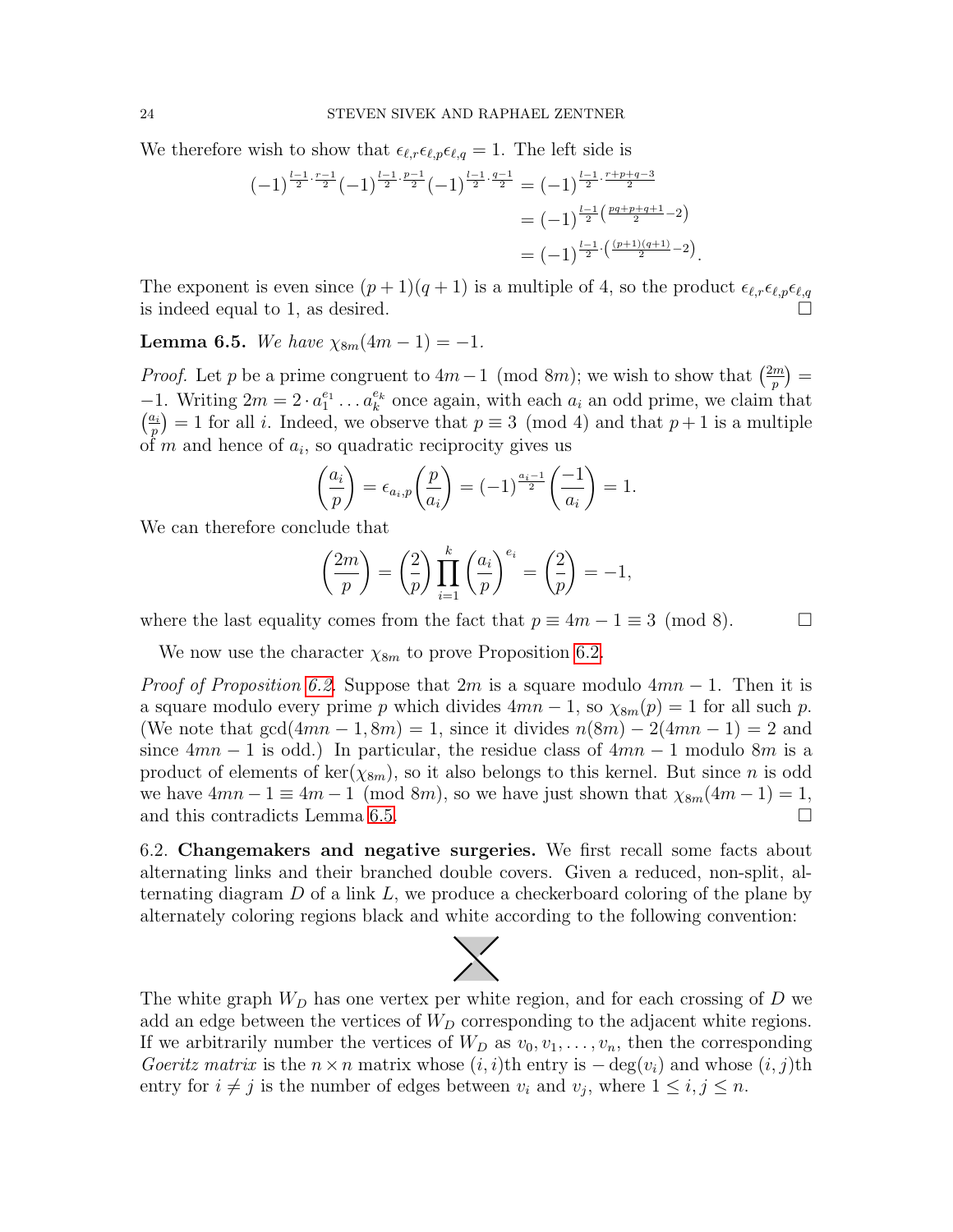Now since L is alternating, its branched double cover  $\Sigma(L)$  bounds a compact, negative definite 4-manifold  $X_L$  with  $H_1(X_L) = 0$  and intersection form  $Q_{X_L}$  given by the Goeritz matrix M corresponding to an alternating diagram, by  $[GL78, \S3]$  $[GL78, \S3]$ . (It follows that M also gives a presentation of  $H_1(\Sigma(L))$ .) Moreover,  $\Sigma(L)$  is a Heegaard Floer L-space and  $X_L$  is sharp, by [\[OS05,](#page-29-3) Proposition 3.3 and Theorem 3.4].<sup>[1](#page-24-0)</sup> Sharpness is a technical condition which we will not define here (see e.g. [\[Gre15,](#page-28-3) Definition 2.1]), but which implies a very strong consequence proved by Greene.

**Definition 6.6.** A vector  $\sigma = (\sigma_0, \sigma_1, \ldots, \sigma_n)$  with nonnegative integer entries  $0 \leq$  $\sigma_0 \leq \sigma_1 \leq \cdots \leq \sigma_n$  is called a changemaker if it satisfies

$$
\sigma_i \leq \sigma_0 + \cdots + \sigma_{i-1} + 1
$$

for all  $i = 0, 1, \ldots, n$ .

Let  $\Lambda_{-p}$  denote the rank-1 lattice whose generator  $\sigma$  satisfies  $\langle \sigma, \sigma \rangle = -p$ .

<span id="page-24-1"></span>**Theorem 6.7** ([\[Gre15,](#page-28-3) Theorem 3.3]). Let K be a knot in  $S<sup>3</sup>$  which admits a positive L-space surgery, and let p be a positive integer such that  $Y = S_p^3(K)$  bounds a sharp  $\text{4-manifold } X \text{ with } b_2(X) = n.$  Then there is a lattice embedding

$$
H_2(X) \oplus \Lambda_{-p} \hookrightarrow -\mathbb{Z}^{n+1},
$$

whose image has full rank and where the generator  $\sigma$  of  $\Lambda_{-p}$  maps to a changemaker with  $\langle \sigma, \sigma \rangle = -p$ .

We observe that replacing an alternating diagram for  $L$  with its mirror exchanges the roles of the black and white graphs, so the Goeritz matrix constructed from the black graph (rather than the white graph) is the intersection form of a sharp 4 manifold  $X_{\overline{L}}$  bounded by  $\Sigma(\overline{L}) = -\Sigma(L)$ . In particular, if  $\Sigma(L)$  is  $(-p)$ -surgery on a knot  $K \subset S^3$  for some integer  $p > 0$ , then applying Theorem [6.7](#page-24-1) to the identification  $-\Sigma(L) \cong S_p^3(\overline{K})$  gives a lattice embedding  $H_2(X_{\overline{L}}) \oplus \Lambda_{-p} \hookrightarrow -\mathbb{Z}^{b_2(X_{\overline{L}})+1}$ .

In [\[Zen17,](#page-29-1) §6], the second author constructed alternating links  $L = L(T_{a,b}, T_{c,d})$ whose branched double covers are the manifolds  $Y(T_{a,b}, T_{c,d})$ ; these are knots if  $abcd-1$ is odd and links otherwise. Thus the  $Y(T_{a,b}, T_{c,d})$  are L-spaces and we can apply The-orem [6.7](#page-24-1) to  $X_L$  to study whether they can be realized by positive integral surgeries, or to  $X_{\overline{L}}$  for negative integral surgeries.

Figure [1](#page-25-0) illustrates this construction for the 2-component link  $L(T_{3,5}, T_{-3,5})$ ; the Conway sphere which lifts to an incompressible torus is not visible in the alternating diagram. We remark that  $Y = Y(T_{3,5}, T_{3,5})$  is not realized by non-integral surgery on any knot in  $S^3$ , by Theorem [5.1,](#page-17-0) but that the linking form obstruction of Proposition [5.5](#page-19-1) does not suffice to rule out integral surgery, since the only odd prime divisor

<span id="page-24-0"></span><sup>&</sup>lt;sup>1</sup>The Goeritz form in [\[OS05\]](#page-29-3) is described equivalently in terms of the black graph  $B_D$ , being generated by edges of  $B<sub>D</sub>$  after removing a maximal tree T; here we count generators to see that these are in bijection with vertices of  $W_D$ . Supposing D has c crossings, and viewing it as a planar 4-valent graph, the formula  $V - E + F = 2$  becomes  $c - 2c + (\#V(W_D) + \#V(B_D)) = 2$ . Since  $B_D$  and T have c and  $\#V(B_D)$  – 1 edges respectively, their Goeritz form then has  $c-(\#V(B_D)-1) = \#V(W_D)-1$ generators.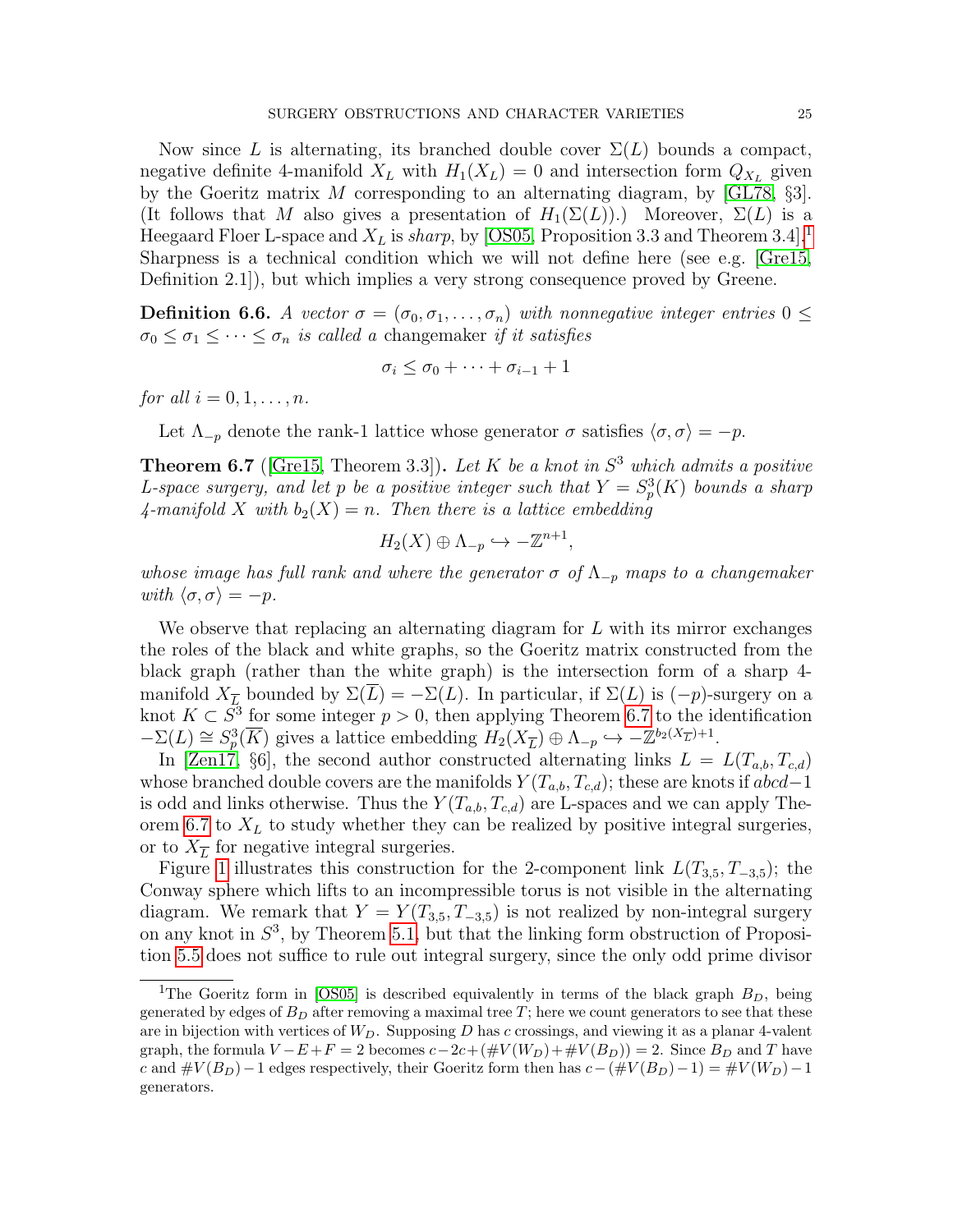

<span id="page-25-0"></span>FIGURE 1. Left, a diagram for  $L(T_{3,5}, T_{-3,5})$  with dotted circle indicating a Conway sphere. Right, an alternating diagram for the same link with regions of the white graph labeled.

of

$$
(3 \cdot 5)^2 + 1 = 2 \cdot 113
$$

is 1 modulo 8. Here we can restrict our attention to positive integral surgeries, since if  $Y \cong S^3_{-226}(K)$  then we have  $Y \cong -Y \cong S^3_{226}(\overline{K}).$ 

Examining the white graph of the alternating diagram  $D$  in Figure [1,](#page-25-0) we see that  $L = L(T_{3,5}, T_{-3,5})$  has Goeritz matrix

$$
G_D = \begin{pmatrix} -4 & 2 & 1 & 0 & 0 & 0 \\ 2 & -5 & 1 & 0 & 1 & 1 \\ 1 & 1 & -5 & 2 & 0 & 1 \\ 0 & 0 & 2 & -3 & 1 & 0 \\ 0 & 1 & 0 & 1 & -3 & 0 \\ 0 & 1 & 1 & 0 & 0 & -2 \end{pmatrix},
$$

which is the matrix of the intersection form on the handlebody  $X_L$  with boundary  $Y \cong \Sigma(L).$ 

<span id="page-25-1"></span>**Proposition 6.8.** There is a lattice embedding  $H_2(X_L) \oplus \Lambda_{-226} \hookrightarrow -\mathbb{Z}^7$  which sends the generator of  $\Lambda_{-226}$  to the changemaker

$$
\sigma = (1, 2, 2, 4, 4, 8, 11).
$$

*Proof.* The sublattice of  $-\mathbb{Z}^7$  with basis  $(v_1, v_2, \ldots, v_6)$  consisting of the vectors

$$
\begin{pmatrix} 1 \\ 0 \\ 0 \\ 0 \\ -1 \\ -1 \\ 1 \end{pmatrix}, \begin{pmatrix} -2 \\ 0 \\ 1 \\ 0 \\ 0 \\ 0 \\ 0 \end{pmatrix}, \begin{pmatrix} 1 \\ 0 \\ 1 \\ 1 \\ 1 \\ 0 \\ -1 \end{pmatrix}, \begin{pmatrix} 0 \\ 0 \\ 0 \\ -1 \\ -1 \\ 1 \\ 0 \end{pmatrix}, \begin{pmatrix} 0 \\ -1 \\ -1 \\ 1 \\ 0 \\ 0 \\ 0 \end{pmatrix}, \begin{pmatrix} 0 \\ 1 \\ -1 \\ 0 \\ 0 \\ 0 \\ 0 \end{pmatrix}
$$

lies in the orthogonal complement  $\sigma^{\perp}$ , and its Gram matrix  $(\langle v_i, v_j \rangle)$  is  $G_D$ .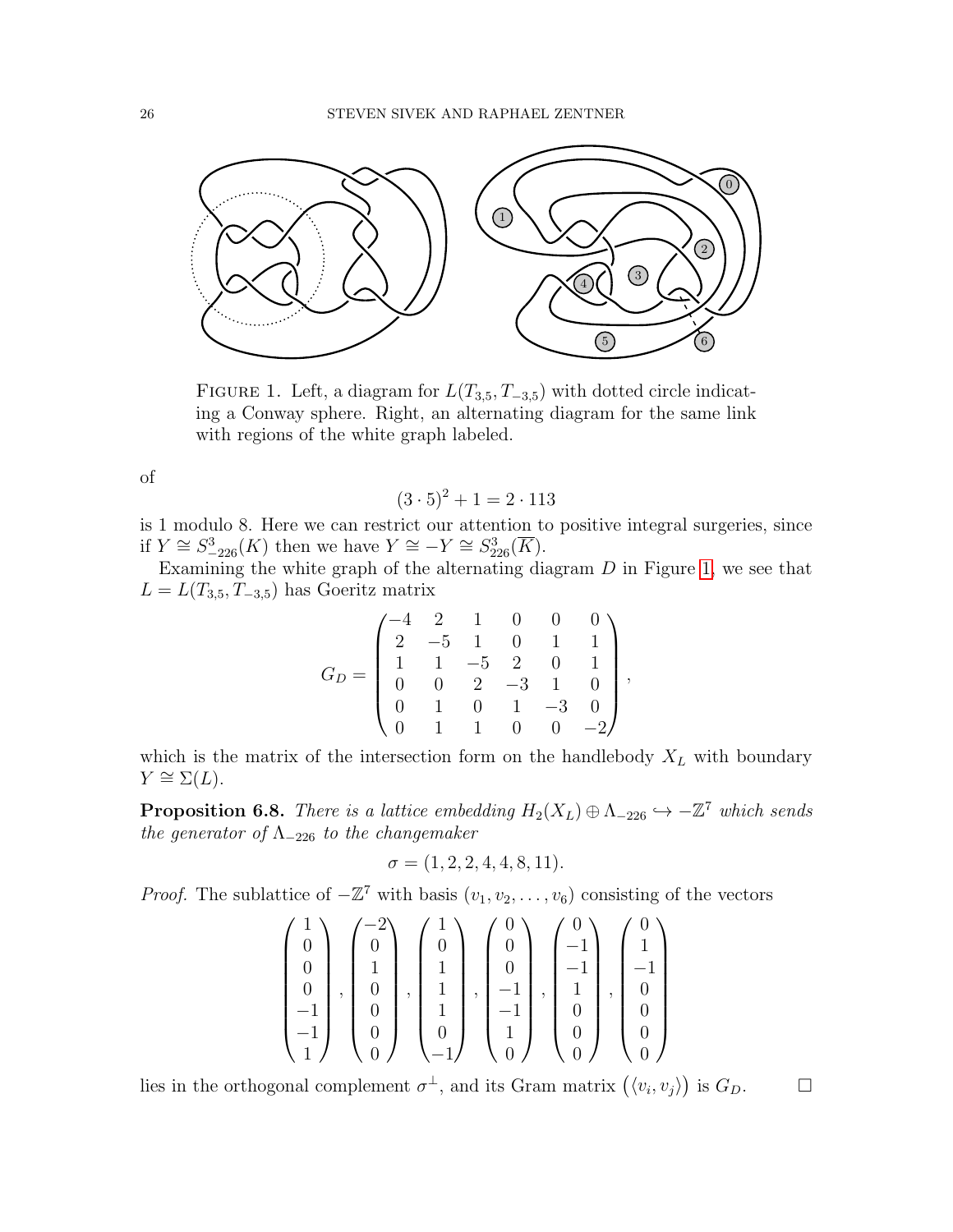

<span id="page-26-0"></span>FIGURE 2. The knot  $L(T_{p,q}, T_{r,s})$  whose branched double cover is  $Y =$  $Y(T_{p,q}, T_{r,s})$ . Here  $\frac{p}{q} = a_0 + \frac{1}{a_1}$  $\frac{1}{a_1}$  and  $\frac{r}{s} = b_0 + \frac{1}{b_1}$  $\frac{1}{b_1}$  for some integers  $a_0, a_1, b_0, b_1 > 0$ . The black dots indicate points of intersection with a Conway sphere, which lifts to an incompressible torus in  $Y$ , and the circled numbers indicate some vertices of the black graph.

Proposition [6.8](#page-25-1) says that the changemaker obstruction is also not strong enough to determine whether  $Y = Y(T_{3,5}, T_{-3,5})$  can be realized by integral surgery on a knot. In fact, the changemaker  $\sigma$  given above is the unique one satisfying the conclusion of Theorem [6.7.](#page-24-1) This uniquely determines the Alexander polynomial of any knot on which 226-surgery produces Y, as explained in [\[Gre15,](#page-28-3)  $\S2$ ]; here we merely point out [\[Gre15,](#page-28-3) Proposition 3.1], by which such a knot must have genus  $\frac{1}{2}(226 - |\sigma|_1) = 97$ .

Question 6.9. Can  $Y(T_{3,5}, T_{-3,5})$  be realized by 226-surgery on a knot in  $S^3$ ?

For some more conclusive applications of this technique, Figure [2](#page-26-0) shows a family of knots  $L(T_{p,q}, T_{r,s})$ , as constructed in [\[Zen17,](#page-29-1) §6], whose branched double covers are  $Y(T_{p,q}, T_{r,s})$ . Here we restrict to the special case

$$
\frac{p}{q} = a_0 + \frac{1}{a_1}, \qquad \frac{r}{s} = b_0 + \frac{1}{b_1}
$$

where  $a_0, a_1, b_0, b_1$  are positive integers, and in fact  $a_1, b_1 \geq 2$  since q and s should not be 1. In the figure we have labeled some of the black regions; the twist regions labeled  $1 - b_1$  and  $1 - a_1$  contain an additional  $b_1 - 2$  and  $a_1 - 2$  black regions, respectively, so that the black graph has  $a_1 + b_1 + 2$  vertices. We will use some general facts about changemakers, combined with a handful of computer-assisted computations, to show that many of the  $Y(T_{p,q}, T_{r,s})$  cannot be Dehn surgeries on knots in  $S^3$ .

<span id="page-26-1"></span>**Lemma 6.10.** Let  $\sigma = (\sigma_0, \ldots, \sigma_n)$  be a changemaker. Then  $|\langle \sigma, \sigma \rangle| \leq \frac{1}{3}(4^{n+1} - 1)$ .

*Proof.* An easy induction shows that  $\sigma_i \leq 2^i$ , since if it holds for all  $j < i$  then

$$
\sigma_i \le \sigma_0 + \dots + \sigma_{i-1} + 1 \le (1 + 2 + \dots + 2^{i-1}) + 1 = 2^i.
$$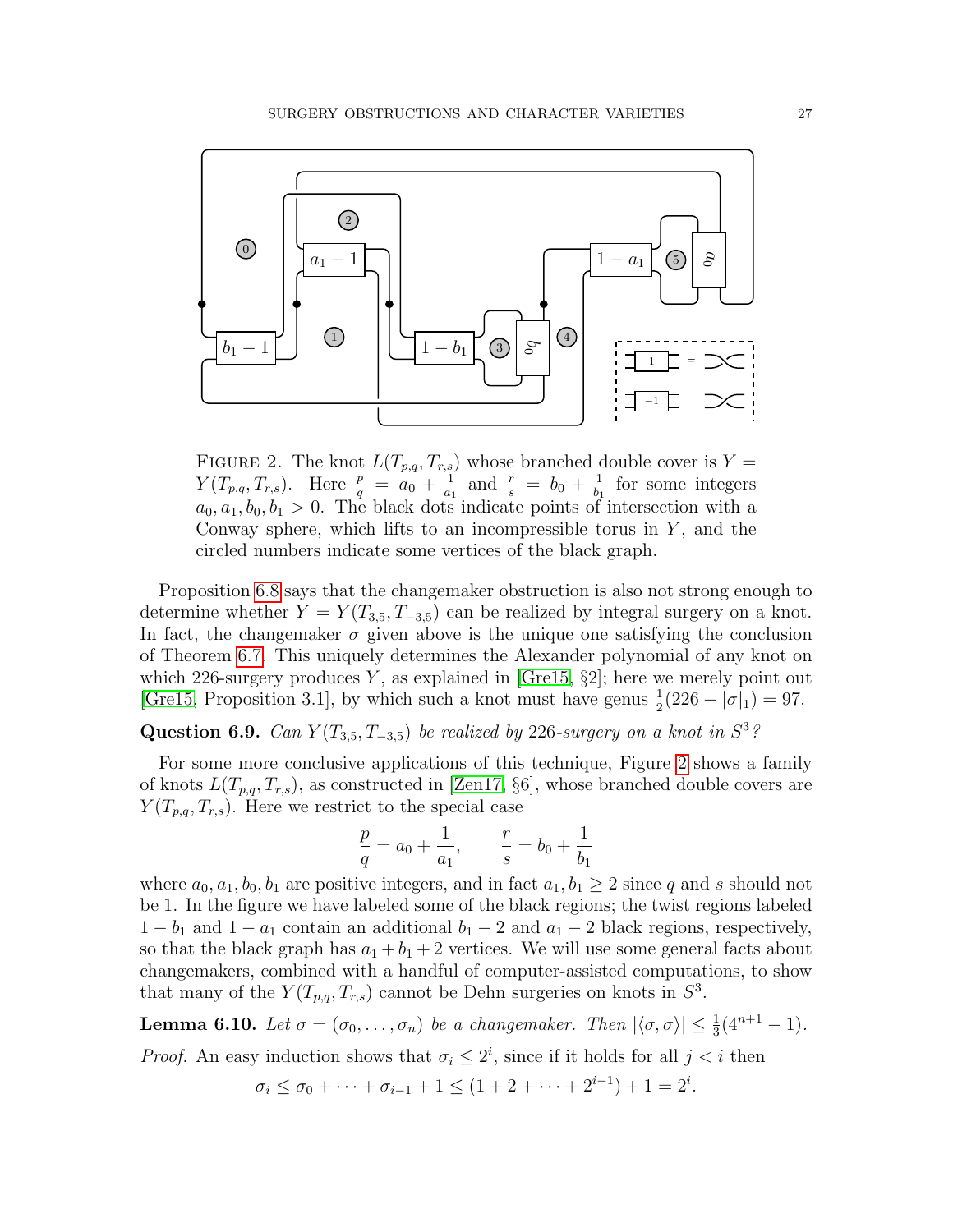Thus  $|\langle \sigma, \sigma \rangle|$  is at most  $1 + 4 + 4^2 + \cdots + 4^n$ . .

<span id="page-27-1"></span>**Proposition 6.11.** Let D be a non-split, alternating diagram of a link L, and let  $p = |H_1(\Sigma(L); \mathbb{Z})|$ . If  $\Sigma(L)$  is p-surgery on some knot  $K \subset S^3$ , then the white graph  $W_D$  has at least  $log_4(3p+1)$  vertices. If it is  $-p$ -surgery on some knot, then the black graph  $B_D$  has at least  $log_4(3p+1)$  vertices.

*Proof.* Let  $v = n + 1$  be the number of vertices in  $W_D$ , and suppose that  $\Sigma(L)$  arises from a p-surgery. We apply Theorem [6.7](#page-24-1) to the sharp 4-manifold  $X_L$  with intersection form given by the  $n \times n$  Goeritz matrix  $G_D$ . This gives us a changemaker  $\sigma$  with  $\langle \sigma, \sigma \rangle = -p$ , so that

$$
p = |\langle \sigma, \sigma \rangle| \le \frac{1}{3} (4^{n+1} - 1)
$$

by Lemma [6.10.](#page-26-1) Thus  $4^v \ge 3p + 1$ , or  $v \ge \log_4(3p + 1)$  as claimed.

If instead  $\Sigma(L)$  arises as  $-p$ -surgery, then we repeat the same argument with  $B<sub>D</sub>$ , whose Goeritz matrix describes the intersection form on the sharp manifold  $X_{\overline{L}}$  bounded by  $\Sigma(L) = -\Sigma(L)$ , in place of  $W_D$  to get the desired bound.

<span id="page-27-0"></span>**Proposition 6.12.** Let  $Y = Y(T_{2,2a+1}, T_{2,2b+1})$ , where a and b are positive integers and  $a \leq b$ , and let

$$
n = |H_1(Y; \mathbb{Z})| = 4(2a+1)(2b+1) - 1.
$$

If Y is  $-n$ -surgery on some knot in  $S^3$ , then

 $(a, b) \in \{(1, 1), (1, 2), (1, 3), (2, 3), (3, 3)\}.$ 

*Proof.* Supposing that Y is  $-n$ -surgery on a knot, we obtain an alternating diagram D of  $L(T_{2a+1,2}, T_{2b+1,2})$  from Figure [2](#page-26-0) by setting  $(a_0, a_1, b_0, b_1) = (a, 2, b, 2)$ . In this case, the six numbered regions in Figure [2](#page-26-0) are all of the vertices of the black graph  $B<sub>D</sub>$ , so Proposition [6.11](#page-27-1) tells us that

$$
\log_4(3n+1) \le 6 \iff n \le 1365,
$$

or  $(2a+1)(2b+1) \le \frac{1366}{4} = 341.5$ .

For the remaining cases, we compute that the black graph for the given diagram of  $L(T_{2a+1,2}, T_{2b+1,2})$  has Goeritz matrix

$$
\begin{pmatrix}\n-3 & 1 & 0 & 1 & 0 \\
1 & -3 & 1 & 0 & 0 \\
0 & 1 & -b-1 & b & 0 \\
1 & 0 & b & -b-2 & 1 \\
0 & 0 & 0 & 1 & -a-1\n\end{pmatrix}.
$$

A computer search among the cases where  $1 \le a \le b$  and  $(2a+1)(2b+1) \le 341$ shows that the corresponding lattice does not embed in the orthogonal complement of a changemaker unless

$$
(a, b) \in \{(1, 1), (1, 2), (1, 3), (2, 3), (3, 3)\},\
$$

and hence  $Y = Y(T_{2a+1,2}, T_{2b+1,2})$  does not arise from a  $-n$ -surgery except possibly in these five cases.  $\Box$ 

This completes the proof of Theorem [6.1.](#page-21-0)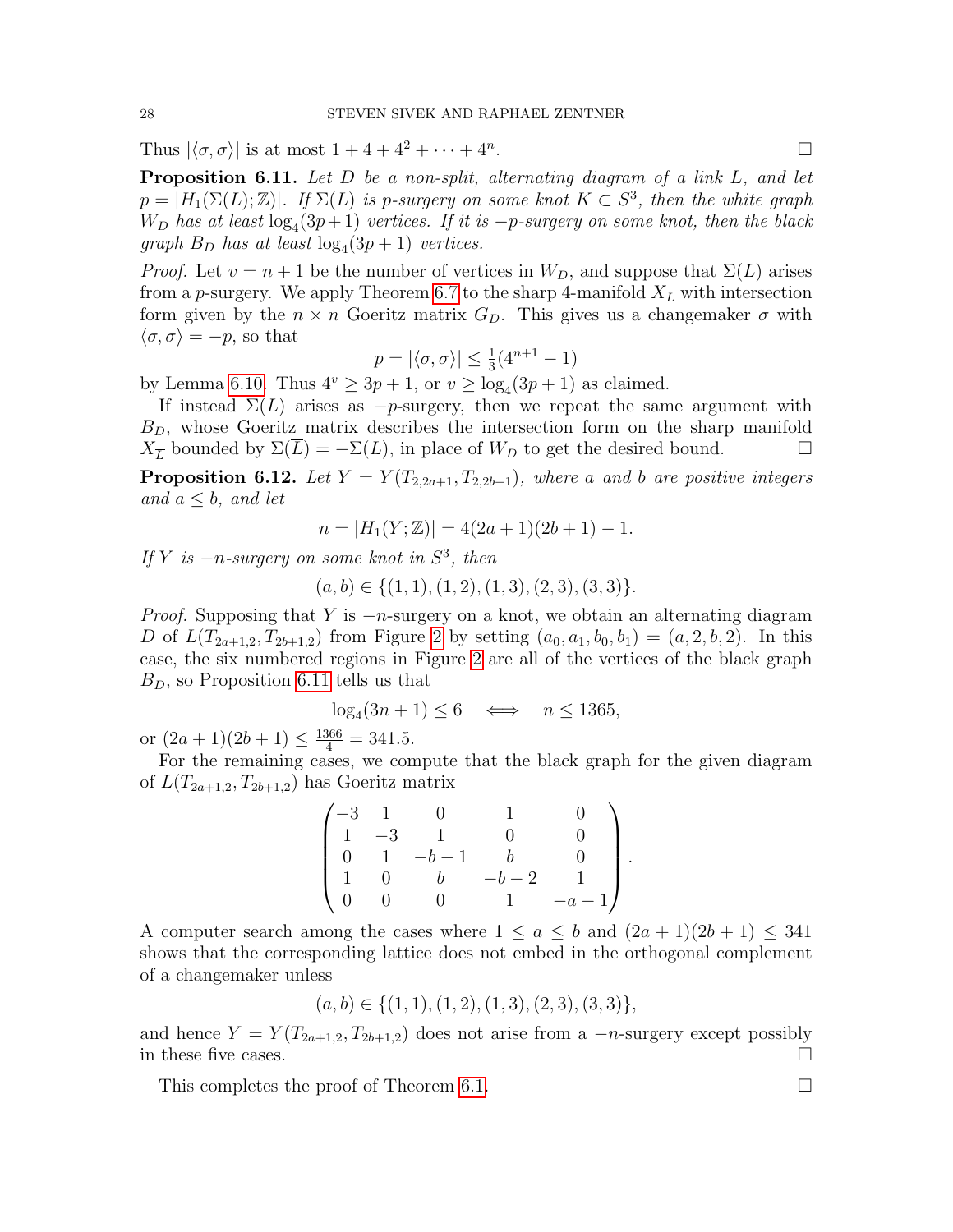#### **REFERENCES**

- <span id="page-28-1"></span>[Auc97] D. Auckly. Surgery numbers of 3-manifolds: a hyperbolic example. In *Geometric topology* (Athens, GA, 1993), volume 2 of AMS/IP Stud. Adv. Math., pages 21–34. Amer. Math. Soc., Providence, RI, 1997.
- <span id="page-28-7"></span>[BHM+16] W. Ballinger, C. C.-Y. Hsu, W. Mackey, Y. Ni, T. Ochse, and F. Vafaee. The prism manifold realization problem. arXiv:1612.04921, 2016.
- <span id="page-28-0"></span>[BL90] S. Boyer and D. Lines. Surgery formulae for Casson's invariant and extensions to homology lens spaces. J. Reine Angew. Math., 405:181–220, 1990.
- <span id="page-28-8"></span>[BNOV17] W. Ballinger, Y. Ni, T. Ochse, and F. Vafaee. The prism manifold realization problem II. arXiv:1710.00089, 2017.
- <span id="page-28-9"></span>[BNOV18] W. Ballinger, Y. Ni, T. Ochse, and F. Vafaee. The prism manifold realization problem III. arXiv:1808.05321, 2018.
- <span id="page-28-22"></span>[CGLS87] M. Culler, C. M. Gordon, J. Luecke, and P. B. Shalen. Dehn surgery on knots. Ann. of Math. (2), 125(2):237–300, 1987.
- <span id="page-28-11"></span>[EM97] M. Eudave-Muñoz. Non-hyperbolic manifolds obtained by Dehn surgery on hyperbolic knots. In Geometric topology (Athens, GA, 1993), volume 2 of AMS/IP Stud. Adv. Math., pages 35–61. Amer. Math. Soc., Providence, RI, 1997.
- <span id="page-28-14"></span>[EM02] M. Eudave-Muñoz. On hyperbolic knots with Seifert fibered Dehn surgeries. In Proceedings of the First Joint Japan-Mexico Meeting in Topology (Morelia, 1999), volume 121, pages 119–141, 2002.
- <span id="page-28-23"></span>[GL78] C. M. Gordon and R. A. Litherland. On the signature of a link. Invent. Math., 47(1):53– 69, 1978.
- <span id="page-28-10"></span>[GL04] C. M. Gordon and J. Luecke. Non-integral toroidal Dehn surgeries. Comm. Anal. Geom., 12(1-2):417–485, 2004.
- <span id="page-28-20"></span>[Gor83] C. M. Gordon. Dehn surgery and satellite knots. Trans. Amer. Math. Soc., 275(2):687– 708, 1983.
- <span id="page-28-4"></span>[Gre $13$ ] J. E. Greene. The lens space realization problem. Ann. of Math. (2), 177(2):449–511, 2013.
- <span id="page-28-3"></span>[Gre15] J. E. Greene. L-space surgeries, genus bounds, and the cabling conjecture. J. Differential Geom., 100(3):491–506, 2015.
- <span id="page-28-6"></span>[Gu14] L. Gu. Integral finite surgeries on knots in  $S^3$ . arXiv:1401.6708, 2014.
- <span id="page-28-16"></span>[Hat] A. Hatcher. Notes on basic 3-manifold topology. Accessed November 9, 2017.
- <span id="page-28-17"></span>[Hei74] W. Heil. Elementary surgery on Seifert fiber spaces. Yokohama Math. J., 22:135–139, 1974.
- <span id="page-28-2"></span>[HKL16] J. Hom, Ç. Karakurt, and T. Lidman. Surgery obstructions and Heegaard Floer homology. Geom. Topol., 20(4):2219–2251, 2016.
- <span id="page-28-18"></span>[JN83] M. Jankins and W. D. Neumann. Lectures on Seifert manifolds, volume 2 of Brandeis Lecture Notes. Brandeis University, Waltham, MA, 1983.
- <span id="page-28-5"></span>[LN15] E. Li and Y. Ni. Half-integral finite surgeries on knots in  $S^3$ . Ann. Fac. Sci. Toulouse Math. (6), 24(5):1157–1178, 2015.
- <span id="page-28-19"></span>[MM97] K. Miyazaki and K. Motegi. Seifert fibred manifolds and Dehn surgery. Topology, 36(2):579–603, 1997.
- <span id="page-28-21"></span>[MM99] K. Miyazaki and K. Motegi. Seifert fibered manifolds and Dehn surgery. III. Comm. Anal. Geom., 7(3):551–582, 1999.
- <span id="page-28-15"></span>[Mos71] L. Moser. Elementary surgery along a torus knot. Pacific J. Math., 38:737–745, 1971.
- <span id="page-28-13"></span>[Mot88] K. Motegi. Haken manifolds and representations of their fundamental groups in  $SL(2, \mathbb{C})$ . Topology Appl., 29(3):207–212, 1988.
- <span id="page-28-12"></span>[NZ17] Y. Ni and X. Zhang. Detection of knots and a cabling formula for A-polynomials. Algebr. Geom. Topol., 17(1):65–109, 2017.